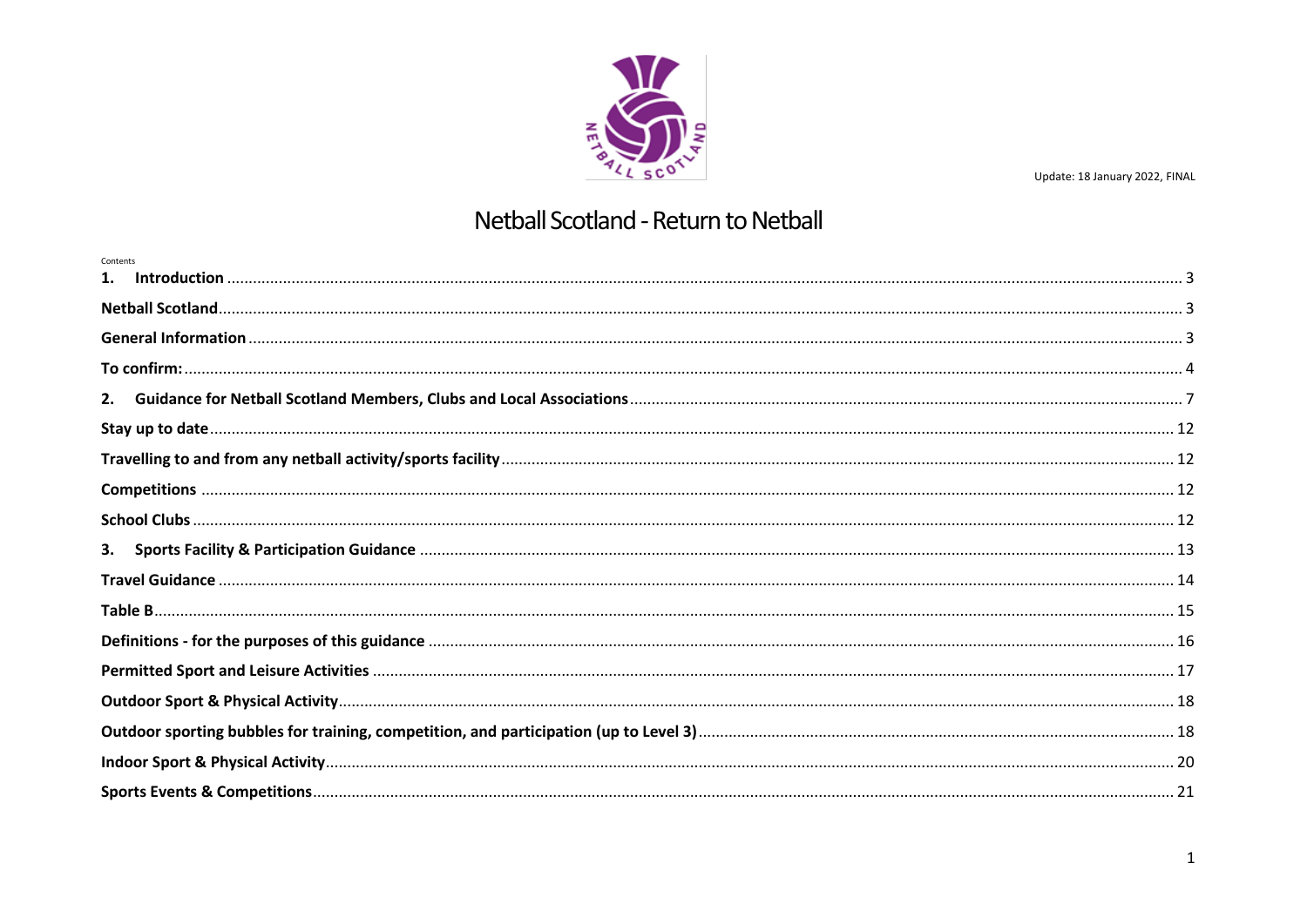

Latest guidance - issued 18.1.22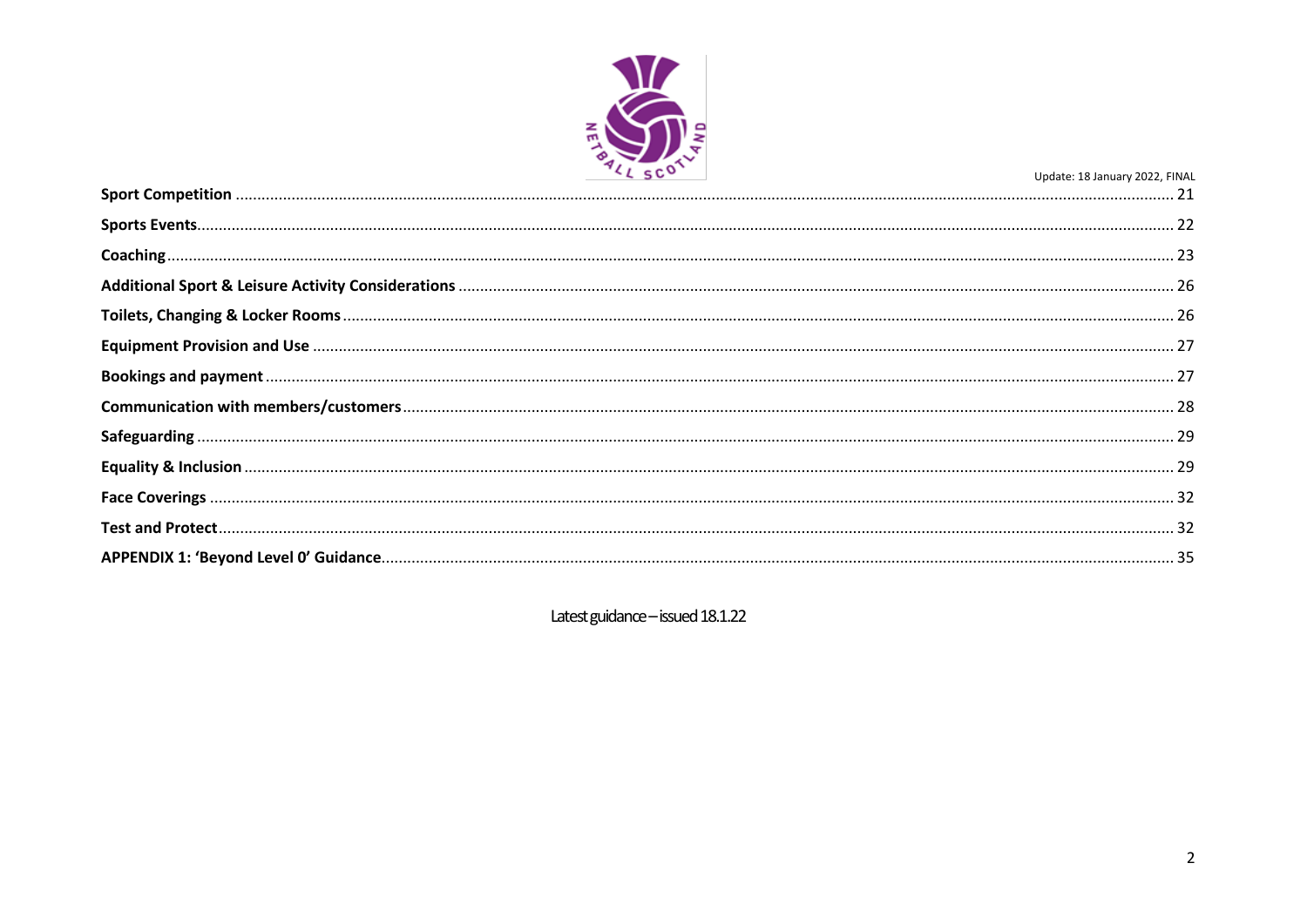

# <span id="page-2-0"></span>**1. Introduction**

# <span id="page-2-1"></span>**Netball Scotland**

Netball Scotland continues to encourage members to support Scotland's sporting system to play its part in helping stop the spread of the Coronavirus (COVID-19) global health pandemic.

Those at the heart of Scotland's sporting system, including Scottish Governing Bodies of Sport (SGBs), leisure trusts, Local Associations, member clubs and a variety of other local and national partners played a crucial role in earlier efforts to supress the spread of COVID-19 and have demonstrated a commitment to being part of the nation's long-term recovery.

Please see **sport**scotland's full statemen[t here.](https://sportfirst.sportscotland.org.uk/articles/lets-play-our-part/)

We all have a responsibility to supress the spread of the virus and by following the guidance we all contribute to ensuring public health and wellbeing remaining the most pressing priority.

# <span id="page-2-2"></span>**General Information**

The First Minister provided a Covid-19 update on 18 January 2022 and confirmed the temporary measures outlined on 26<sup>th</sup> December 2021 relating to areas such as spectating, hospitality and indoor adult contact sport are lifted from Monday 24<sup>th</sup> January 2022.

During this time the Scottish Government asks the public to keep gatherings as small as circumstances allow, until at least the end of the January 2022. The next First Minister Covid statement to the Scottish Parliament is scheduled for Tuesday 25<sup>th</sup> January 2022.

Further Scottish Government guidance is available at [Coronavirus in Scotland -](https://www.gov.scot/coronavirus-covid-19/) gov.scot Please **Stay Home, Stay Safe.**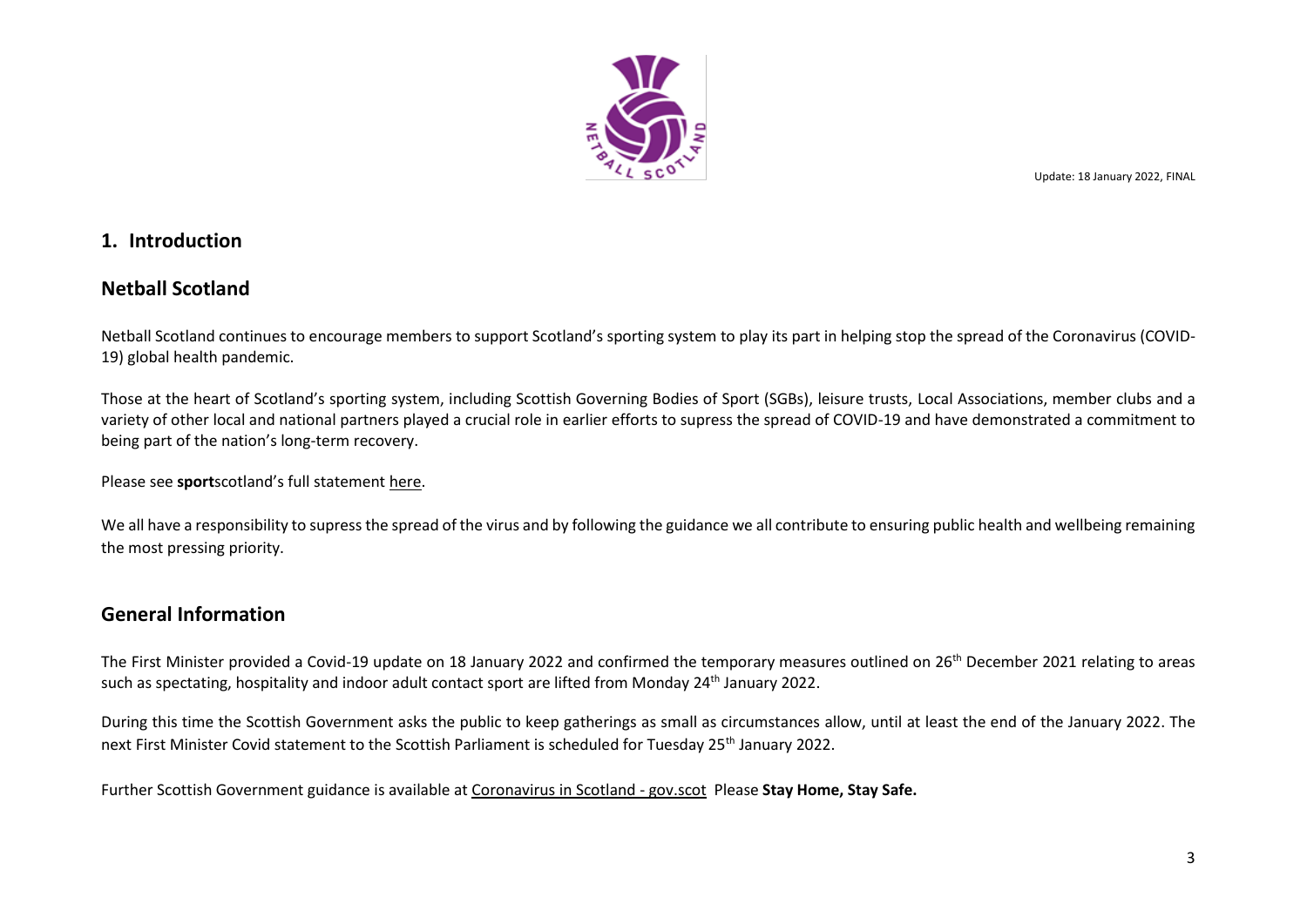

# <span id="page-3-0"></span>**To confirm:**

- **1. Temporary restrictions: The remaining guidance and advice introduced on 26th December 2021 will be lifted on Monday 24th January 2022. This means:**
	- **Adult indoor contact sport can resume**
	- **Indoor live event audiences can return**
	- **1m physical distancing requirement between groups in indoor public places is no longer required**
- **2. Covid certification scheme: There is now a requirement for indoor and outdoor events with attendances of more than 1,000 people to check the certification status of at least 50% of attendees or 1,000 people, whichever is higher.**
- **3. Baseline measures: The baseline mitigation measures that were in place before Omicron are being retained and will not be extended, at this stage, to other premises. However, this will be reconsidered if the situation changes. These measures include the use of face coverings in indoor public places and businesses collecting customer data for Test and Protect purposes.**
- **4. Reducing social contact: The public are still asked to being asked to keep gatherings as small as our circumstances allow, until at least the end of the month.**
- 5. Working from Home: Advice remains to continue to ask people to work from home whenever possible at this stage and for employers to facilitate **this. However, Scottish Government will engage with business about a return to a hybrid approach from the start of February.**
- **6. Self-isolation and testing requirements: Unchanged.**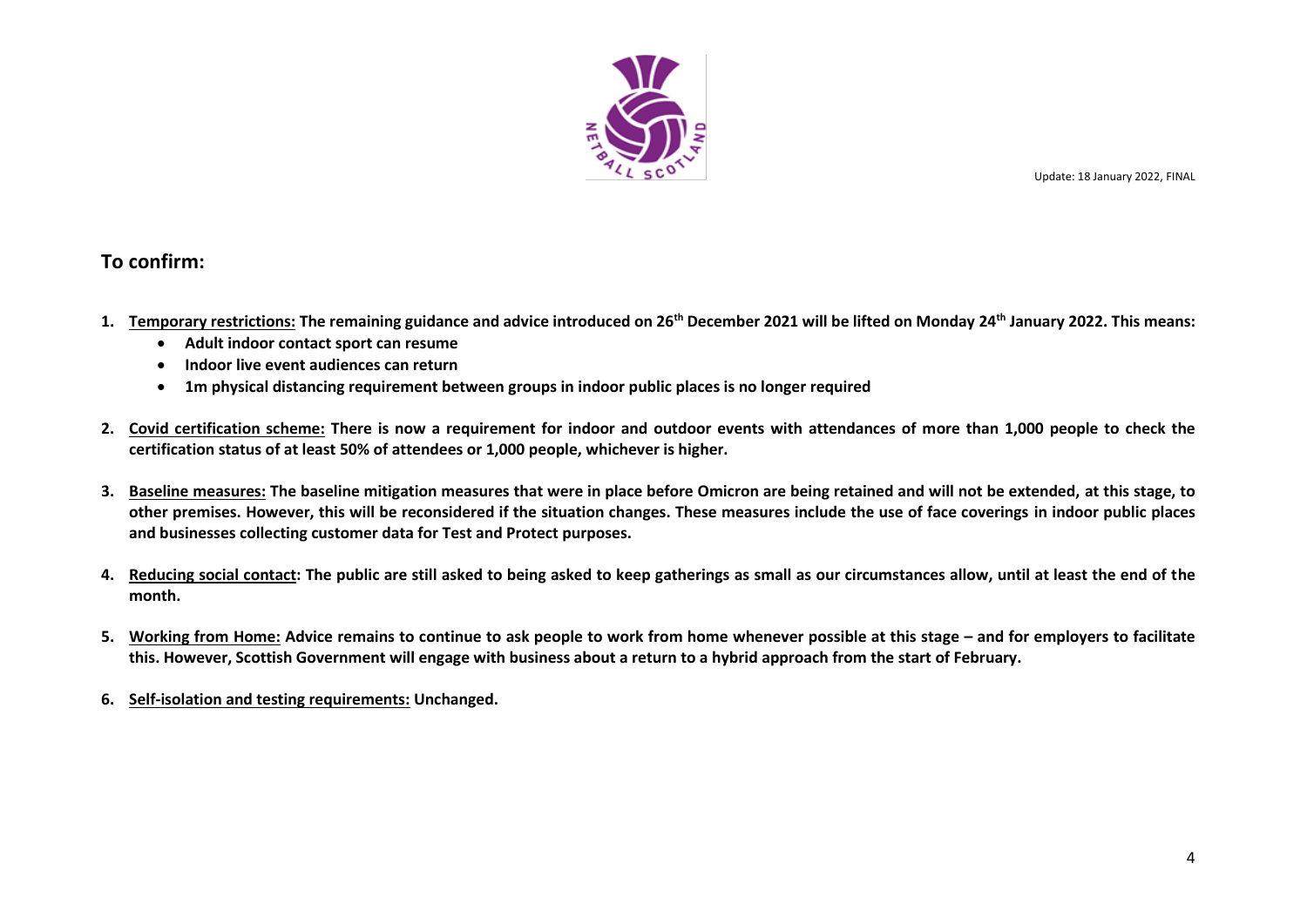

Businesses and service providers are now legally required to take reasonably practical measures to minimise spread of coronavirus on their premises, taking into consideration Scottish Government guidance available at [Scottish Government: Safer Businesses and Workplaces](https://www.gov.scot/publications/coronavirus-covid-19-general-guidance-for-safer-workplaces/).

All of Scotland continues to be 'Beyond Level 0', but the Scottish Government retain the option of putting in place local measures and travel restrictions to manage any future virus outbreaks.

Therefore, protection levels guidance for sport and physical activity continues to be provided within this document along with additional information for 'Beyond Level 0'. A summary of changes relating to 'Beyond Level 0' is available in [Appendix 1.](#page-34-0)

If local restrictions are enforced in the future, organised sporting activities can be undertaken providing all activity is consistent with relevant Scottish Government guidance on health, physical distancing, and hygiene. Operators will also need to make sure that your club, facility, and participants are made aware of, and can adapt to, changes in guidance at short notice. This is particularly important where changes to travel, physical distancing or local area protection restrictions are implemented by Scottish Government at short notice. Information on Scottish Government's approach to managing COVID-19 is available at [Scottish Government: Coronavirus in Scotland.](http://www.gov.scot/coronavirus-covid-19/)

People who are symptomatic or identified as close contacts should follow Scottish Government and NHS guidance on self-isolation available at [Scottish](https://www.gov.scot/publications/coronavirus-covid-19-test-and-protect/pages/who-needs-to-self-isolate/)  [Government: Test](https://www.gov.scot/publications/coronavirus-covid-19-test-and-protect/pages/who-needs-to-self-isolate/) & Protect . No one who is self-isolating should attend a sports facility or activity.

To manage a safe return to organised sport and physical activity all clubs, facility operators and deliverers (referred to as 'operators') should continue to have in place Test & Protect procedures to help break chains of transmission of Coronavirus (COVID-19). Further information is available at [Scottish Government:](http://www.gov.scot/publications/coronavirus-covid-19-test-and-protect/)  [Test & Protect.](http://www.gov.scot/publications/coronavirus-covid-19-test-and-protect/)

SGBs, clubs and participants should, where applicable, be aware of any local area restrictions which may be in place and should consider this as part of risk assessment planning. In the event of the reintroduction of local restrictions or Levels, guidance for sporting activity which should be followed is set out in Table A below. Please note this may be subject to change.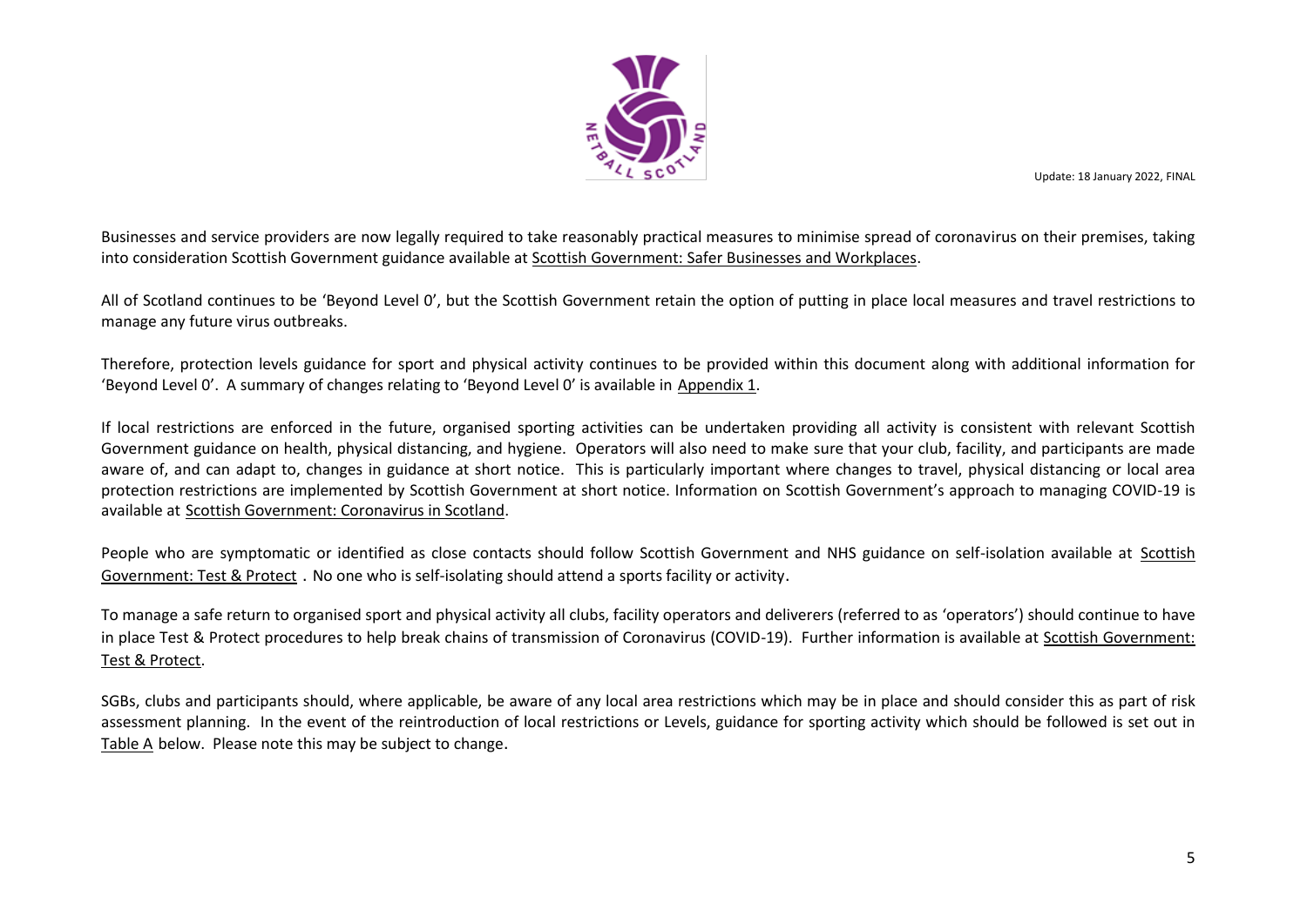

It is a **mandatory requirement** for all Netball Scotland Clubs and Local Associations to appoint and register a COVID-19 Officer (COVID officer) and that they complete the e-learning module which is available [here](https://rise.articulate.com/share/LlEWUj-o23H_4gC1AF002jdxdrCucQC0#/) before returning to outdoor or indoor training. The appointed [COVID-19 Officer](https://sportscotland.org.uk/media/5950/sportscotland-covid-officer.pdf) should ensure all appropriate management processes are in place so that they can effectively oversee and maintain the implementation of measures outlined herein. Specific consideration should be given to the needs of those who are at greater risk including some older adults or those with disabilities.

Specific guidance relating to netball activity permitted is detailed in Section 2, Guidance for Netball Scotland Members, Clubs and Local Associations.

Protecting all of us, takes all of us. As restrictions are eased, it is vital that we don't give in. We should continue to:

- maintain and promote good ventilation
- wear face coverings in certain settings
- physically distance in certain settings
- use good hand and respiratory hygiene and surface cleaning
- stay at home and book a test if you develop coronavirus symptoms
- work from home where possible and appropriate

**[Ple](https://www.gov.scot/collections/coronavirus-covid-19-scotlands-route-map/)ase refer to the Scottish Government on [Coronavirus \(COVID-19\) Guidance on Travel & Transport](https://www.gov.scot/publications/coronavirus-covid-19-guidance-on-travel-and-transport/)**

**Please note these guidelines do not relate to Netball Scotland's High-Performance programme. A separate set of guidelines for our High-Performance players and support staff is currently under development in partnership with The Scottish Government and sportscotland.**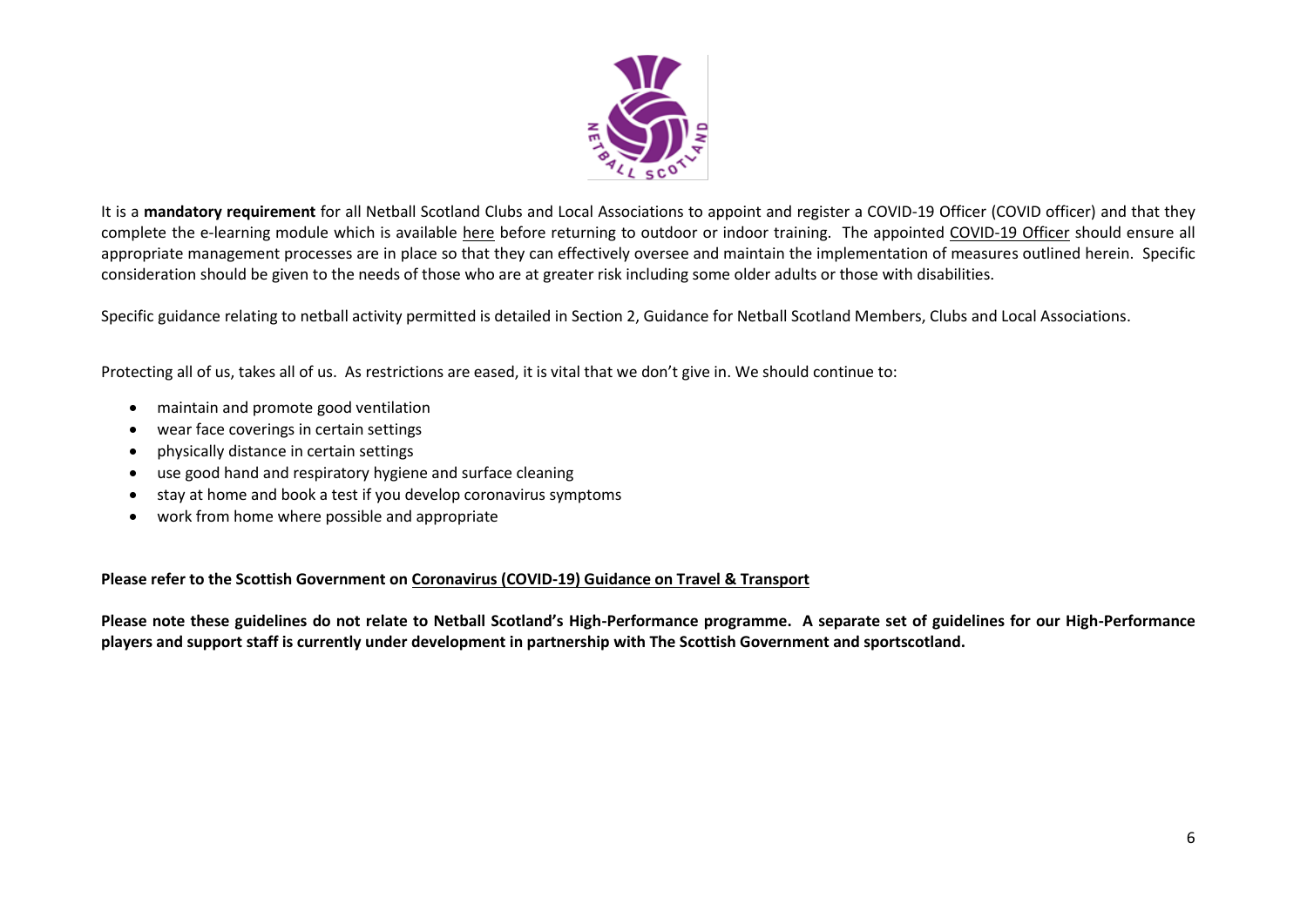

# <span id="page-6-0"></span>**2. Guidance for Netball Scotland Members, Clubs and Local Associations**

Netball Scotland clubs are permitted to carry out the following netball activity **ONLY WHEN #NetballReady Endorsement**, as outlined in Netball Scotland's Guidance, has been awarded.

- Netball Scotland Clubs must adhere to Netball Scotland's current Return to Netball Guidelines.
- It is a **mandatory requirement** for all Netball Scotland Clubs and Local Associations to appoint and register a COVID-19 Officer and that they complete the e-learning module which is availabl[e here](https://rise.articulate.com/share/LlEWUj-o23H_4gC1AF002jdxdrCucQC0#/) before returning to outdoor or indoor training.
- The appointed 'COVID Officer' must complete documented risk assessments and ensure all appropriate mitigations are put in place by the club before any organised activity is undertaken.
- The appointe[d COVID-19 officer](https://sportscotland.org.uk/media/5950/sportscotland-covid-officer.pdf) (COVID officer) should ensure all appropriate management processes are in place so that they can effectively oversee and maintain the implementation of measures outlined in this document.
- [Complete Club Management Plan](https://www.netballscotland.com/club-resources-hub/)
- Affiliate all members i.e.
	- o Club Committee, Volunteers and Returning members
- Watch Netball Scotland's [Netball Ready Club Forum](https://www.actify.org.uk/module/1196)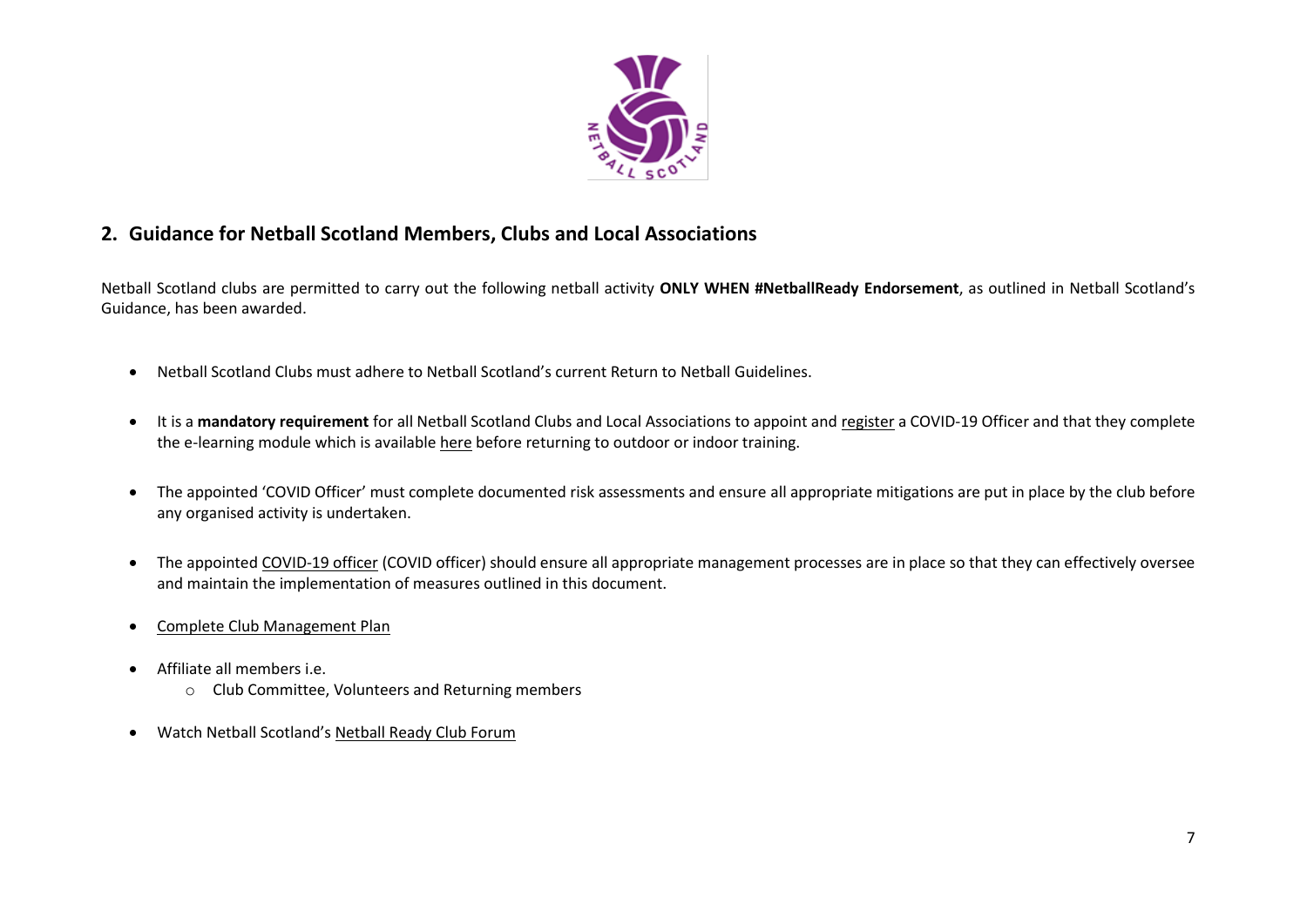

• **sport**scotland has produced th[e Keeping your Facilities Fit for Sport](https://sportscotland.org.uk/covid-19/getting-your-facilities-fit-for-sport/) guidance to help owners and operators of sports facilities as they prepare for when sport/activity resumes. The guidance is applicable to all phases of the Scottish Government Covid-19 route map and can be adapted to support other planning-based work being undertaken by sports, clubs and community organisations.

It is the responsibility of each sport facility operator, club and deliverer (coach/BBN/WN facilitator) to undertak[e documented risk assessment,](https://sportscotland.org.uk/covid-19/getting-your-facilities-fit-for-sport-resources/) based on their local circumstances, prior to activity taking place. Consider safety first, particularly focusing on minimising the risk of infection/transmission. Appropriate measures must be put in place to ensure participants, staff and volunteers are always protected.

[Check the protection level for your area](http://www.gov.scot/coronaviruslevels) and find out what you can and cannot do under each level. Additional guidance relating to Club and Local Association members accessing training environments is available in Netball Scotland's [Permitted Activity Guidance.](https://www.netballscotland.com/permittedactivity-hub/)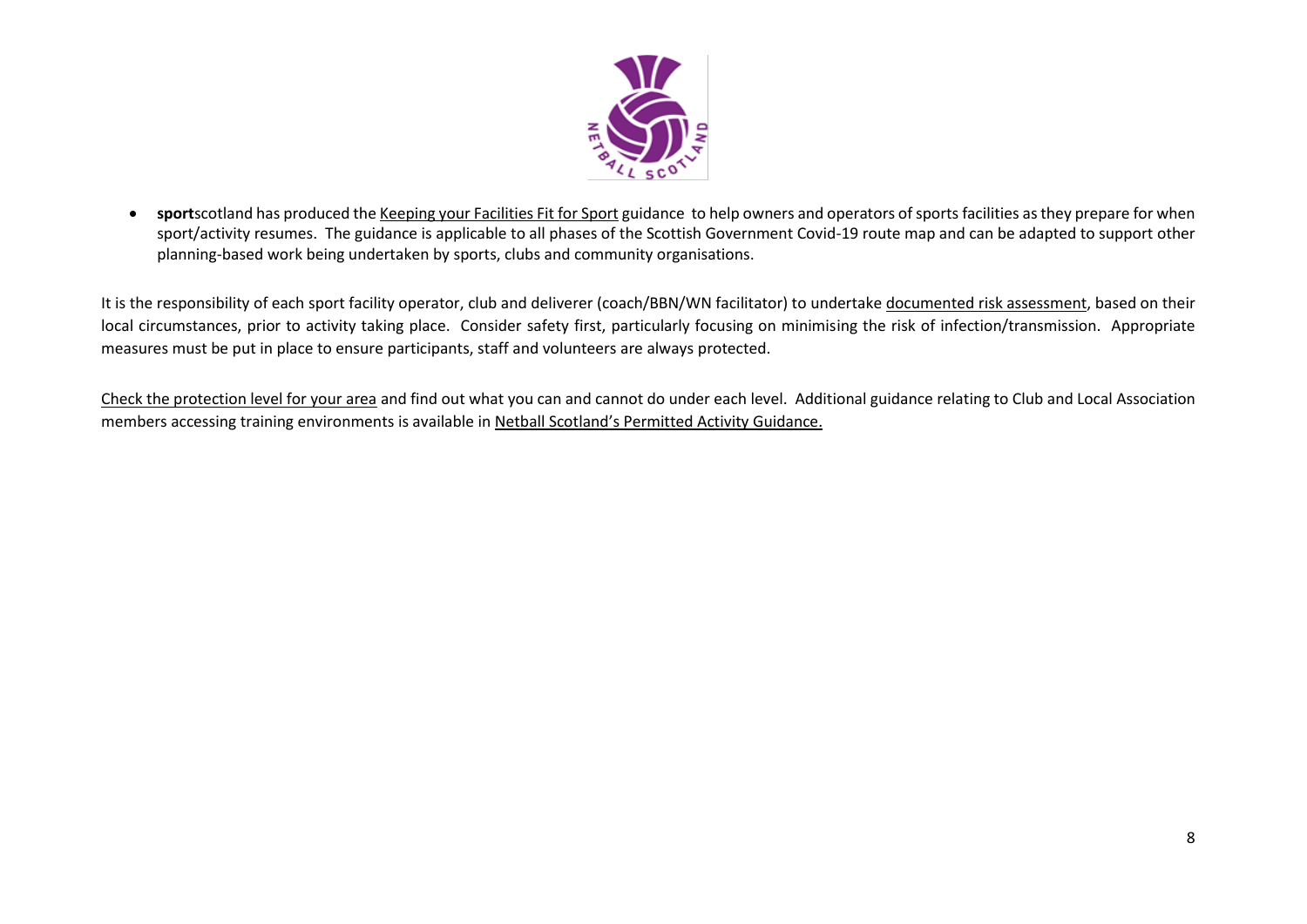

|                                                                                                                                           |                                                                                                             | <b>Beyond</b><br>Level 0                                                                                                                                                                                                                                                                                                                                                                                                                                                                                                                         | Level 0                                                         | Level 1                                                        | Level 2                                            | Level 3                                           | Level 4                                                                                               |
|-------------------------------------------------------------------------------------------------------------------------------------------|-------------------------------------------------------------------------------------------------------------|--------------------------------------------------------------------------------------------------------------------------------------------------------------------------------------------------------------------------------------------------------------------------------------------------------------------------------------------------------------------------------------------------------------------------------------------------------------------------------------------------------------------------------------------------|-----------------------------------------------------------------|----------------------------------------------------------------|----------------------------------------------------|---------------------------------------------------|-------------------------------------------------------------------------------------------------------|
|                                                                                                                                           |                                                                                                             | No field of play bubble restrictions apply beyond Level 0, although limits on participation numbers at<br>competition and events are applicable.                                                                                                                                                                                                                                                                                                                                                                                                 |                                                                 |                                                                |                                                    |                                                   |                                                                                                       |
| <b>OUTDOOR</b><br><b>SPORT</b><br>Organised<br>outdoor<br>sport,<br>competition,<br>events and<br><b>Physical</b><br><b>Activity (PA)</b> | <b>Overview</b>                                                                                             | For Levels 0-4 outdoor sporting 'field of play bubbles' apply for organised sport as noted below. At<br>Levels 0-2 figures exclude coaches and support staff*. Multiple bubbles can be used for training,<br>events, and competition if appropriate guidance, set out within this document, is followed. Indoor<br>and outdoor stadium, or equivalent events/competitions, involving spectators are subject to relevant<br>Scottish Government guidance.                                                                                         | Local training /<br>competition only.<br>U12s: max 30 including |                                                                |                                                    |                                                   |                                                                                                       |
|                                                                                                                                           |                                                                                                             | <b>No bubble</b><br>restrictions<br><b>Total Daily</b>                                                                                                                                                                                                                                                                                                                                                                                                                                                                                           | <b>Maximum bubble</b><br>size: 500<br>participants*             | <b>Maximum bubble</b><br>size: 100<br>participants*            | <b>Maximum bubble</b><br>size: 50<br>participants* | <b>Maximum bubble</b><br>size:30<br>participants  | coaches.<br>Over 12s / adults: max<br>15 including coaches.                                           |
|                                                                                                                                           |                                                                                                             | Limit:<br>As agreed with<br>LA                                                                                                                                                                                                                                                                                                                                                                                                                                                                                                                   | <b>Total Daily Limit:</b><br>5000 participants                  | <b>Total Daily Limit:</b><br>1000 participants                 | <b>Total Daily Limit:</b><br>500 participants      | <b>Total Daily Limit:</b><br>200 participants     |                                                                                                       |
|                                                                                                                                           | <b>Children &amp;</b><br>Young<br>people (11<br><b>Years and</b><br><b>Under and</b><br><b>12-17 Years)</b> | Contact & non-<br>Contact & non-<br>contact sport &<br>contact sport & PA<br><b>PA</b> permitted<br>permitted                                                                                                                                                                                                                                                                                                                                                                                                                                    |                                                                 | Contact & non-<br>contact sport & PA<br>permitted<br>permitted | Contact & non-<br>contact sport & PA               | Contact & non-<br>contact sport & PA<br>permitted | <b>U12s:</b> Contact sport & PA<br>permitted<br>12-17 years: Non-<br>contact sport & PA<br>permitted. |
|                                                                                                                                           | Adults (18+                                                                                                 |                                                                                                                                                                                                                                                                                                                                                                                                                                                                                                                                                  |                                                                 |                                                                |                                                    | Non-contact sport<br>& PA permitted               | Non-contact sport & PA<br>permitted                                                                   |
|                                                                                                                                           | years)                                                                                                      |                                                                                                                                                                                                                                                                                                                                                                                                                                                                                                                                                  |                                                                 |                                                                |                                                    | Contact sport & PA<br>prohibited                  | Contact sport & PA<br>prohibited                                                                      |
| <b>INDOOR</b><br><b>SPORT</b><br><b>Organised</b><br>indoor sport,<br>competition,                                                        | <b>Overview</b>                                                                                             | Organised indoor sport or physical activity should follow Scottish Government Covid-19: sport and leisure facilities and sport<br>specific SGB Guidance.<br>'Group' activity refers to adults, who take part in organised sport or physical activity, where the number of participants is larger<br>than allowed under normal household rules. 'Individual exercise' refers to organised sport or physical activity which takes<br>place within household rules i.e. 1:1 coaching. For further information see definitions within this guidance. |                                                                 |                                                                |                                                    |                                                   |                                                                                                       |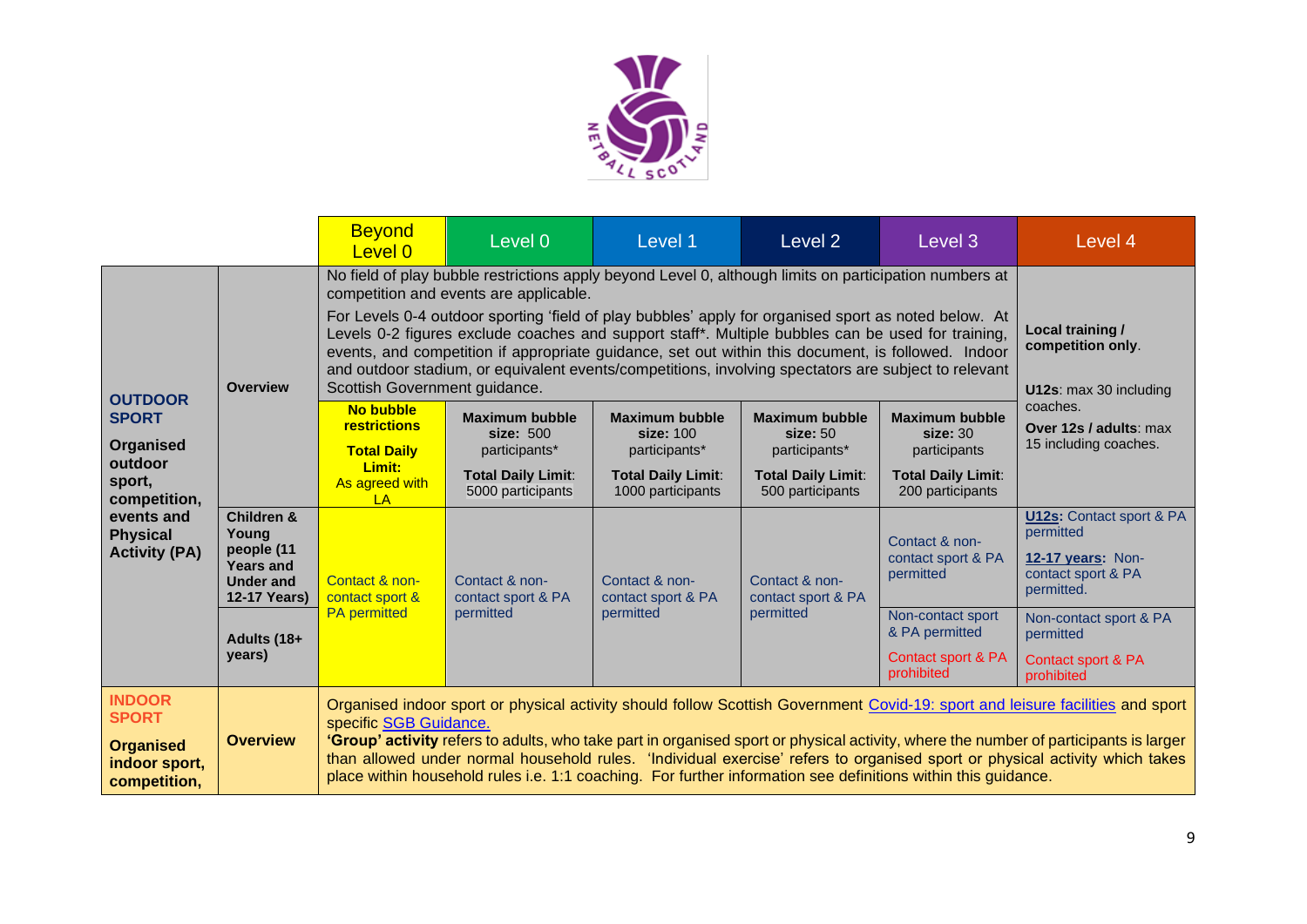

| events and<br><b>Physical</b><br><b>Activity (PA)</b>              | <b>Children &amp;</b><br>Young<br>people (11<br><b>Years and</b><br><b>Under and</b><br><b>12-17 Years)</b><br><b>Adults</b><br>$(18 + years)$ | Contact & non-<br>contact sport &<br><b>PA</b> permitted                                                                                                                                                                                                                                                                                                                                                                                                                                                       | Contact & non-<br>contact sport & PA<br>permitted | Contact & non-<br>contact sport & PA<br>permitted<br>Non-contact sport &<br><b>PA</b> permitted<br>Contact sport & PA<br>prohibited | Contact & non-<br>contact sport & PA<br>permitted<br>Non-contact sport<br>& PA permitted<br>Contact sport & PA<br>prohibited | Contact & non-<br>contact sport & PA<br>permitted<br>Indoor individual<br>exercise only<br>No contact or non-<br>contact group<br>activity | Indoor sport & PA<br>prohibited:<br>Leisure Centres, gyms<br>and other indoor sports<br>facilities closed.                                                                                                                                                                            |  |  |
|--------------------------------------------------------------------|------------------------------------------------------------------------------------------------------------------------------------------------|----------------------------------------------------------------------------------------------------------------------------------------------------------------------------------------------------------------------------------------------------------------------------------------------------------------------------------------------------------------------------------------------------------------------------------------------------------------------------------------------------------------|---------------------------------------------------|-------------------------------------------------------------------------------------------------------------------------------------|------------------------------------------------------------------------------------------------------------------------------|--------------------------------------------------------------------------------------------------------------------------------------------|---------------------------------------------------------------------------------------------------------------------------------------------------------------------------------------------------------------------------------------------------------------------------------------|--|--|
| <b>COACHING</b>                                                    |                                                                                                                                                | deliver safe sessions.                                                                                                                                                                                                                                                                                                                                                                                                                                                                                         |                                                   |                                                                                                                                     |                                                                                                                              |                                                                                                                                            | General guidance is available within this document for coaches, leaders, personal trainers, deliverers, and instructors, herein referred to<br>as coach/es. In addition, Getting Coaches Ready for Sport provides a 4-stage approach/checklist to further support coaches to plan and |  |  |
|                                                                    |                                                                                                                                                | The local protection Level in place for sport and physical activity will dictate what activity can be coached, indoors and outdoors and to<br>whom in that area.<br>Coaches can take multiple sessions per day, however the numbers allowed in each session will depend upon the protection Level in place.                                                                                                                                                                                                    |                                                   |                                                                                                                                     |                                                                                                                              |                                                                                                                                            |                                                                                                                                                                                                                                                                                       |  |  |
| <b>PERFORMANCE</b><br><b>SPORT</b>                                 |                                                                                                                                                | Elite sports with Resumption of Performance Sport guidance in place and approved by Scottish Government or sportscotland is<br>permitted at all Levels.                                                                                                                                                                                                                                                                                                                                                        |                                                   |                                                                                                                                     |                                                                                                                              |                                                                                                                                            |                                                                                                                                                                                                                                                                                       |  |  |
| <b>TRAVEL</b>                                                      |                                                                                                                                                | For further information please refer to <b>Travel Guidance</b> within this document.                                                                                                                                                                                                                                                                                                                                                                                                                           |                                                   |                                                                                                                                     |                                                                                                                              |                                                                                                                                            |                                                                                                                                                                                                                                                                                       |  |  |
| <b>HOSPITALITY &amp;</b><br><b>RETAIL</b>                          |                                                                                                                                                | Clubhouses and sports facilities which provide catering and bar services, can operate providing they adhere to Scottish Government<br>guidance. Further information is available at Coronavirus (COVID-19): tourism and hospitality sector guidance.<br>Retail units operated by sports facility operators may reopen provided all specific Scottish Government guidance for retailers is in place<br>and adhered to. Further information from the Scottish Government is available at Retail Sector Guidance. |                                                   |                                                                                                                                     |                                                                                                                              |                                                                                                                                            |                                                                                                                                                                                                                                                                                       |  |  |
| TOILETS,<br><b>CHANGING &amp;</b><br><b>SHOWER</b><br><b>ROOMS</b> |                                                                                                                                                | Indoor sports facilities<br>Where changing rooms and showering facilities are to be used specific guidance relating to use of<br>closed.<br>'Changing and Showers' is available at Keeping Your Facilities Fit for Sport. This is applicable at all levels<br>where facilities remain open.<br>Changing rooms closed.                                                                                                                                                                                          |                                                   |                                                                                                                                     |                                                                                                                              |                                                                                                                                            |                                                                                                                                                                                                                                                                                       |  |  |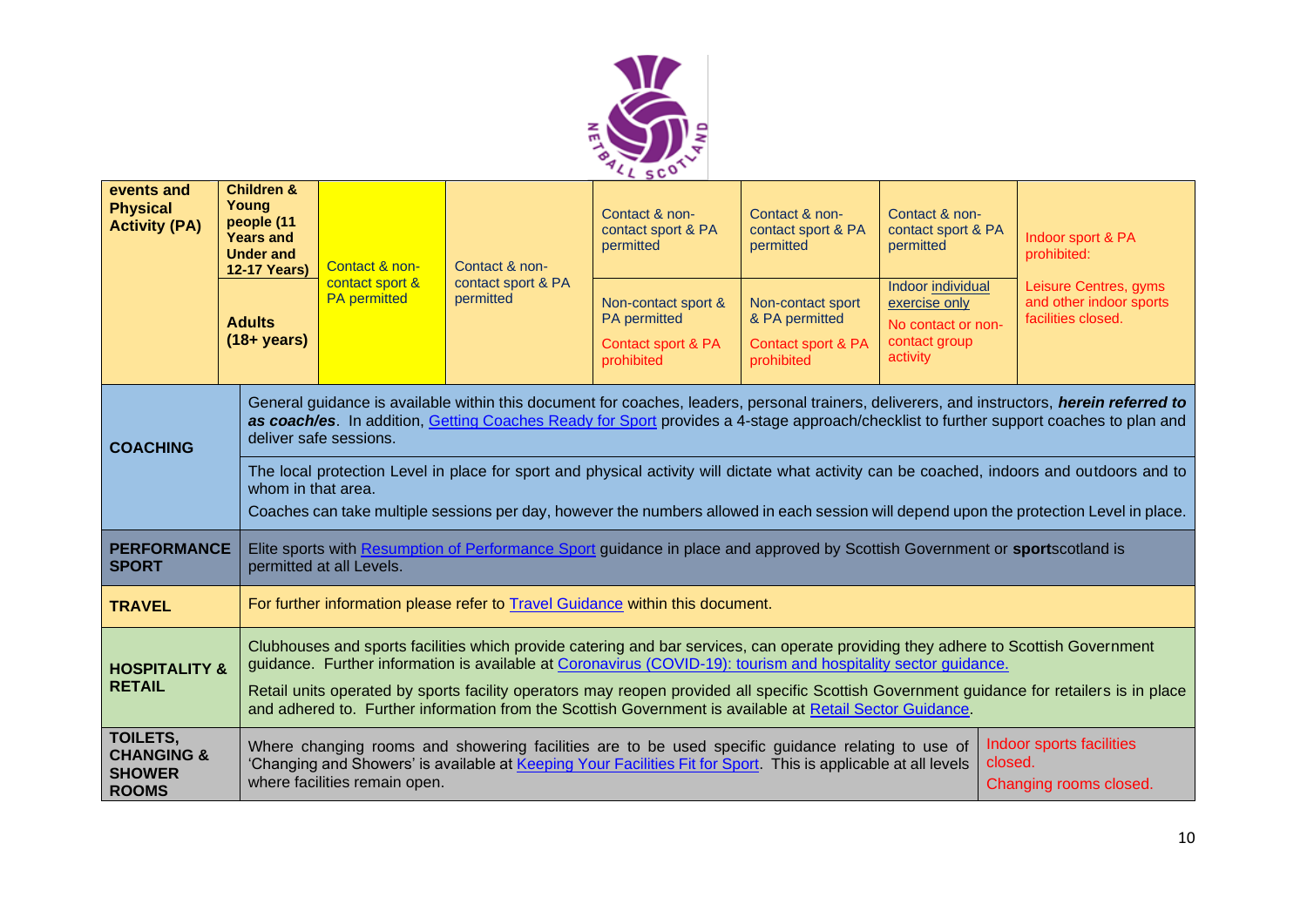

|                                                                  | Operators may open public toilets if they follow the guidelines outlined on the Scottish Government website<br><b>Opening Public Toilets Guidelines</b>                                                                                                                                                                                                                                                           | Public Toilets open.                                                                                                                                                                                                                                                                                                                                                                   |                                                                                                                                                                                                  |                                                                                                                                                                                                |                                           |  |  |
|------------------------------------------------------------------|-------------------------------------------------------------------------------------------------------------------------------------------------------------------------------------------------------------------------------------------------------------------------------------------------------------------------------------------------------------------------------------------------------------------|----------------------------------------------------------------------------------------------------------------------------------------------------------------------------------------------------------------------------------------------------------------------------------------------------------------------------------------------------------------------------------------|--------------------------------------------------------------------------------------------------------------------------------------------------------------------------------------------------|------------------------------------------------------------------------------------------------------------------------------------------------------------------------------------------------|-------------------------------------------|--|--|
|                                                                  | <b>Overview</b>                                                                                                                                                                                                                                                                                                                                                                                                   | Specific information relating to indoor sports facility guidance is available at Keeping Your Facilities Fit for Sport. Below is<br>a summary of overarching guidance for operators regarding occupancy limits, physical distancing, and appropriate<br>ventilation / CO2 levels (ppm) which should be monitored. Test & Protect procedures should continue in all indoor<br>settings. |                                                                                                                                                                                                  |                                                                                                                                                                                                |                                           |  |  |
|                                                                  | <b>Beyond Level 0</b>                                                                                                                                                                                                                                                                                                                                                                                             |                                                                                                                                                                                                                                                                                                                                                                                        | Level 0                                                                                                                                                                                          | Levels $1 - 3$                                                                                                                                                                                 |                                           |  |  |
| <b>INDOOR</b><br><b>FACILITIES</b><br>can open up to<br>Level 3) | Return to normal facility occupancy levels but<br>focus on good ventilation and 'Give people<br>space' messaging.<br>Ventilation: Monitor to maintain levels at 800-<br>1000ppm.                                                                                                                                                                                                                                  |                                                                                                                                                                                                                                                                                                                                                                                        | <b>Restrict maximum occupancy in buildings to 7sqm</b><br>per person to achieve enhanced ventilation<br>(equivalent to 15 l/s/p).<br>Ventilation: Monitor to maintain levels at 800-<br>1000ppm. | Restrict maximum occupancy in buildings to<br>to achieve<br>enhanced<br>9sam per person<br>ventilation (equivalent to 20 l/s/p).<br>Ventilation: Monitor to maintain levels at<br>$<1000$ ppm. |                                           |  |  |
|                                                                  |                                                                                                                                                                                                                                                                                                                                                                                                                   | No physical distancing required.                                                                                                                                                                                                                                                                                                                                                       | 1m physical distancing out with activity.                                                                                                                                                        |                                                                                                                                                                                                | 1m physical distancing out with activity. |  |  |
|                                                                  |                                                                                                                                                                                                                                                                                                                                                                                                                   | Face coverings must be worn out with activity.                                                                                                                                                                                                                                                                                                                                         | Face coverings must be worn out with activity.                                                                                                                                                   | Face coverings must be worn out with activity.                                                                                                                                                 |                                           |  |  |
|                                                                  | measures.                                                                                                                                                                                                                                                                                                                                                                                                         | Maintain hygiene and surface cleaning                                                                                                                                                                                                                                                                                                                                                  |                                                                                                                                                                                                  |                                                                                                                                                                                                |                                           |  |  |
| <b>WORKFORCE</b>                                                 | Sports facility operators must ensure that Scottish Government guidance on workforce planning in sport & leisure facilities is followed for<br>contractors and staff and ensure existing health and safety advice is maintained and aligned. This should be detailed in the risk<br>assessment.                                                                                                                   |                                                                                                                                                                                                                                                                                                                                                                                        |                                                                                                                                                                                                  |                                                                                                                                                                                                |                                           |  |  |
|                                                                  | Although gym and leisure facilities can open to Level 3, we would encourage providers to consider whether meetings and training must<br>be completed in person or whether these can be completed online or via telephone. If it is essential that meetings and training takes place<br>in person, Scottish Government guidance for general workplaces must be followed and a risk assessment should be completed. |                                                                                                                                                                                                                                                                                                                                                                                        |                                                                                                                                                                                                  |                                                                                                                                                                                                |                                           |  |  |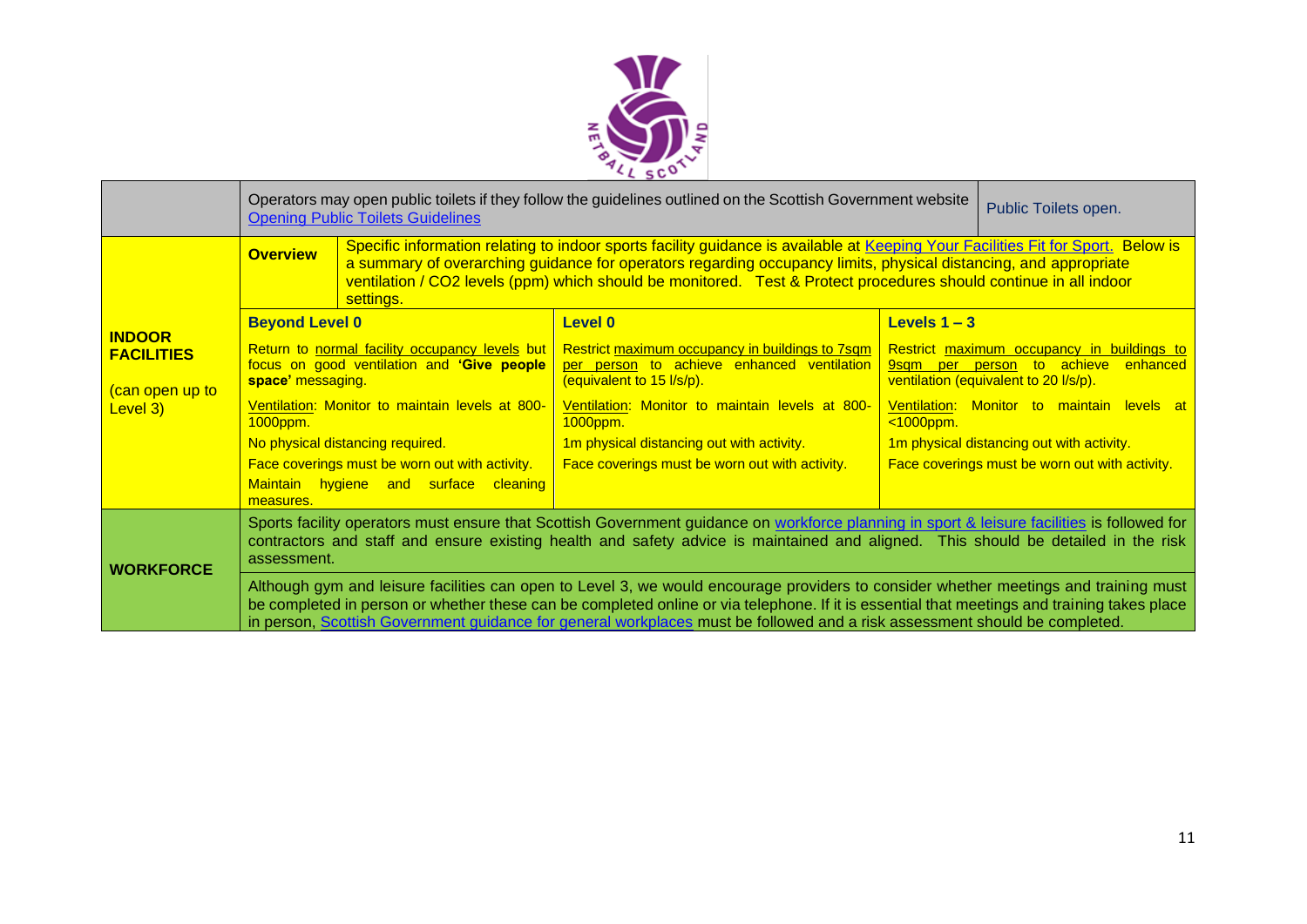

#### <span id="page-11-0"></span>**Stay up to date**

- Scottish Government information is available a[t Scottish Government: Coronavirus in Scotland](http://www.gov.scot/coronavirus-covid-19/) and [Netball Scotland website.](https://www.netballscotland.com/club-resources-hub/)
- Be aware that guidance can change, and restrictions may be reintroduced ensure you have checked the latest version of guidelines for your activity.

# <span id="page-11-1"></span>**Travelling to and from any netball activity/sports facility**

• Scottish Government information is available at Scottish Government Coronavirus (COVID-19): [Guidance on Travel or Transport](https://www.gov.scot/publications/coronavirus-covid-19-guidance-on-travel-and-transport/) and [Netball Scotland](https://www.netballscotland.com/club-resources-hub/)  [website.](https://www.netballscotland.com/club-resources-hub/)

### <span id="page-11-2"></span>**Competitions**

From Monday 24<sup>th</sup> January 2022, Netball Scotland organised competitions and local club/association competitions (including friendlies) are permitted as per Table 1 above.Competitions remain subject to Scottish Government Travel [Guidance.](#page-13-0)

# <span id="page-11-3"></span>**School Clubs**

School clubs should follow Education Scotland's latest [Guidance for PE and After School Activity](https://education.gov.scot/media/bgumt4f4/pe-guidelines-22-11-21.pdf) and advice from Head Teachers.

Netball activity can take place within the school estate by adhering to the Scottish Government Local Authority Protection Levels and with Netball Scotland's age group guidelines contained within Table A.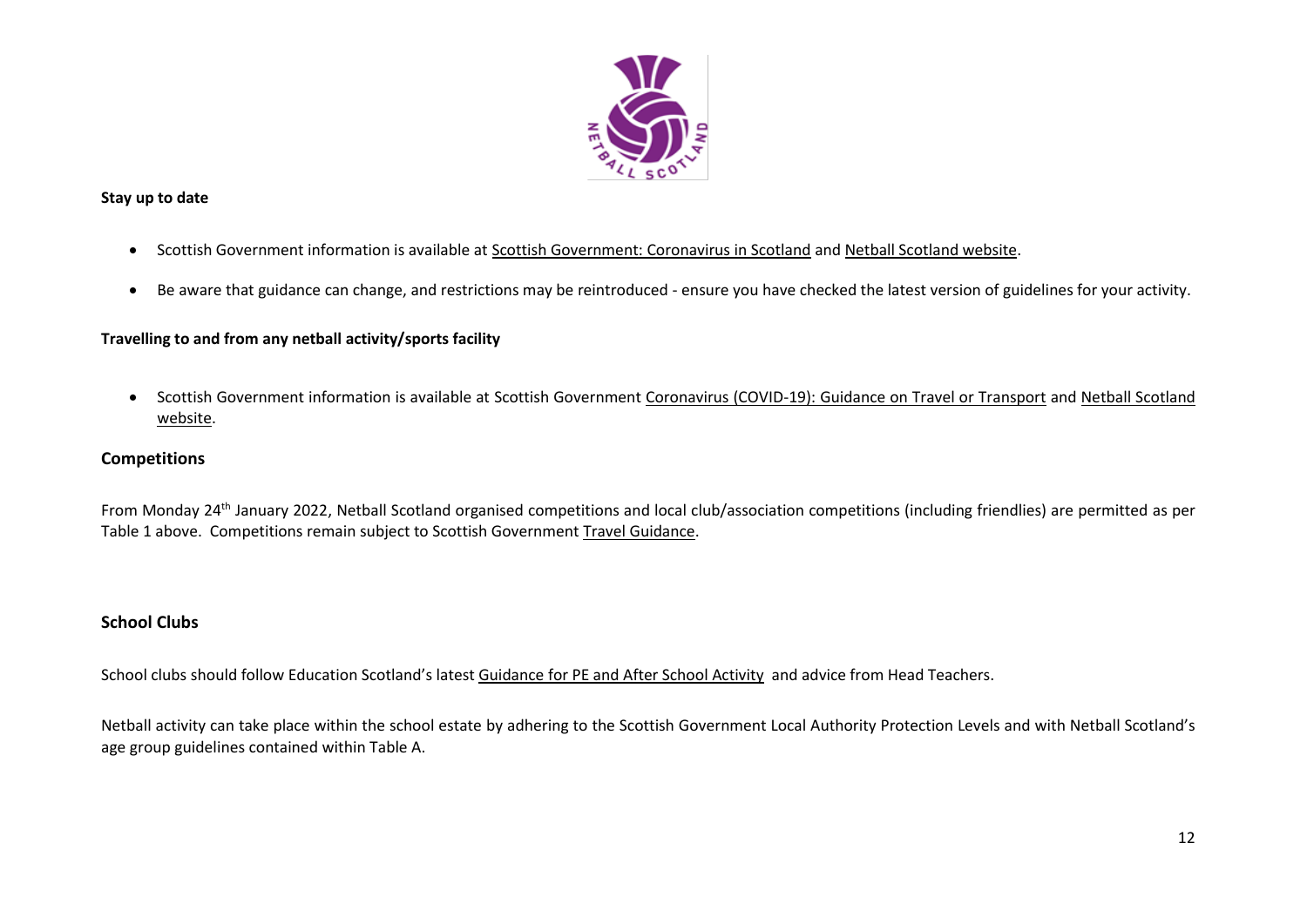

# <span id="page-12-0"></span>**3. Sports Facility & Participation Guidance**

Members, Clubs and Local Associations should be aware that the easing of restrictions does not mean that all facilities will open immediately. Facility owners and operators will require time to consider all the implications of opening facilities and put plans in place to re-engage staff and to set up operations that ensure the safety of participants, staff and volunteers. This is a difficult time for everyone so please be patient.

- It is the responsibility of each club committee, sports facility operator and/or deliverer (herein referred to as the operator) to appoint a responsible person/s, referred to as the [COVID officer,](http://www.sportscotland.org.uk/media/5950/sportscotland-covid-officer.pdf) to act as the point of contact on all things related to COVID-19. A[n e-learning module for COVID officers](https://rise.articulate.com/share/LlEWUj-o23H_4gC1AF002jdxdrCucQC0#/) is available to support those undertaking the role.
- The COVID officer must ensure that full risk assessments, processes and mitigating actions are in place before any sport or leisure activity takes place. Specific consideration should be given to the needs of those who are at greater risk including some older adults or those with disabilities.
- Operators should check with their insurance company that correct and full insurance cover is in place and valid before any activity takes place.
- Operators should only re-open facilities when it is safe to do so, in accordance with Scottish Government guidance.
- Operators must ensure that users are made aware of the requirement to adhere to the relevant approved SGB guidance prior to any sport or physical activity being undertaken at the venue and reserve the right to intervene where there are any clear and visible breaches of this guidance by participants. Where such breaches take place operators should notify the nominated club/activity Covid Officer overseeing the activity and they should in turn take appropriate action to mitigate future risk and protect participants and the wider public.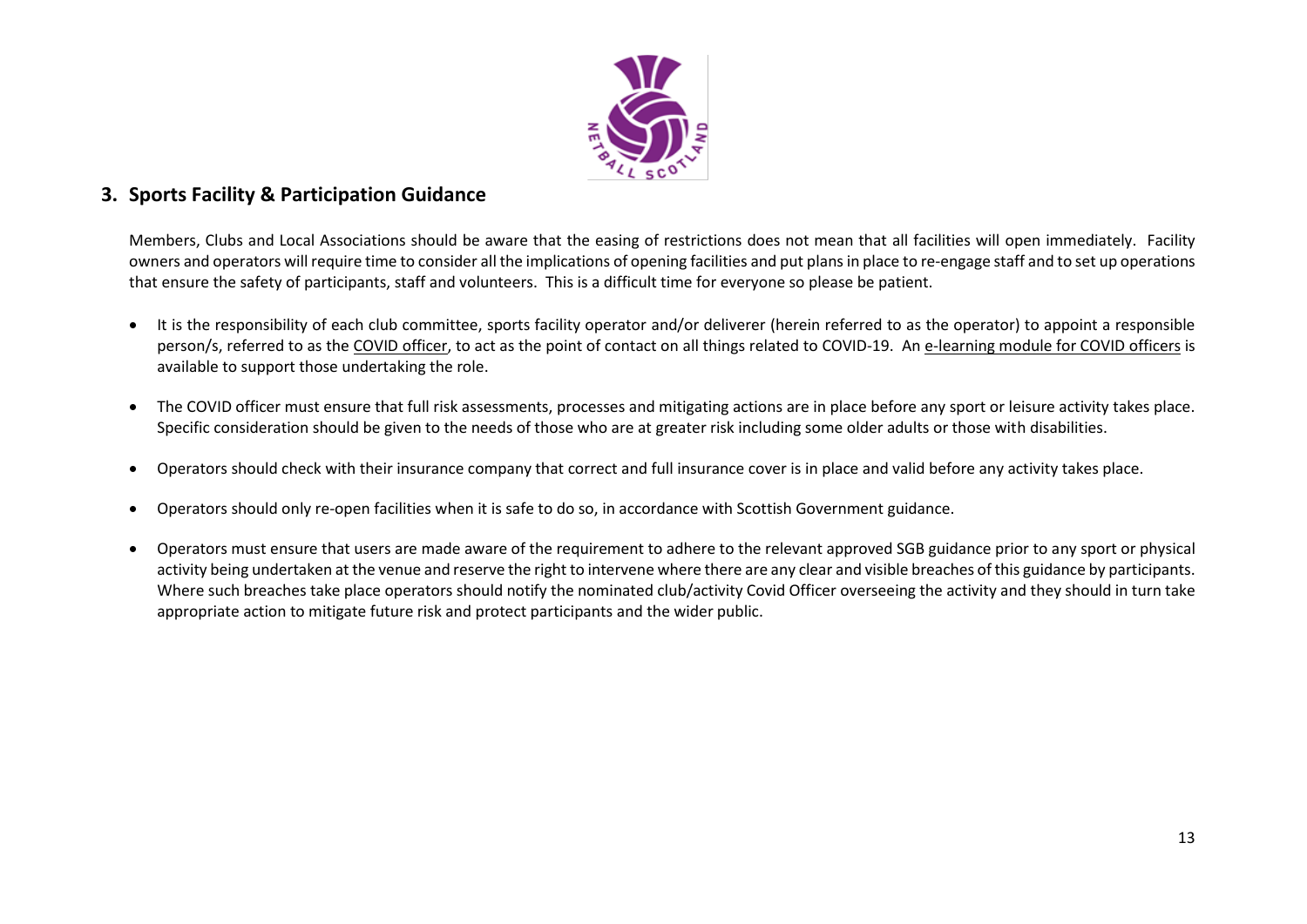

#### <span id="page-13-0"></span>**Travel Guidance**

- Travel guidance outlined by the Scottish Government should always be followed. Further information on what travel is permitted is available at [Coronavirus \(COVID-19\): guidance on travel and transport.](https://www.gov.scot/publications/coronavirus-covid-19-guidance-on-travel-and-transport/)
- You should avoid car sharing with anyone from another household unless you deem it to be necessary. If individuals or groups do car share then they should follow [Transport Scotland: advice on how to travel safely](http://www.transport.gov.scot/coronavirus-covid-19/transport-transition-plan/advice-on-how-to-travel-safely/#section-63888) and put in place appropriate risk assessment and mitigations.
- Sport & Physical Activity Participation
	- Participants can take part in organised sport and physical activity as detailed in Table A. If local restrictions or Levels are reintroduced, sport and physical activity is subject to exemption from household rules as detailed within this guidance.
	- When a participant travels out with their local government area, they should follow the travel guidance detailed below. No domestic travel restrictions apply to local areas 'Beyond Level 0'.
- Children & Young People (17 years or under)
	- People can travel between Level 0-3 areas to facilitate or take part in organised sport, training, and competition which is for persons under 18 years of age.
	- Children and young people can also travel to and from a Level 4 area, if for example, they belong to a club which is outside their own local government area. This flexibility is to allow children and young people to take part in sport or organised activity, but they should travel no further than they need to. If attending a sport/activity in a Level 3 area or below, Level 4 guidance will apply to the whole activity e.g., 12 to 17-year-old outdoor activity should be restricted to non-contact and include a maximum of 15 participants.
	- Children and young people living in a Level 3 or 4 area can also travel out with their local government area to take part in informal exercise such as walking, running, or cycling.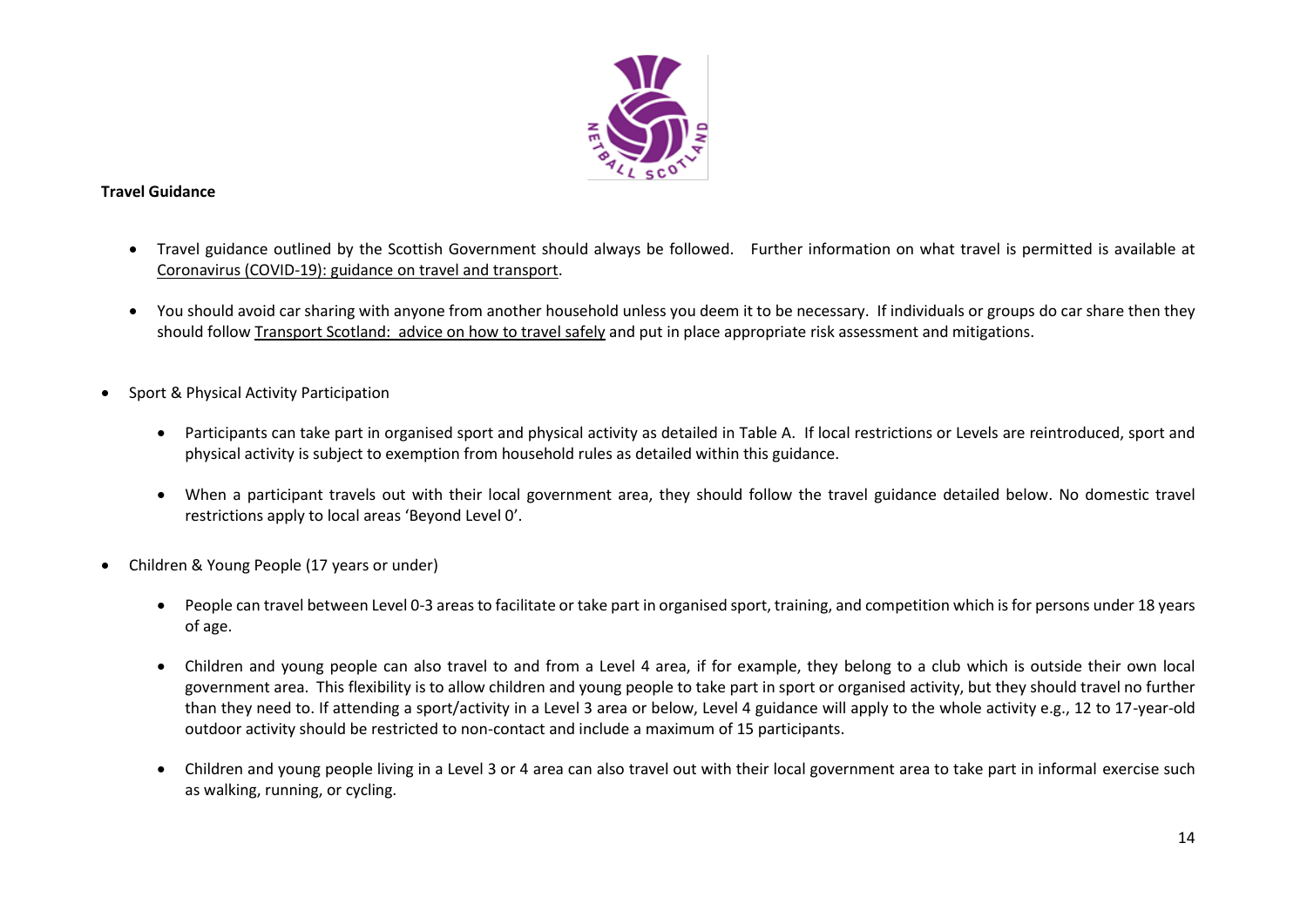

- Adults (18 years or over)
	- Participants aged 18 years or over can travel to and from a Level 0, 1 and 2 area to take part in organised sport, physical activity, training, and competition. However, to help suppress the spread of the virus, it is advised that people should not utilise facilities or take part in activities that are not allowed in their home local area protection Level. Participants should not travel to a Level 3 or 4 area to take part in organised sport or physical activity.
	- Adults living in a Level 3 or 4 area should only travel locally (within their local government area) to take part in organised sport or physical activity as outlined in Table A.
	- Adults living in a Level 3 or Level 4 area can also travel up to 5 miles out with their local government area to take part in informal exercise or recreation such as walking, cycling, golf or running that starts and finishes in the same place.

<span id="page-14-0"></span>

|  |  | Table B: Domestic Travel Summary (organised sport and physical activity) |  |  |  |  |
|--|--|--------------------------------------------------------------------------|--|--|--|--|
|--|--|--------------------------------------------------------------------------|--|--|--|--|

| Age Group         | Beyond<br>Level 0 | Level 0      | Level 1      | Level 2      | Level 3           | Level 4           |
|-------------------|-------------------|--------------|--------------|--------------|-------------------|-------------------|
| U18s              | No                | $\checkmark$ |              | $\checkmark$ | ✓                 |                   |
| $18+$<br>(Adults) | restrictions      | $\checkmark$ | $\checkmark$ | $\checkmark$ | Local Travel Only | Local Travel Only |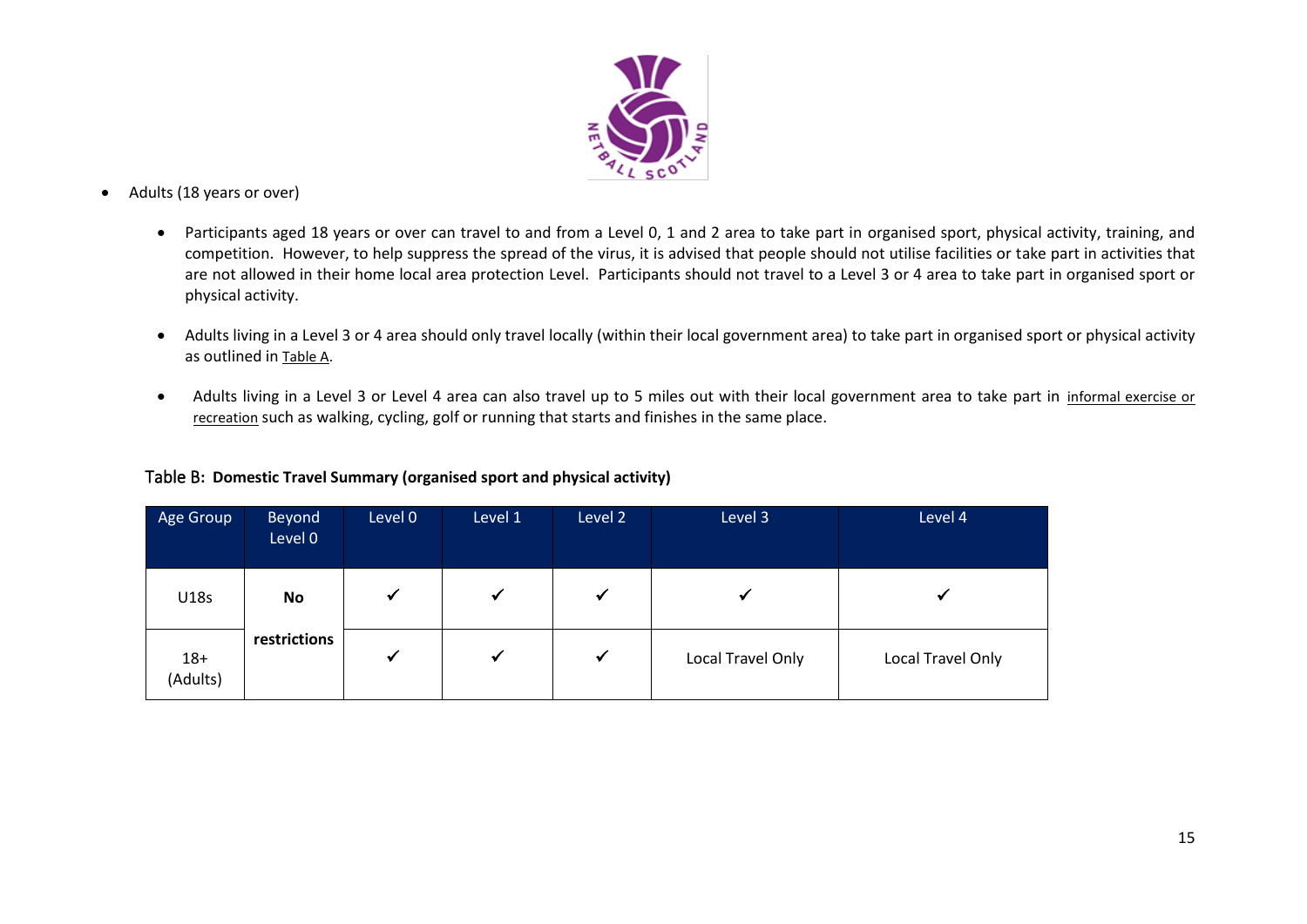

#### <span id="page-15-0"></span>**Definitions - for the purposes of this guidance**

- **'Organised sporting or physical activity'** refers to activities which are undertaken in a structured and managed way following specific rules and guidance of relevant SGBs, local authorities or businesses who in turn have fully applied related Scottish Government and **sport**scotland guidance. All organised activity should be overseen by a Covid Officer with documented risk assessments undertaken and mitigating actions put in place to ensure the health, safety and welfare of participants, coaches and officials.
- **Contact sport or activity** is defined as "a sport or activity in which the participants necessarily come into bodily contact or as a matter of course encroach within 1m of one another".
- **Non-contact sport or activity** is defined as "a sport or activity in which the participants are physically separated by playing rules such as to make it difficult for them to make physical contact during an activity. Examples include Tennis, Cricket, Boccia and Curling.
- **Sports competition is defined as** "any amateur participation sport, contest or race involving individual participants or teams who regularly compete against opponents as part of an organised SGB, league, local authority or club activity."
- **Sports event is defined as** "an organised gathering or activity of limited duration that brings people together for the primary purpose of participating in the one-off sporting activity such as a marathon, triathlon etc." For the benefit of this guidance professional sport with spectators is regarded as a sports event not competition.
- **Adult 'group' sport or activity** refers to adults, who take part in organised sport or physical activity, where the number of participants is larger than allowed under normal household rules.
- **Indoor individual exercise refers to** non-contact recreational sport or physical activity which follows household rule numbers. This includes gym use, 1:1 personal training, swimming, ice skating and indoor snowsports activity where physical distancing can be maintained.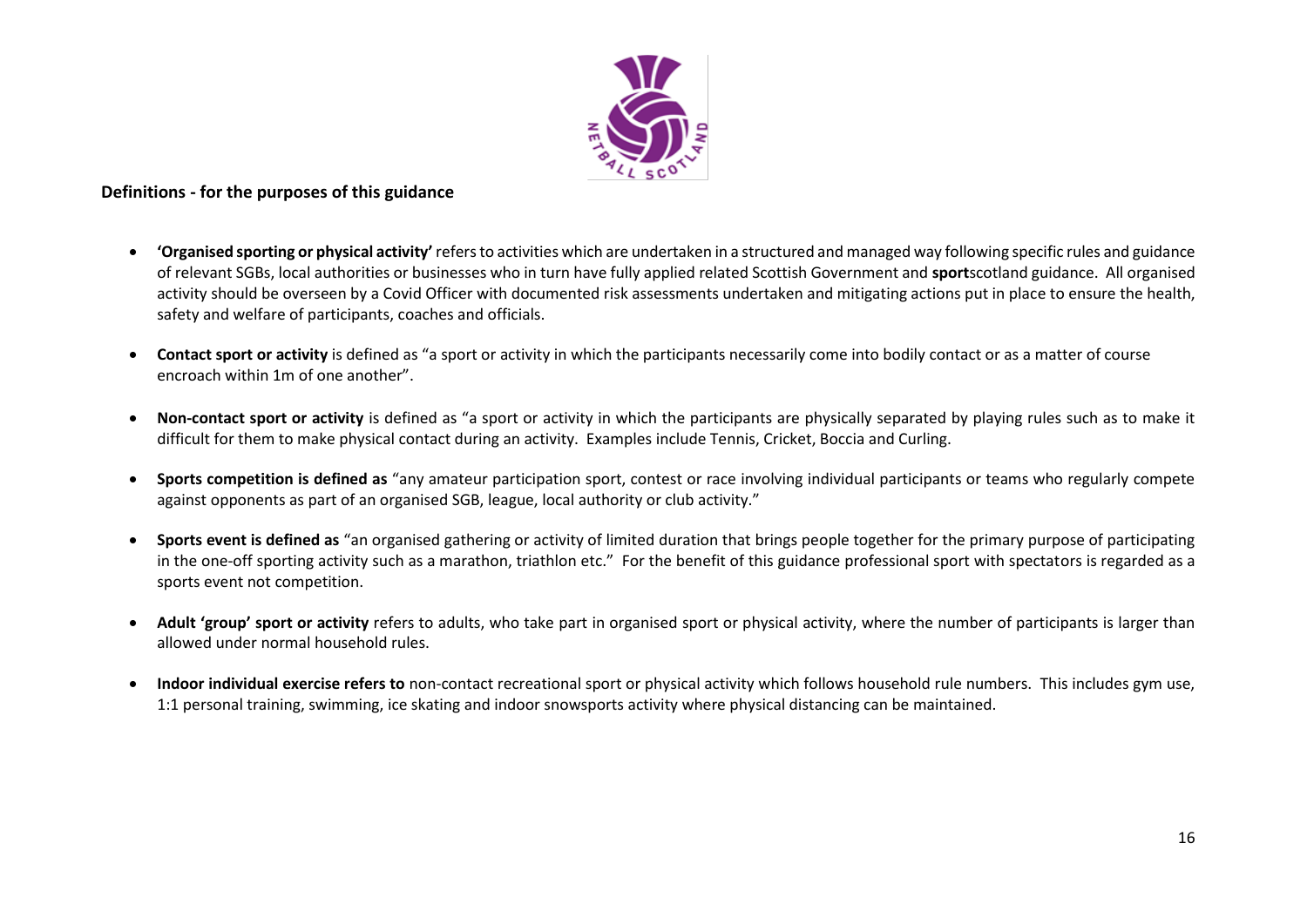

### <span id="page-16-0"></span>**Permitted Sport and Leisure Activities**

- Participants and operators should follow guidance based on the area protection level (where applicable) in which the sporting activity is to take place. A summary of what sporting activity can be undertaken at each protection level is available in Table A and should be read in conjunction with the rest of this document.
- Where local area restrictions or protection levels apply, organised sport or physical activity can take place indoors or outdoors, in effect suspending physical distancing and household guidelines, if relevant guidance in this document is followed.
- Where local restrictions or protection Levels apply, and where there is likely to be proximity or contact between participants involved in a sporting activity, mitigating actions should be considered to minimise risk and keep participants safe. For instance:
	- SGB guidance should focus on providing sporting activity involving as few participants as possible, for the minimum amount of time, whilst still allowing the activity to run effectively. This may also require a change to game formats, numbers and/or rules to minimise risk to participants.
	- As soon as a participant has completed training, a competition or event, they should leave the field of play/venue unless other Scottish Government guidance allows e.g., use of venue hospitality services.
- When a local area is operating 'Beyond Level 0' it is recommended that 'Give people space' messaging should be promoted.
- Formal presentation ceremonies, both indoor and outdoor, should only take place during or after a sporting activity or competition where Scottish Government household rules on gatherings allow. The emphasis should be on reducing risk.
- Holiday camps, extended sports activity or events which would not normally come under the jurisdiction of an SGB should refer to the appropriate local authority or other relevant Scottish Government guidance.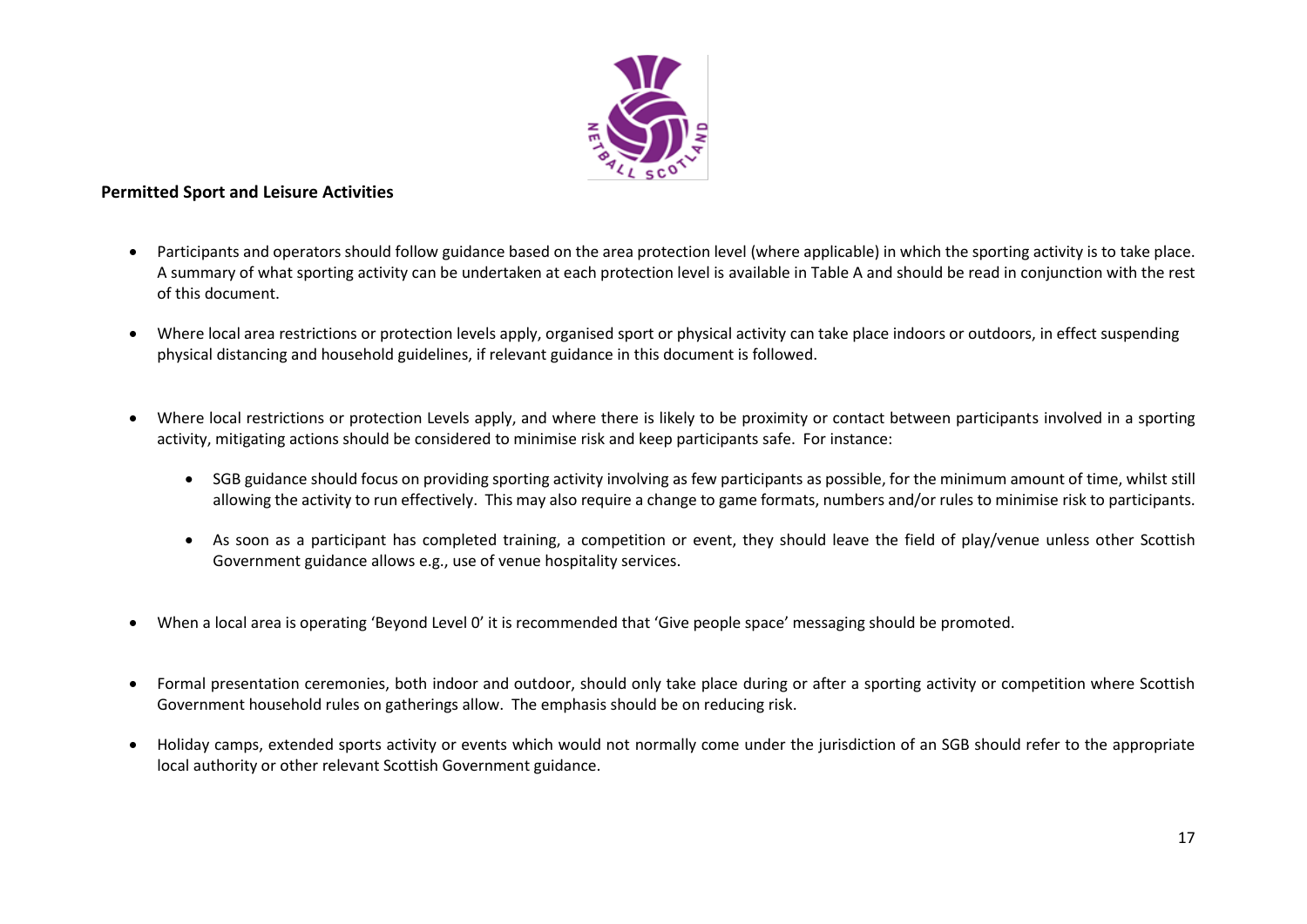

• For instance, services which provide regulated childcare (registered by the Care Inspectorate in Scotland) should follow the guidance for [Coronavirus](https://protect-eu.mimecast.com/s/32OUCoYgxT9D2YI1gTJb?domain=gov.scot/)  [\(COVID-19\): guidance for school age childcare services](https://protect-eu.mimecast.com/s/32OUCoYgxT9D2YI1gTJb?domain=gov.scot/)

# <span id="page-17-0"></span>**Outdoor Sport & Physical Activity**

- 'Beyond Level 0' normal facility occupancy levels apply but operators are encouraged to focus on 'Give people space' messaging and continue to maintain hygiene protocols
- Where local restrictions or Levels apply, operators may open outdoor sports areas, courts, and pitches if documented risk assessments are undertaken, and appropriate measures are put in place to ensure the safety of participants, staff, and volunteers and where activity is undertaken in line with protection level guidance. Please also refer to guidance produced by sportscotland at: [Keeping Your Facilities Fit for Sport.](http://www.sportscotland.org.uk/covid-19/getting-your-facilities-fit-for-sport/)
- Information relating to outdoor sport and physical activity that can be undertaken by protection level (where applicable) and age group is available in Table A.

#### <span id="page-17-1"></span>**Outdoor sporting bubbles for training, competition, and participation (up to Level 3)**

- An outdoor sporting 'field of play bubble', including multiple bubbles, can be used for organised training, competition, or participation events as noted below. Coaches, officials, and other volunteers are not included in Level 0-2 bubble/participation numbers but are at Level 3:
	- Level 3 Bubbles of up to 30 with a maximum of 200 participants per day
	- Level 2 Bubbles of up to 50 with a maximum of 500 participants per day
	- Level 1 Bubbles of up to 100 with a maximum of 1000 participants per day
	- Level 0 Bubbles of up to 500 with a maximum of 5000 participants per day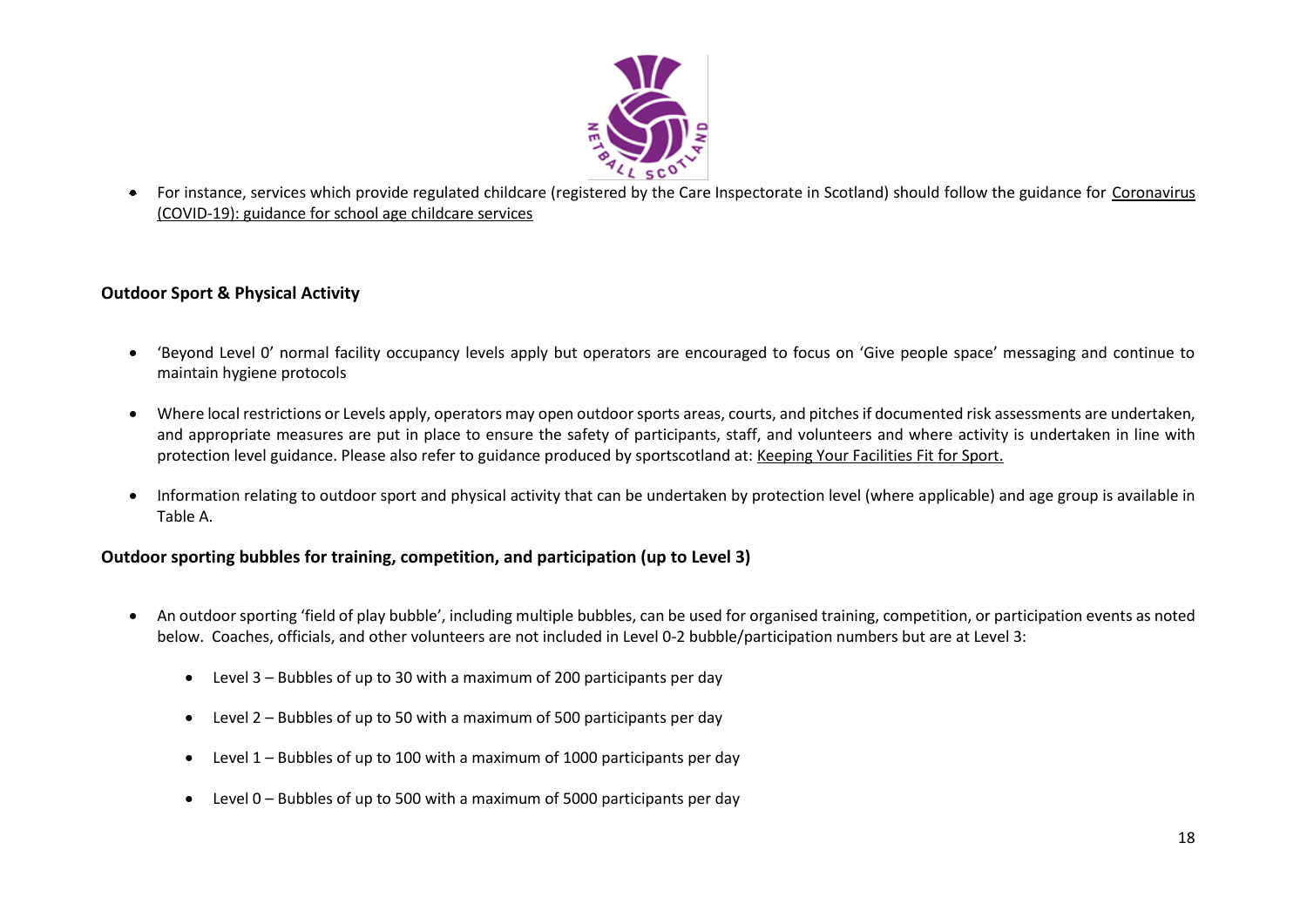

- Beyond Level 0 No bubble restrictions, but organisers should continue to consult with and obtain agreement from those bodies that they would normally require agreement from.
- Where applicable, operators should undertake comprehensive risk assessments to minimise the risk of movement or contact between bubbles (or waves) including before, during or after an activity. Once an individual has completed their activity, they should immediately vacate the 'field of play' and are then subject to household rules.
- Total participant numbers taking part in training, competition, or events, other than detailed below, should not exceed maximum daily numbers.
	- Permanent outdoor sport, leisure and club facilities which are accessed on a regular basis by the general public and/or club members and have in place a designated COVID officer and appropriate risk assessments may exceed the daily participation limit if managed in line with Scottish Government guidance o[n Coronavirus \(COVID-19\): sport and leisure facilities.](https://www.webarchive.org.uk/wayback/archive/20210605104012/http:/www.gov.scot/publications/coronavirus-covid-19-guidance-on-sport-and-leisure-facilities/) This may, for instance, include operating separate activity zones, implementing staggered time slots and putting in place other measures to ensure participation bubbles remain separate including consideration of parking and access/egress.
- Where a person requires the support of a carer to undertake sport or physical activity safely, the carer will not be counted in the bubble total. In such circumstances the Covid Officer should risk assess and where required take additional precautions to minimise risk. For instance, the carers may wear, if appropriate, personal protective equipment (PPE) such as face masks during the activity.
- Where Levels or local restrictions apply any further exemptions or variation to training, competition, or event bubble or participant numbers must be agreed directly with the Scottish Government and may be subject to other relevant Scottish Government guidance. Where international participants are likely to be involved organisers should refer to guidance provided at [Return to Competitions and Events \(sportscotland.org.uk\).](https://sportscotland.org.uk/covid-19/return-to-competitions-and-events/)
- Operators and organisers should note that the situation around COVID-19 is fluid and activities may need to be cancelled at short notice should there be a change in local or national restrictions. In such circumstance's plans should be in place to notify participants of event cancellation and to ensure they do not attend the venue.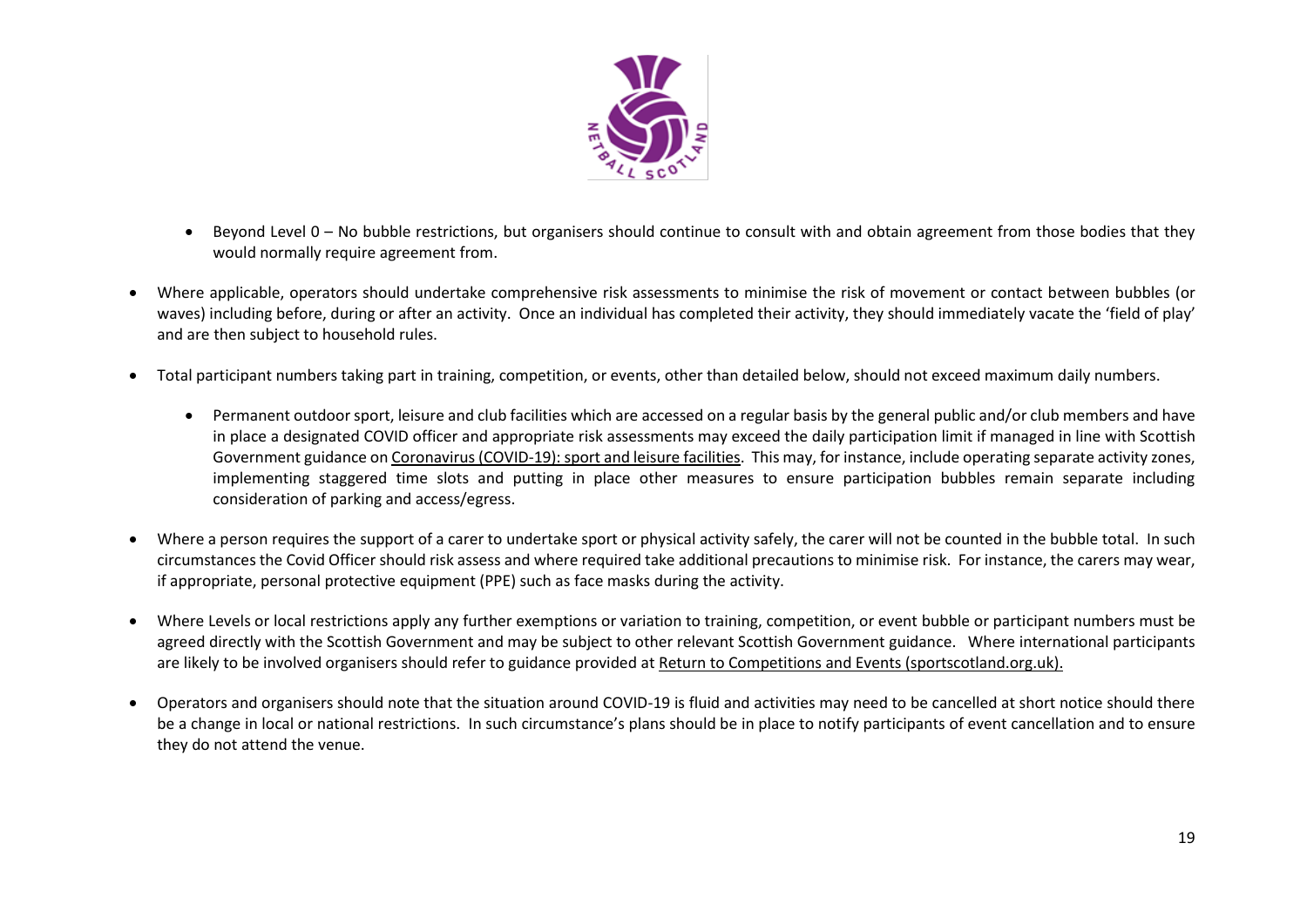

• Outdoor group coaching for organised sport and physical activity including aerobics and fitness classes can take place if appropriate physical distancing is maintained in line with bubble/participation numbers as identified in Table A.

Outdoor sporting bubbles for localised training and competition (Level 4)

• See Appendix 2 for detailed information on Level 4 restrictions.

#### <span id="page-19-0"></span>**Indoor Sport & Physical Activity**

- Indoor sport and leisure facilities can open, up to and including Level 3, if applicable Scottish Government Coronavirus (COVID-19): Safer Businesses [and Workplaces](https://www.gov.scot/publications/coronavirus-covid-19-general-guidance-for-safer-workplaces/) is implemented.
- Appropriate risk assessments and mitigating measures should be put in place to reduce risk and protect participants. For instance, where local restrictions apply, consider physically distanced training, reducing numbers taking part and changing game formats or rules.
- Participants should not congregate before or after an activity in areas where local restrictions apply. In such circumstances operators must ensure comprehensive mitigating actions are put in place and documented in their risk assessment to stop this happening. Consider staggering start/arrival times and any other relevant additional measures.
- The number of participants allowed to take part in indoor sport or physical activity must be risk assessed by the operator and follow Scottish Government [Coronavirus \(COVID-19\): Safer Businesses and Workplaces](https://www.gov.scot/publications/coronavirus-covid-19-general-guidance-for-safer-workplaces/) and sport specific [SGB Guidance.](https://sportscotland.org.uk/covid-19/latest-sport-and-physical-activity-guidance/)
- Information relating to indoor sport and physical activity that can be undertaken is available in Table A.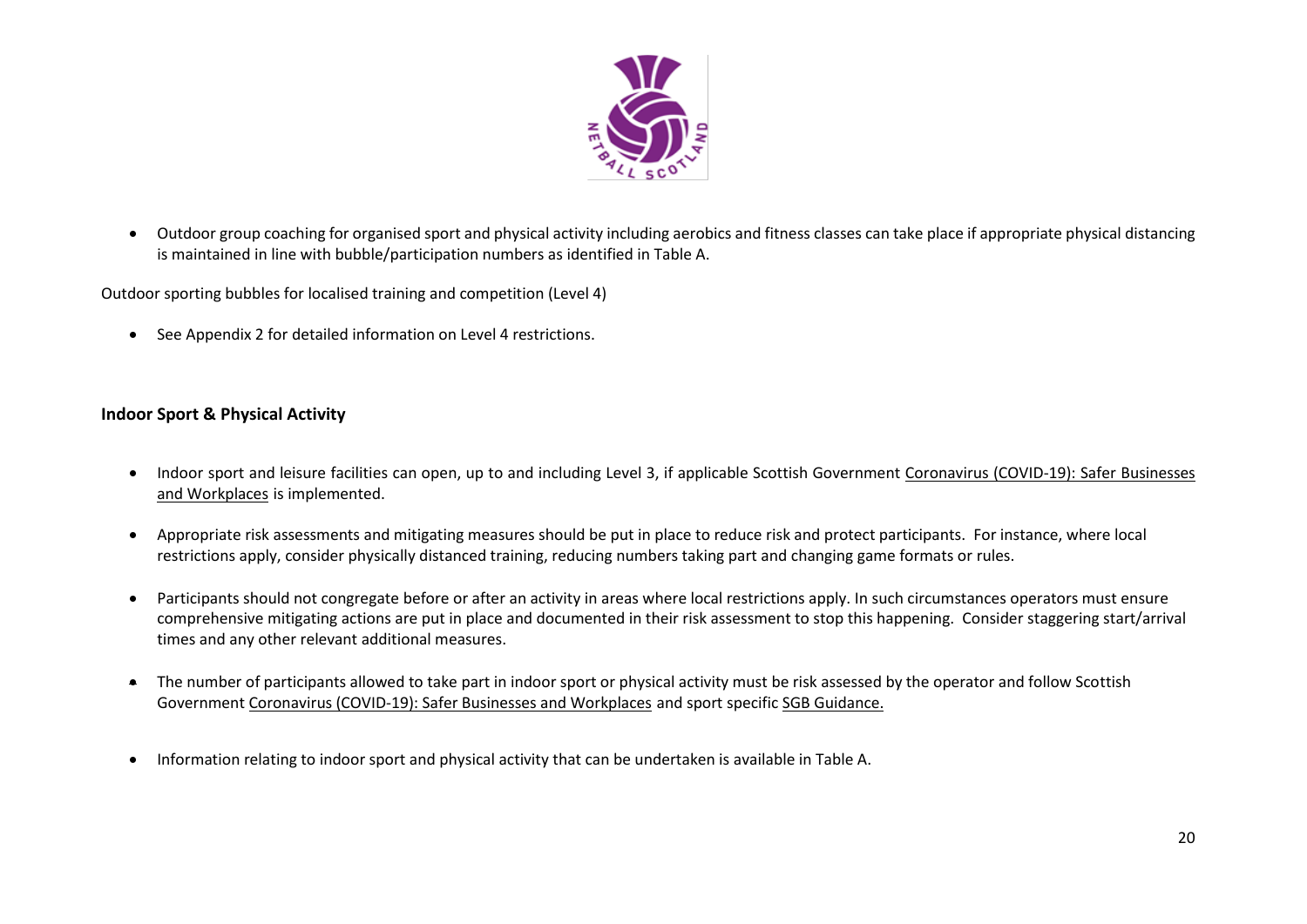

### <span id="page-20-0"></span>**Sports Events & Competitions**

**Covid certification scheme: There is now a requirement for indoor and outdoor events with attendances of more than 1,000 people to check the certification status of at least 50% of attendees or 1,000 people, whichever is higher.** 

### <span id="page-20-1"></span>**Sport Competition**

- Organised sport competition can take place if guidance within this document is followed and subject to appropriate risk assessment and oversight by the designated Covid Officer.
- The maximum number of participants allowed to take part in a sport competition should be no more than:
	- Outdoors: Bubble/daily participation numbers as outlined in Table A.
	- Indoors: Risk assessed maximum numbers following Scottish Government guidance for [Coronavirus \(COVID-19\): Safer Businesses and](https://www.gov.scot/publications/coronavirus-covid-19-general-guidance-for-safer-workplaces/)  [Workplaces.](https://www.gov.scot/publications/coronavirus-covid-19-general-guidance-for-safer-workplaces/) Additional information is also available in Table A.
- Operators / organisers should consult with and obtain agreement from those bodies that they would normally require agreement from to run the competition. Where the competition would require a licence from the local authority under existing Civic Government legislation, this must include agreement from local Environmental Health Officers. Other bodies depending on the type, location, and scale of the event, may include the landowner, Community Council, the transport police, or other body responsible for the safety of the public.
- Spectators are permitted under the following circumstances:
	- Beyond Level 0' there are no limits on spectator numbers, subject to organisers obtaining relevant permissions, where they normally would be required to do so. However, operators/ organisers should follow Scottish Government's [Coronavirus \(COVID-19\): Certification Scheme -](https://www.gov.scot/publications/coronavirus-covid-19-certification-scheme-businesses-event-organisers/) [Information for Businesses and Event Organisers](https://www.gov.scot/publications/coronavirus-covid-19-certification-scheme-businesses-event-organisers/) where attendance thresholds are met. A COVID vaccine certificate or a record of a recent negative COVID-19 test result (from either a Lateral Flow Device or PCR) is needed for: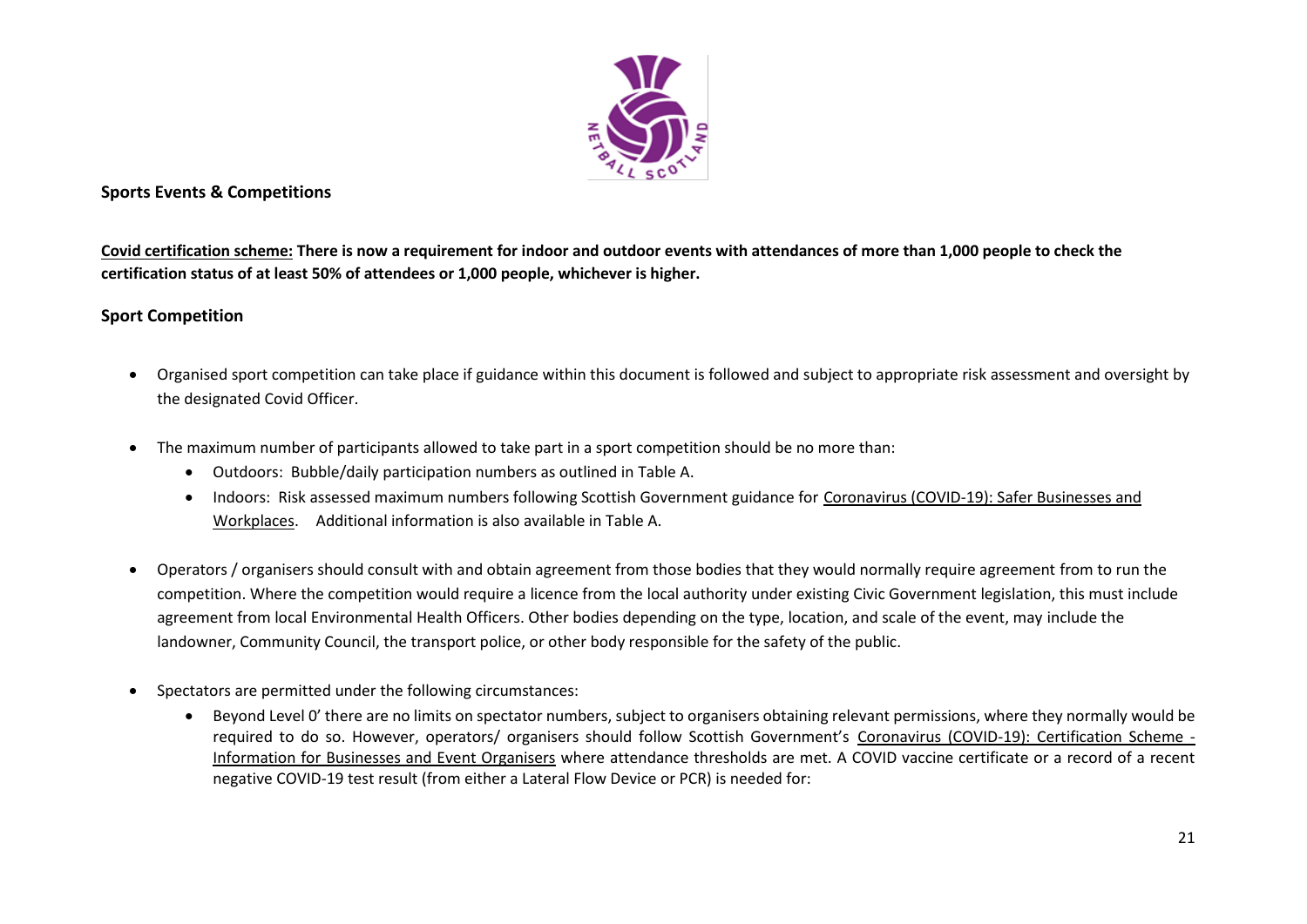

- indoor events (unseated) with 500 or more people
- outdoor events (unseated) with 4,000 or more people
- any event with 10,000 or more people
- Professional football and rugby stadium operators should follow Scottish Government's Coronavirus (COVID-19): Stadium Sector [Guidance for Professional Football and Rugby.](https://www.gov.scot/publications/coronavirus-covid-19-stadium-sector-guidance-for-professional-football-and-rugby/)
- where supervising a child and/or vulnerable person.
- where local area restrictions or protection levels apply and a competition or event is organised and takes place at premises whose entrances and exits are controlled (indoors and outdoors) for the purpose of crowd and capacity management in line wit[h Coronavirus](https://www.gov.scot/publications/coronavirus-covid-19-stadia-and-live-events-advice-for-event-organisers/)  [\(COVID-19\) stadia and live events guidance](https://www.gov.scot/publications/coronavirus-covid-19-stadia-and-live-events-advice-for-event-organisers/) and [Coronavirus \(COVID-19\): supporting safer capacity in public settings and events.](https://protect-eu.mimecast.com/s/P4KmClO9rHGQBpiqO5s9?domain=gov.scot/)
- It is recognised that it may not always be possible to prevent people from spectating [at a competition or event] in a public space such as a park. In such circumstances organisers should consider mitigating measures as part of their risk assessment with an emphasis on keeping people safe. Any such measures should be clearly communicated by the organiser prior to the competition which may include, amongst other things, the displaying of notices around the venue to remind the public to follow Scottish Government guidance.
- For clarity, where informal spectating does take place organisers are not expected to enforce government guidance on members of the public in places not under their control.

#### <span id="page-21-0"></span>**Sports Events**

• Sports events, including spectator events, can take place subject to appropriate Scottish Government guidance being followed. Further information is available on the sportscotland website: [Return to Competition & Events: sport events.](https://sportscotland.org.uk/covid-19/return-to-competitions-and-events/)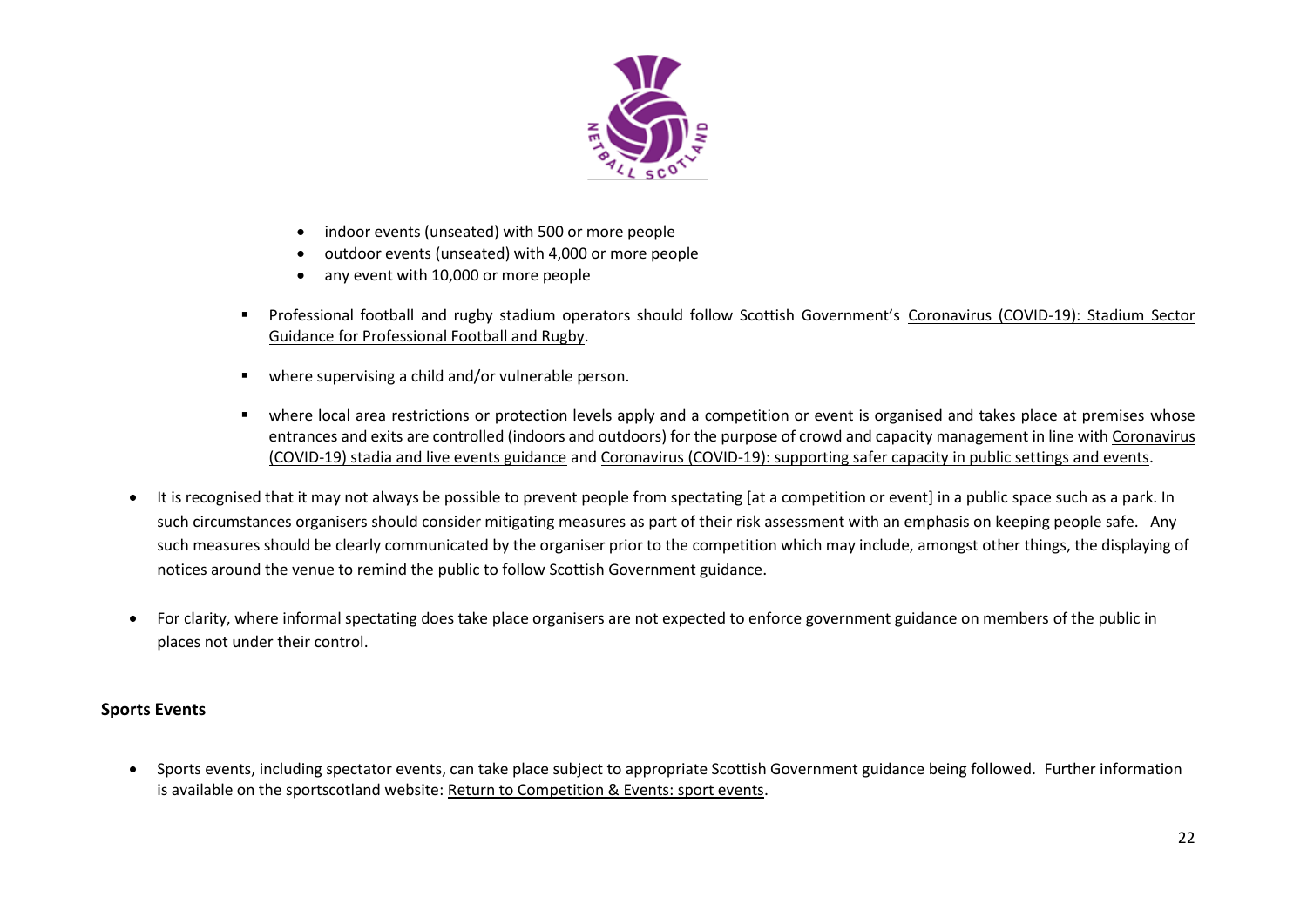

# <span id="page-22-0"></span>**Coaching**

- The guidance below is to support coaches, leaders, personal trainers, deliverers, and instructors, herein referred to as coach/es. In addition, please see [Getting Coaches Ready for Sport](https://sportscotland.org.uk/covid-19/getting-coaches-ready-for-sport/) which provides a 4-stage approach/checklist to help coaches get ready for delivering sport and physical activity. It can be used as it is or amended to reflect the sport or delivery activity.
- Coaches operating within clubs and facilities should liaise with the relevant COVID Officer before undertaking coaching and all sporting or physical activity must adhere to operator and relevant [SGB Guidance.](https://sportscotland.org.uk/covid-19/latest-sport-and-physical-activity-guidance/)
- Coaches and others supporting organised sporting or physical activity should, if possible, keep physically distant, but it is recognised that this will not always be possible to ensure the safety of participants. In such circumstances the responsible 'Covid Officer' should consider appropriate mitigating actions as part of the risk assessment.
- Coaches should be aware that local restrictions may be in place for sport and physical activity, and this should be considered as part of risk assessment planning and will dictate what activity can be coached, indoors and outdoors and to whom. See Table A for further information.
- Up to date information on the latest travel regulations is available a[t Coronavirus \(COVID-19\): travel and transport.](https://www.gov.scot/publications/coronavirus-covid-19-guidance-on-travel-and-transport/)
- Coaching (Levels 0-3)
	- o Coaches can run organised outdoor group training sessions in protection Levels 0-3 in line with maximum bubble sizes outlined in Table A or as agreed through approved [SGB Guidance](https://sportscotland.org.uk/covid-19/latest-sport-and-physical-activity-guidance/) and Scottish Government [Coronavirus \(COVID-19\): sport and leisure facilities](http://www.gov.scot/publications/coronavirus-covid-19-guidance-on-sport-and-leisure-facilities) guidance. They should also ensure to follow specific guidance on sporting bubbles within this document.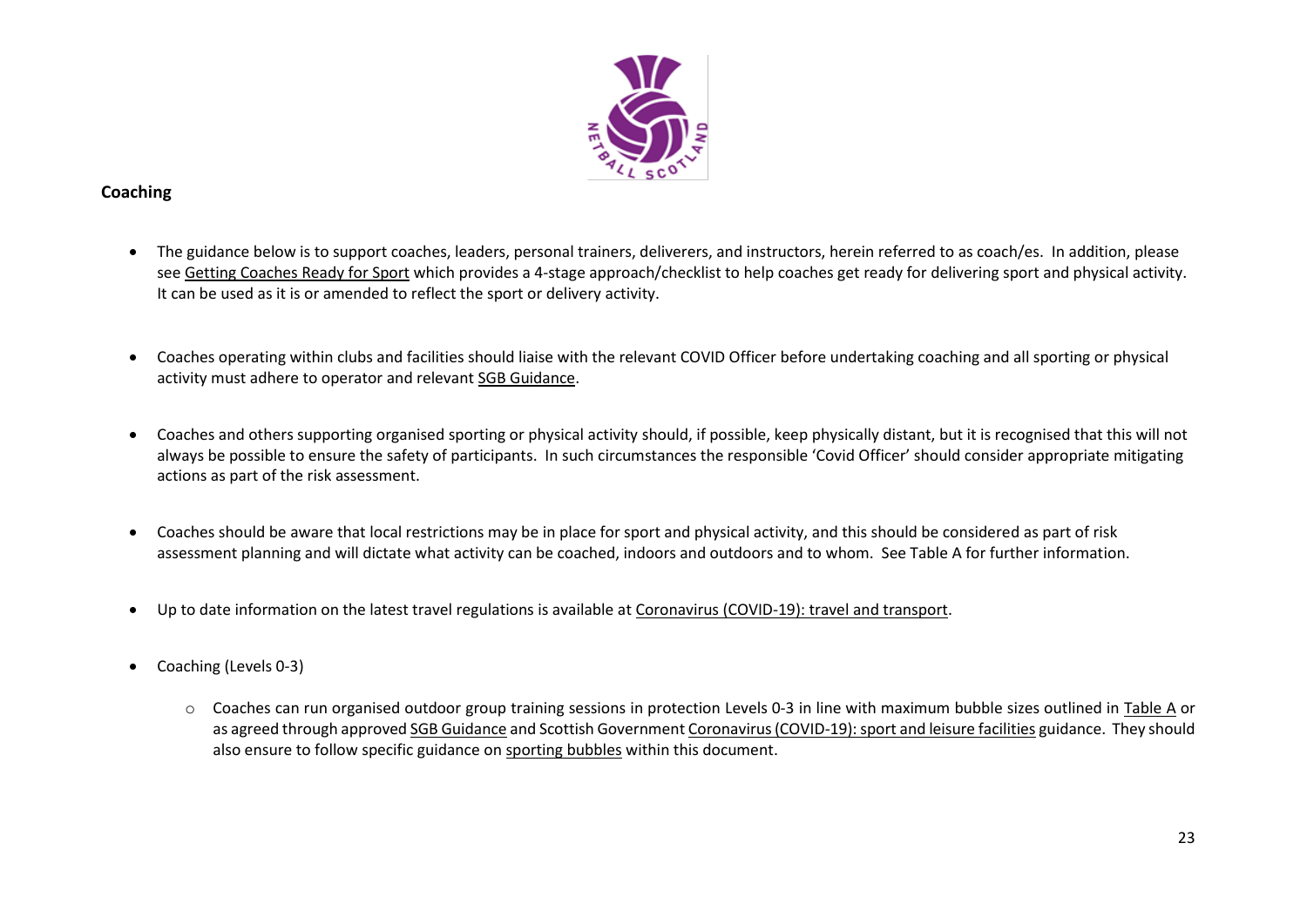

- Coaching (Level 4)
	- o Coaches can run organised outdoor non-contact group training sessions in protection Level 4 for a maximum of 15 people aged 12 years or over (including the coach/es)
	- o Coaches can run organised outdoor contact and non-contact training sessions for up to 30 children (including the coach/es) aged under 12 years.
- Coaches can take multiple indoor sessions (where protection levels allow) per day, however the number of participants allowed in each session will depend upon the protection Level restrictions in place in the given location.
- Face coverings must be worn by coaches when indoors, except where an exemption applies. For instance:
	- o where an individual has a health condition or is disabled, including hidden disabilities, for example, autism, dementia, or a learning disability.
- or if there is a reasonable excuse not to wear a face covering such as:
	- o where there is difficulty in communicating with participants who may not be close by and safety is an issue i.e., in a swimming lesson. In such cases alternative measures should be considered such as use of a face visor.
	- o being physically active or exercising as part of the coached session.
	- o The priority should be on ensuring the safety of the coach and participants and minimising the risk of virus transmission before, during and after activity.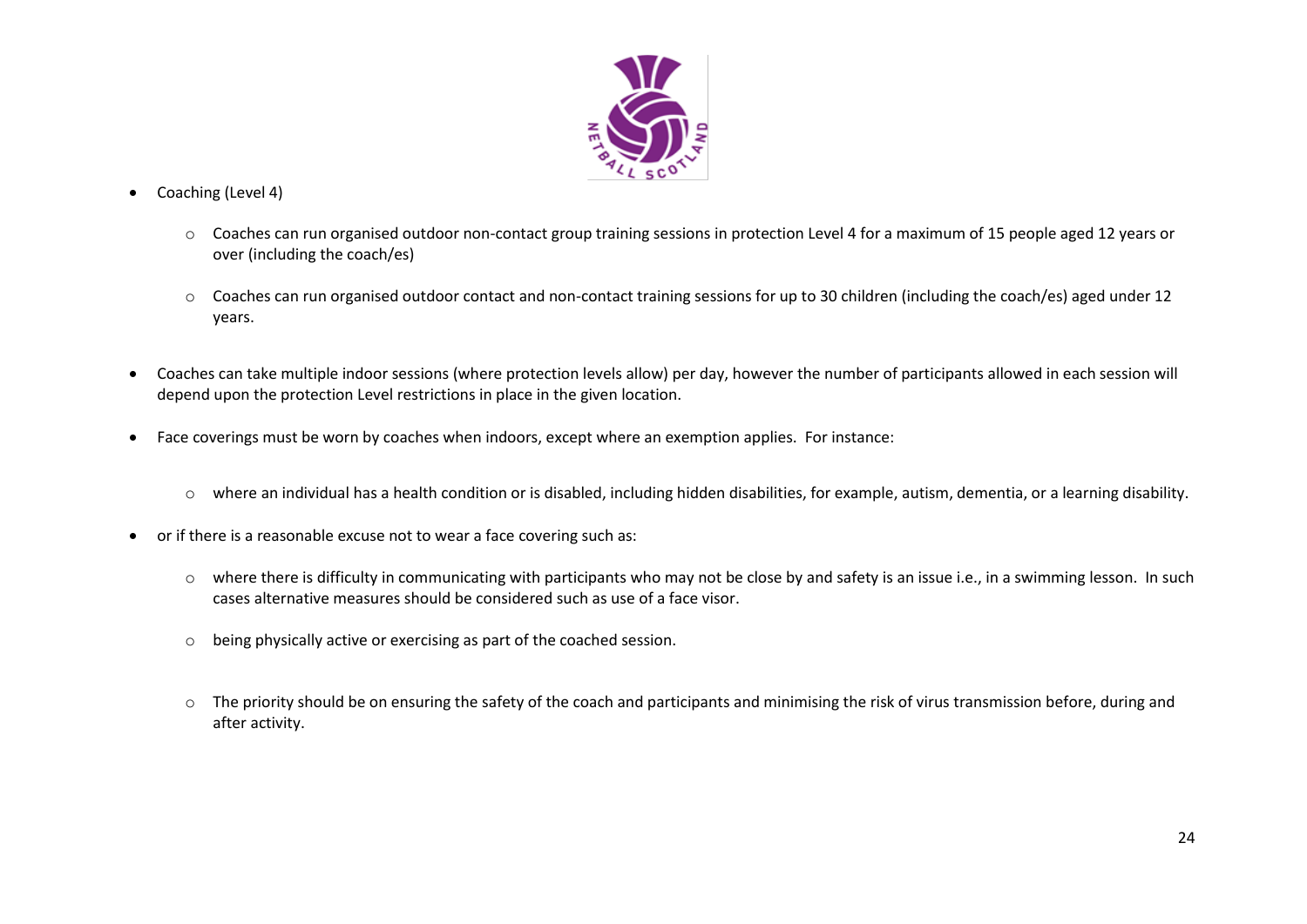

- At all times coaches should:
	- o plan and risk assess appropriately for the session in advance, be aware of responsibilities, be clear on expectations with participants and build in a review period to reflect on effectiveness and safety of the session.
	- o ensure signage on guidelines for participating safely and promoting hygiene measures are clearly displayed and up to date.
	- o check, in advance of delivery, that appropriate insurance policies are in place for all coached activities and that their insurance is valid for the activities they plan to deliver.
	- o find out about their direct and surrounding delivery environment in advance of the session and contact the facility operator, where relevant, to confirm any changes in processes and procedure.
	- o consider the needs of participants returning after recovering from COVID-19. Participants should be able to confidentially disclose this, in a similar way to any other personal matter relevant to coached activity, so the coach can make suitable adjustments and allowances to the planned activity for the individual and check that input from a medical professional has been sought where appropriate.
	- o Coaches working with children should familiarise themselves with the additional considerations developed by [Children 1st: Child Wellbeing](https://sportscotland.org.uk/media/5774/cyp-return-to-sport-after-covid-19.pdf)  [and Protection Considerations.](https://sportscotland.org.uk/media/5774/cyp-return-to-sport-after-covid-19.pdf)
- Additional support tools are available for coaches and volunteers at the [Getting Coaches Ready for Sport](https://sportscotland.org.uk/covid-19/getting-coaches-ready-for-sport/) section of the **sport**scotland website including [mental health and wellbeing awareness training.](https://sportscotland.info/mentalhealth/#/)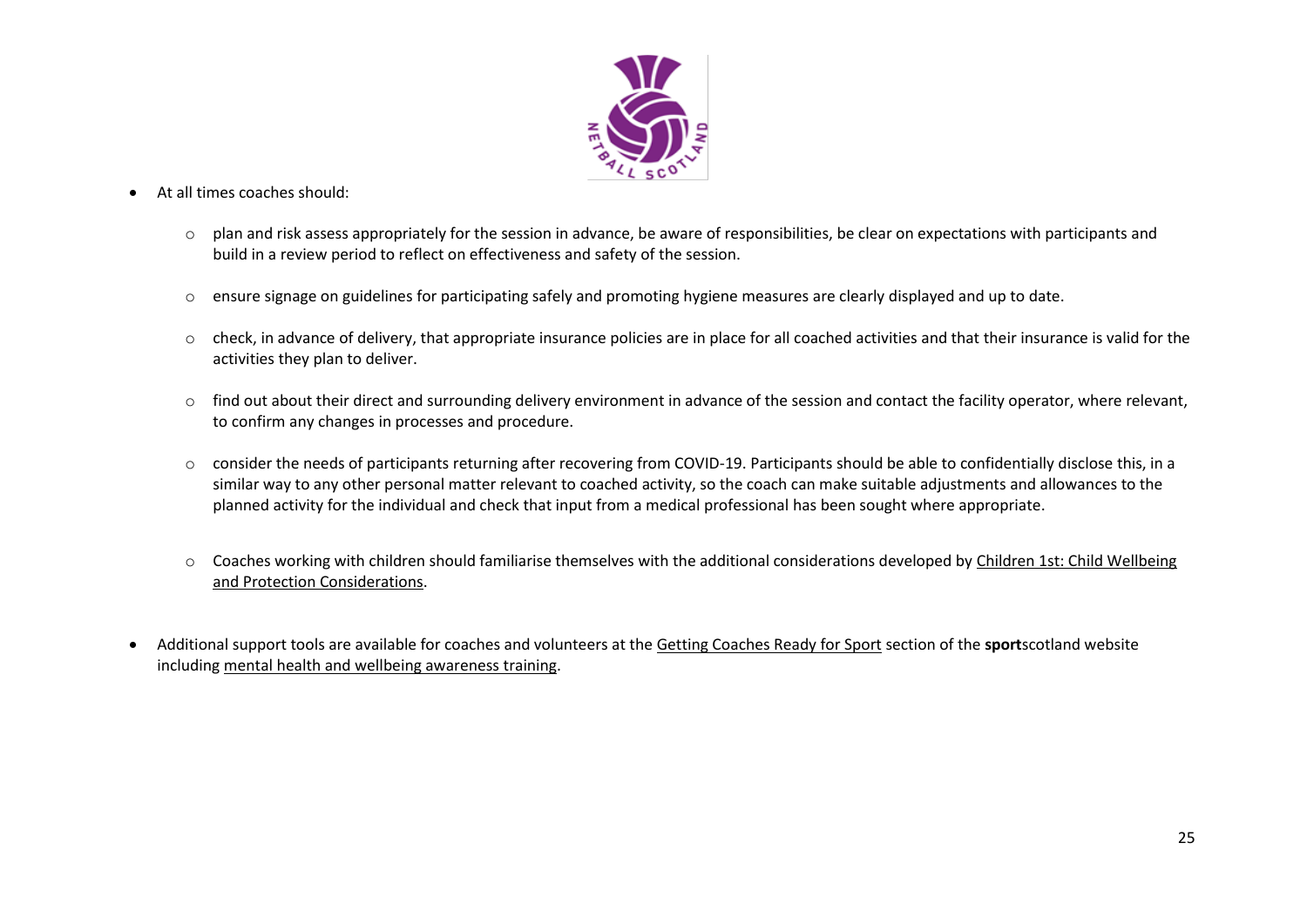

### <span id="page-25-0"></span>**Additional Sport & Leisure Activity Considerations**

- Specific consideration should be given to supervision of children under the age of 5 years as it is not appropriate for young children to maintain physical distancing, either practically or in terms of child development. You may, for instance, ask a parent or carer to be present.
- Where a disabled participant requires functional support to help them participate coaches, carers or those supporting the participant can provide this without maintaining physical distancing. In such circumstance the responsible 'Covid Officer' may consider appropriate mitigating actions as part of the risk assessment. For instance, providing appropriate PPE, limiting the number of participants an individual provides functional support to, limiting the duration spent in proximity, or a combination of actions
- Where an employee is providing an activity, relevant work placed risk assessments and consultation should take place in advance of any activity being undertaken. Further information is available at [Coronavirus \(COVID-19\): safer businesses and workplaces.](https://www.gov.scot/publications/coronavirus-covid-19-general-guidance-for-safer-workplaces/)

# <span id="page-25-1"></span>**Toilets, Changing & Locker Rooms**

- Access to, and use, of changing rooms and showering facilities is permitted (other than in Level 4 areas where indoor facilities should remain closed) if appropriate risk assessment and hygiene measures have been put in place. However, the safety of participants is the priority and facility operators should consider whether use of the areas is necessary.
- Where changing rooms and showering facilities are to be used specific guidance relating to use of 'Changing and Showers' is available at [Keeping](http://www.sportscotland.org.uk/covid-19/getting-your-facilities-fit-for-sport/)  [Your Facilities Fit for Sport.](http://www.sportscotland.org.uk/covid-19/getting-your-facilities-fit-for-sport/)
- Operators may open public toilets if they follow the guidelines outlined on the Scottish Government website [Opening Public Toilets Guidelines.](https://www.gov.scot/publications/coronavirus-covid-19-public-and-customer-toilets-guidance/pages/overview/)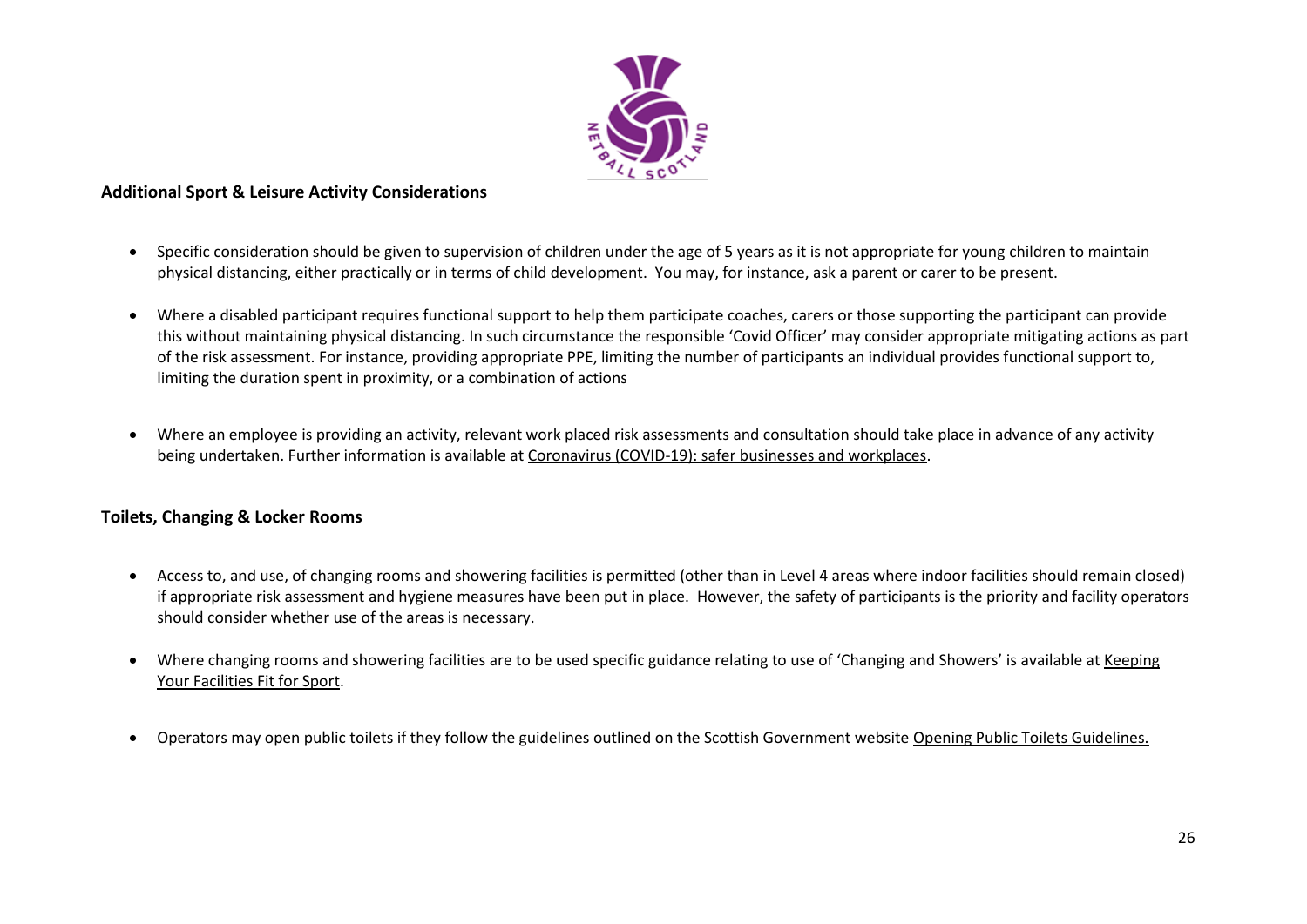

#### <span id="page-26-0"></span>**Equipment Provision and Use**

- Operators should consider, where possible, removal of equipment including benches, scoreboards, tables and any other objects that are not essential for participation purposes.
- Where the above is not possible appropriate cleaning measures, including provision of sanitiser and disposable gloves, should be put in place to reduce the risk of contamination.
- All fixed equipment should be checked prior to use to avoid participants having to adjust or touch it or alternatively appropriate cleaning regimes should be in place.
- Where shared equipment is necessary for an activity appropriate hygiene measures must be put in place before, during and after use.
- Where balls are used in sports areas, courts and pitches, risk assessments should ensure measures are put in place to minimise uncovered body contact. Appropriate hygiene protocols should be undertaken including hand hygiene and regular cleaning of balls before, during and after exercise.

#### <span id="page-26-1"></span>**Bookings and payment**

- Encourage people to make bookings online. However, be aware that a proportion of disabled people, people from low income households and older adults do not have access to the internet. Ensure you have alternative measures in place. For example, telephone bookings.
- Where local areas protection levels apply, consider introducing buffer periods between sessions to stagger start times so that participants do not all arrive/leave at the same time.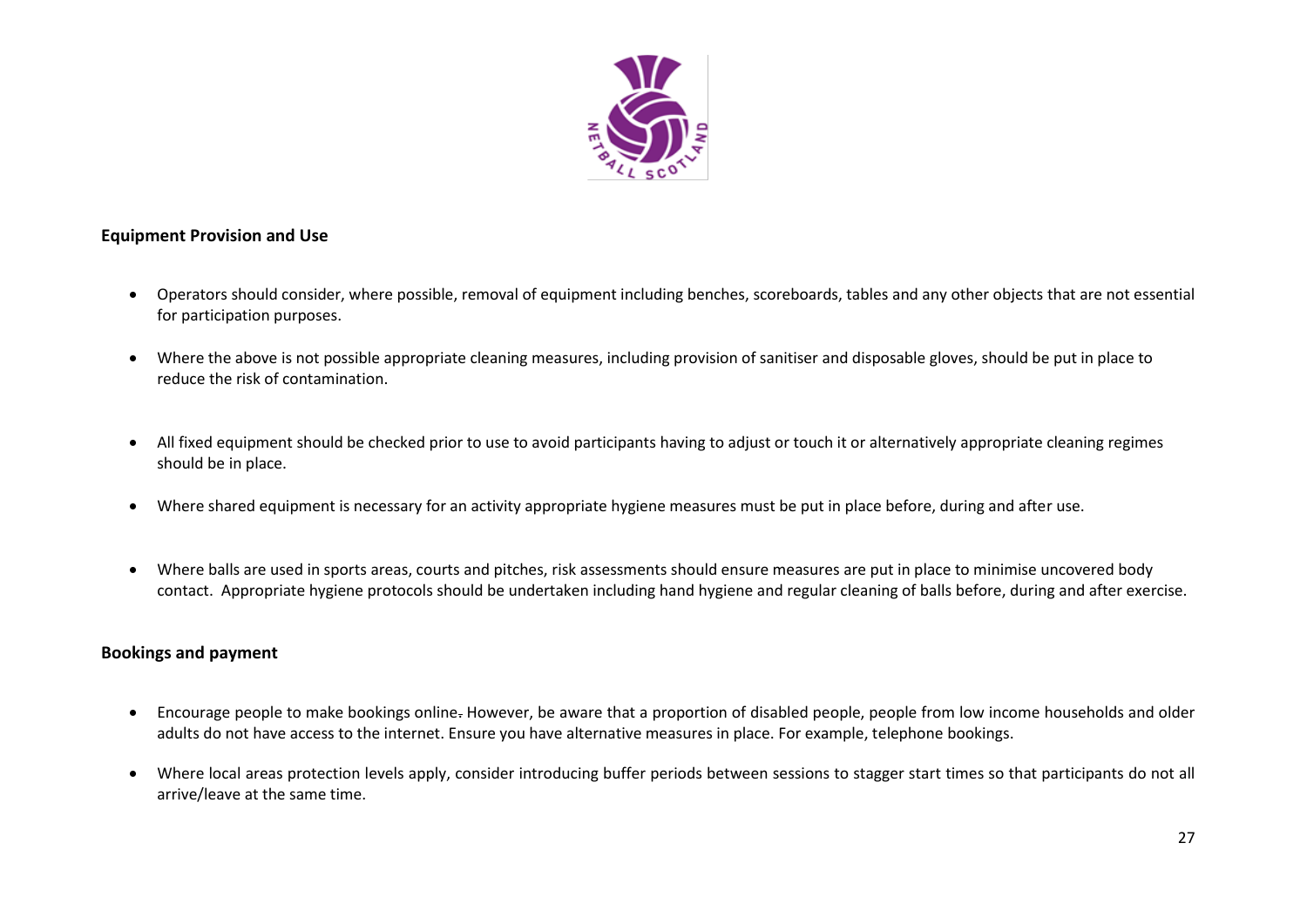

• Where possible use online or contactless payment options and avoid handling cash. Where people do not have bank accounts it is okay to accept cash payments.

### <span id="page-27-0"></span>**Communication with members/customers**

- Clubs and operators should communicate clearly and regularly with members and participants setting out what they are doing to manage risk, and what advice they are giving to individuals before, during and after visits to the venue/activity.
- Make them aware in advance of measures you are putting in place at your venue, and guidelines they are asked to follow.
- Communicate clearly opening times and how people can safely access a facility, if relevant, for example through a booking or queuing system.
- Ensure signage on guidelines for participating safely and promoting hygiene measures are clearly displayed, up to date and in accessible formats.
- When communicating with members and participants, consider how you will reach people who do not have access to the internet. When publishing information on website, consider how to make it accessible when accessed via a mobile phone or tablet rather than a PC or a laptop.
- Special attention should also be given to how you communicate physical distancing rules to young people.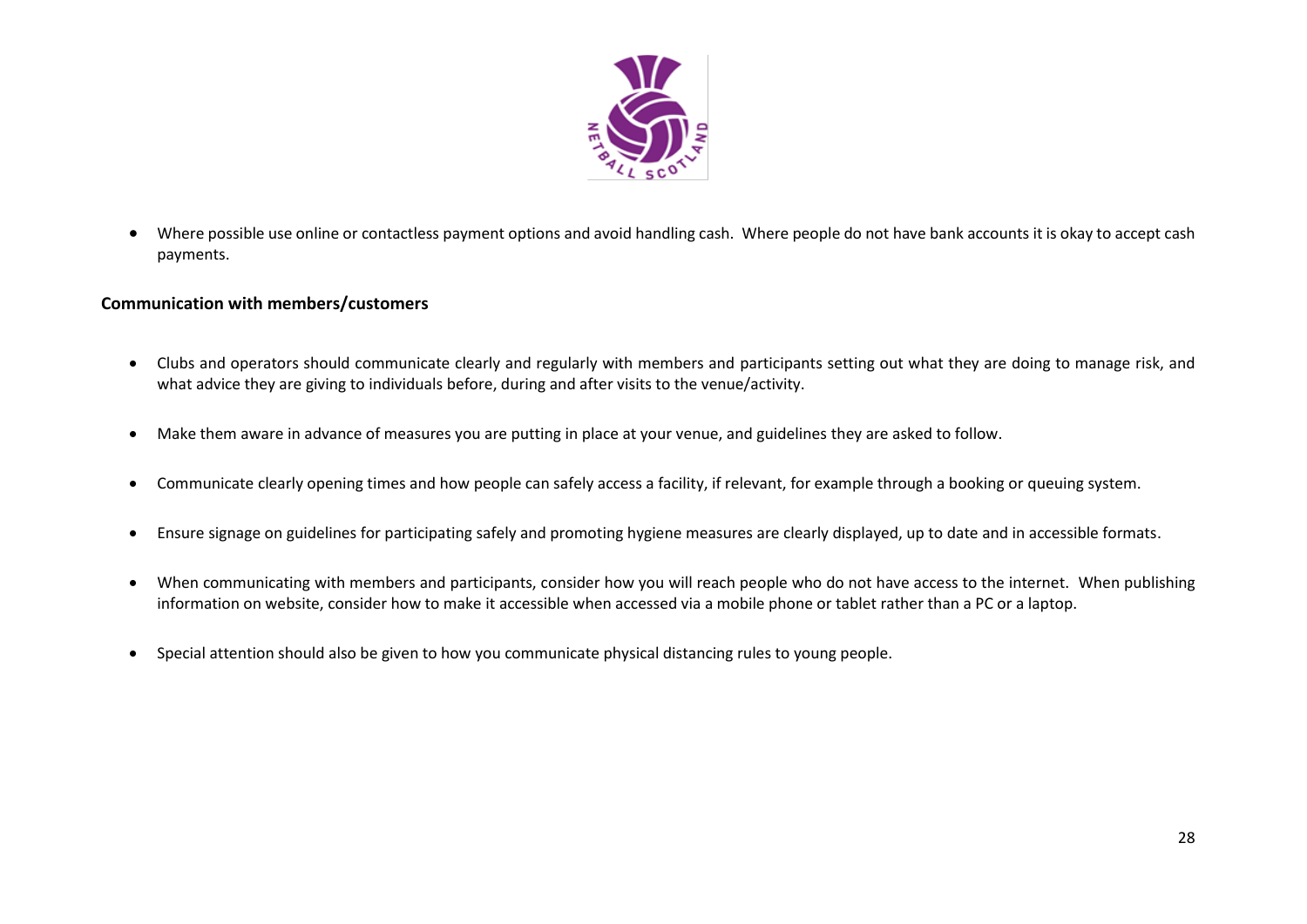

# <span id="page-28-0"></span>**Safeguarding**

- All adults involved in coaching/actively engaging with children or vulnerable adults in an organised environment should have undertaken appropriate SGB safeguarding training.
- Operators should ensure appropriate ratios of coach/adult to child/vulnerable adult as per SGB guidance and follow all related safeguarding advice.
- Health, safety and welfare policies should always be risk assessed and implemented.
- Operators should also refer to the additional considerations developed by **Children 1st**: [Child Wellbeing and Protection Considerations.](http://www.sportscotland.org.uk/media/5774/cyp-return-to-sport-after-covid-19.pdf)

# <span id="page-28-1"></span>**Equality & Inclusion**

- Covid-19 is affecting everyone. But the impact of the pandemic is not being felt equally. Before the pandemic certain groups were less likely to participate in sport and physical activity. These groups are also the most at risk of inequalities due to Covid-19:
	- o Older people
	- o Disabled people
	- o Ethnic minorities
	- o Women
	- o People from deprived communities
- It is more important than ever to consider inclusive guidance for people who need extra support to be active and sports facility operators should consider this as part of their work to encourage people to return.
- The evidence emerging has clear implications for how we design and deliver sport and physical activity. Some key areas for consideration include;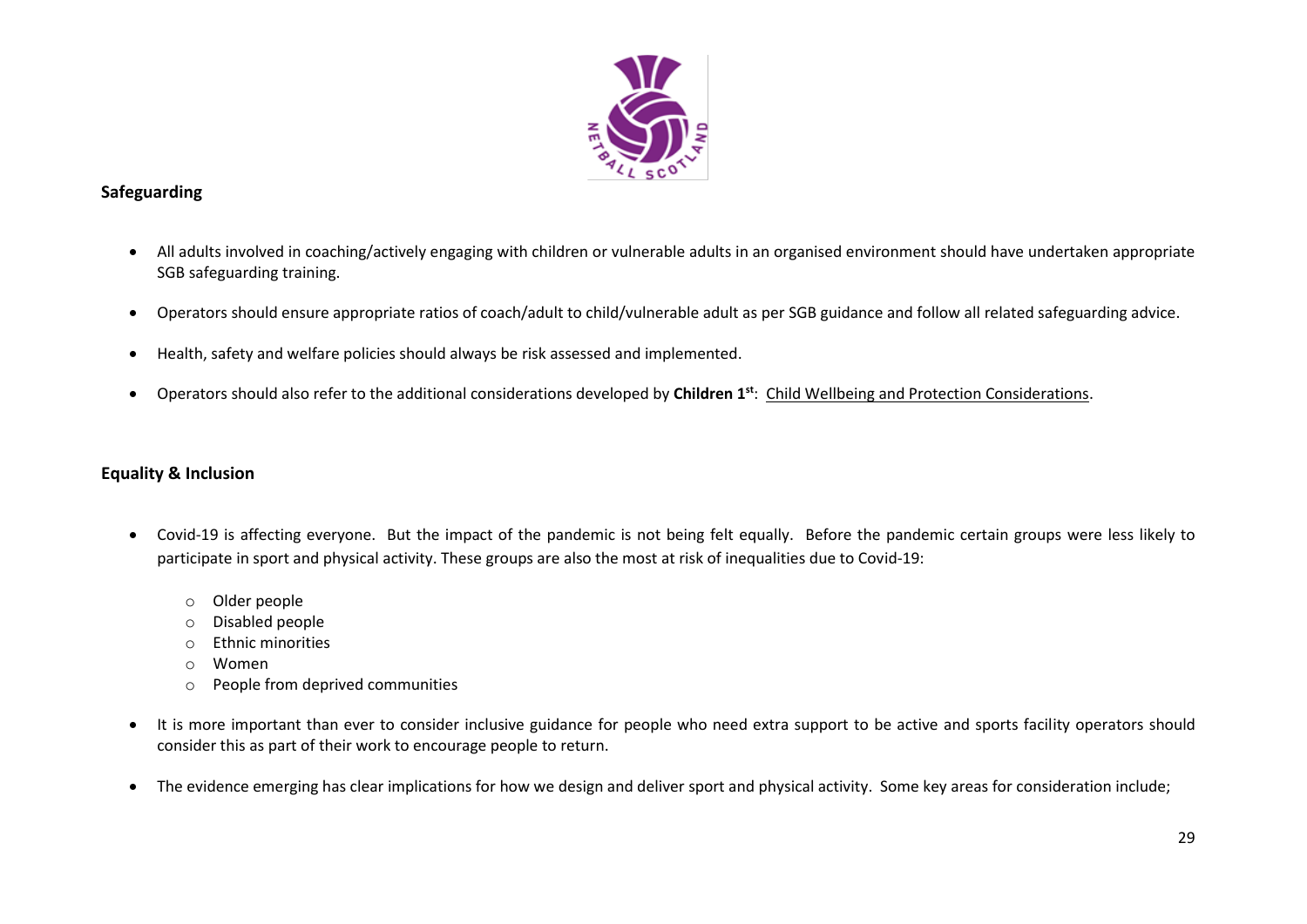

- o **Communication** Digital exclusion is a key issue. With so many services and so much information moving online it risks worsening the health impacts of the pandemic. We have to think innovatively about the range of ways we can provide information to people about sport and physical activity.
- o **Accessibility** Accessibility of our environments is another key issue emerging from the pandemic. As clubs and leisure centres re-open it's important to build understanding of people's specific accessibility needs around things like hygiene, physical distancing and face coverings so we can provide the best possible support to people to take part in sport and physical activity.
- o **Anxiety, mental health and wellbeing** The pandemic is leading to an increased risk of anxiety and mental ill-health for people. We know that sport and physical activity can have significant benefits for people's mental health so it's vital that we continue to promote those benefits, so people are encouraged to get involved.
- o **Confidence -** Confidence to return to sport is a big issue across all groups. We know that some groups are at higher risk from Covid-19 than others (including some ethnic minorities, disabled people and households experiencing poverty). These groups may be even more nervous about returning to sport or starting to participate. They are also less likely to participate in sport in the first place, so we'll need to give extra attention to their needs to help build their confidence.

#### **Health, Safety & Hygiene**

- As restrictions are eased, the emphasis will continue to be on personal responsibility, good practice and informed judgement. The latest available information on Coronavirus in Scotland can be accessed on the Scottish Government website at [Coronavirus in Scotland.](https://www.gov.scot/coronavirus-covid-19/)
- •
- o maintain and promote good ventilation. Further information is available at Scottish Government [Coronavirus \(COVID-19\): ventilation guidance](https://www.gov.scot/publications/coronavirus-covid-19-ventilation-guidance/pages/non-domestic-or-commercial-settings/)
- $\circ$  wear face coverings in indoor sport and leisure facilities when not taking part in physical activity
- o use good hand and respiratory hygiene and surface cleaning
- o stay at home and book a test if you develop coronavirus symptoms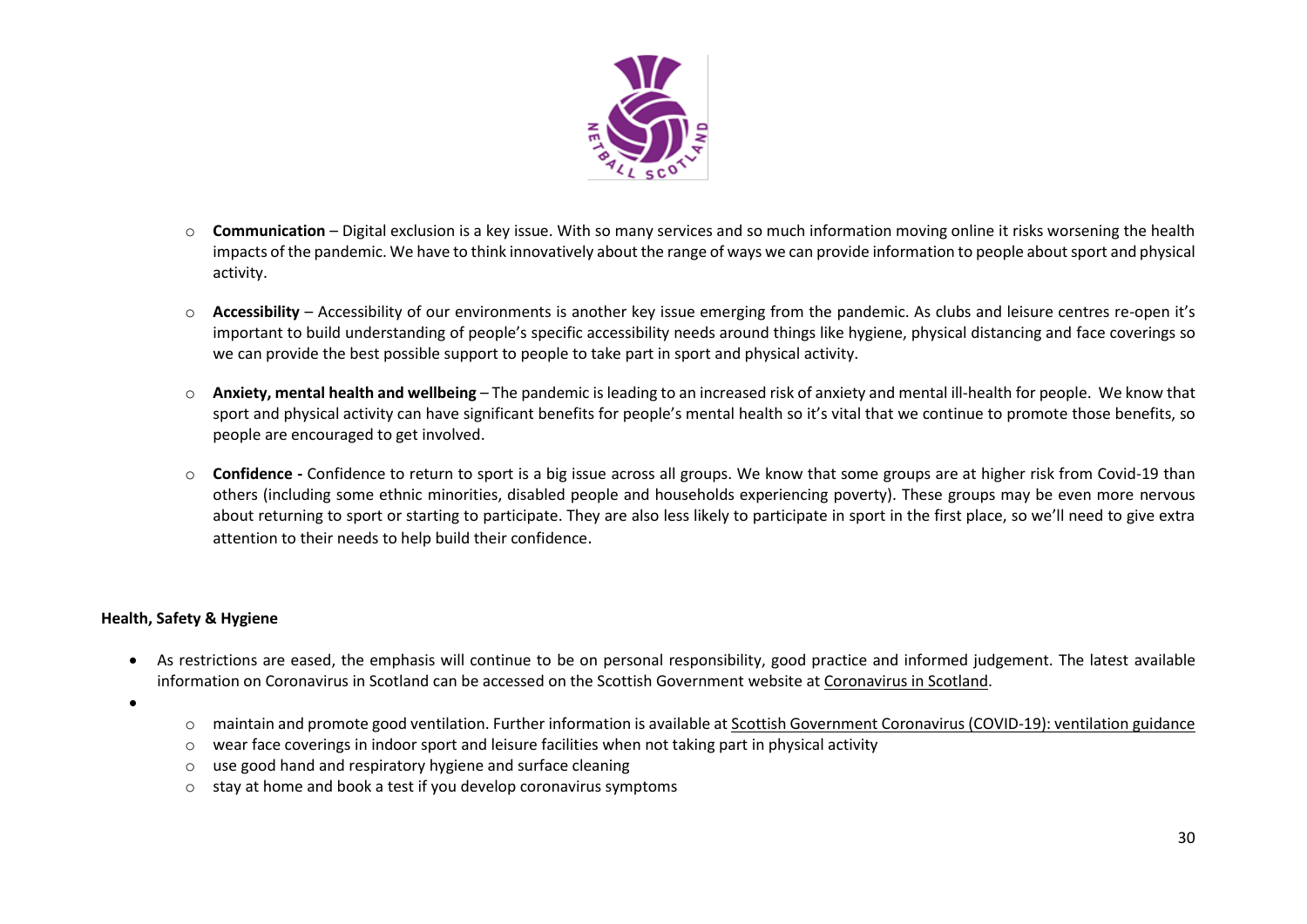

- o work from home where possible and appropriate
- o apply and adhere to 'give people space' messaging
- Ensure access to first aid and emergency equipment is maintained.
- Ensure that first aid equipment has been updated appropriately for the COVID-19 pandemic and first aiders have appropriate training.
- In the event of first aid treatment being required it is recognised that a suitably qualified person, coach or supervising adult may require to attend to the injured participant. The 'Covid Officer' should consider processes for managing this as part of their risk assessment. This could include but not be limited to;
	- Provision of suitable PPE
	- Training of coaches/supervising adults
	- A parent or carer being present with children or vulnerable adults.
- Cleaning of equipment, hand and respiratory hygiene are core measures to be implemented and provision should be made for these.
- Clear guidance and plans are needed for cleaning of facilities and equipment, and waste disposal. For instance, common touchpoint surfaces (gates, door handles, etc.) should where possible be left open but if not possible, regular cleaning with disposable gloves should be undertaken.
- Make hand sanitisers or wipes available for use in bar and restaurant areas and at the entrance/exit to the venue/facility where this is possible. Hand sanitiser should be at least 60% alcohol based and detergent wipes appropriate for the surface they are being used on. Cleaning products should conform to EN14476 standards.
- Be aware that disabled people may face greater challenges implementing regular handwashing because of additional support needs. Some disabled people may need to use touch to help them get information from their environment and physical support. It is important they are not prevented from doing this, but operators should be aware that this increases the likelihood of virus transmission.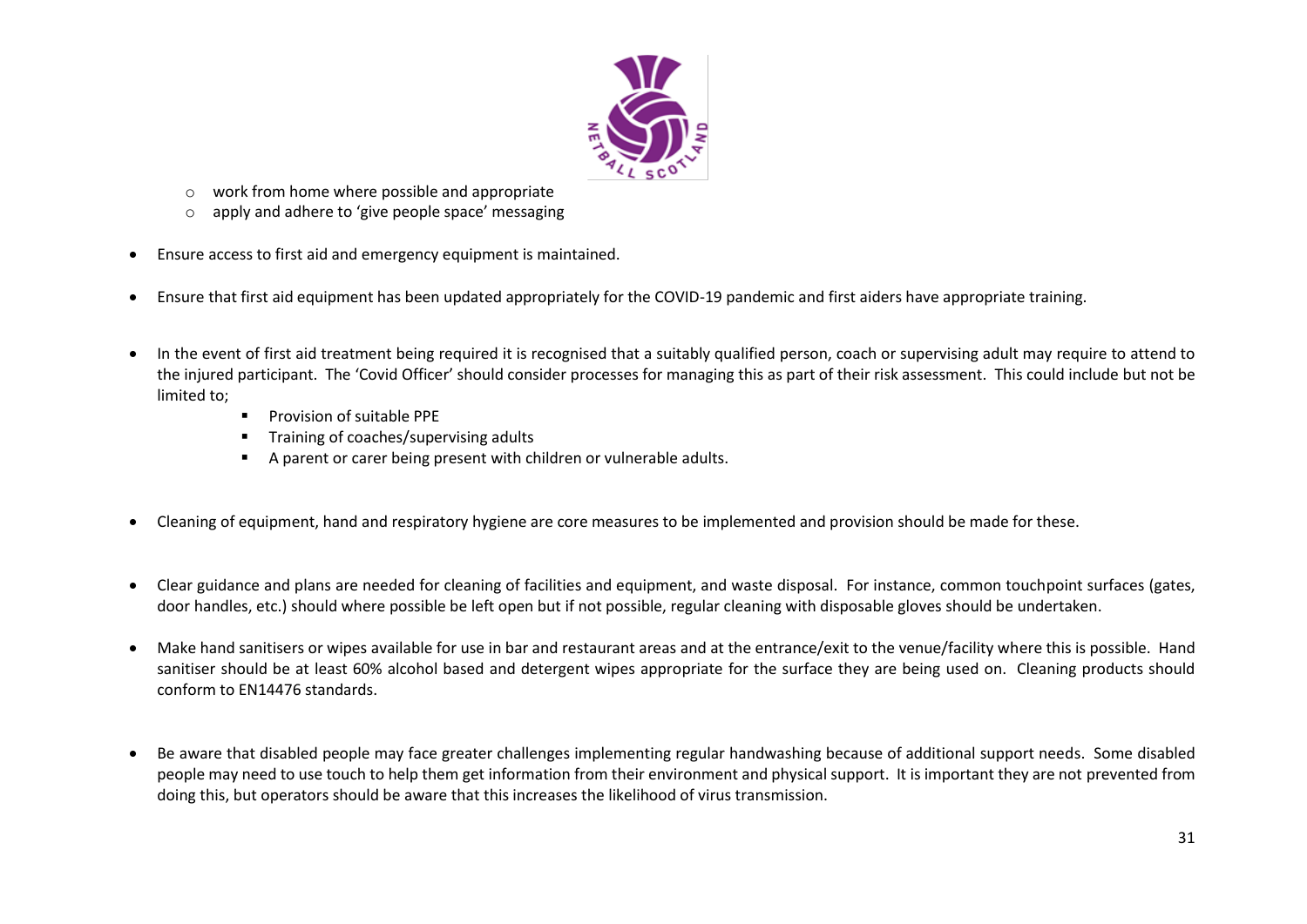

# <span id="page-31-0"></span>**Face Coverings**

- Sports facility operators should follow [Scottish Government Coronavirus \(COVID-19\): face coverings guidance](https://www.gov.scot/publications/coronavirus-covid-19-public-use-of-face-coverings/) and ensure participants and visitors wear face coverings, if indoor, before and after activity or when in non-playing areas of the facility. For example: reception, locker rooms and storage areas. This is a mandatory requirement except where an exemption applies or where there is a 'reasonable excuse' not to wear a face covering e.g., if you have a health condition or are disabled, including hidden disabilities such as autism, dementia, or a learning disability.
- Be aware that face coverings discriminate against some deaf people who need to look at lips to help communicate. Staff in facilities should be made aware that it is okay to remove their face coverings to communicate with someone who relies on lip reading and facial expressions.
- Face coverings may not be required when using hospitality services such as café's, bars, and restaurants. For further information refer to [Scottish](http://www.gov.scot/publications/coronavirus-covid-19-tourism-and-hospitality-sector-guidance/pages/hospitality-statutory-guidance/)  [Government Coronavirus \(COVID-19\): tourism and hospitality sector guidance.](http://www.gov.scot/publications/coronavirus-covid-19-tourism-and-hospitality-sector-guidance/pages/hospitality-statutory-guidance/)
- The [Coronavirus \(COVID-19\): public use of face coverings](https://www.gov.scot/publications/coronavirus-covid-19-phase-3-staying-safe-and-protecting-others/pages/face-coverings/) provides guidance on general use and exemptions.

#### **Links to supporting guidance:**

- [Health Protection Scotland: General guidance for non-healthcare settings](http://www.hps.scot.nhs.uk/web-resources-container/covid-19-guidance-for-non-healthcare-settings/)
- [Health Protection Scotland: Hand hygiene techniques](http://www.hps.scot.nhs.uk/a-to-z-of-topics/hand-hygiene/)
- [HSE: First Aid during the coronavirus](http://www.hse.gov.uk/coronavirus/first-aid-and-medicals/first-aid-certificate-coronavirus.htm)

#### <span id="page-31-1"></span>**Test and Protect**

• [Test and Protect](https://www.nhsinform.scot/campaigns/test-and-protect) is Scotland's way of putting into practice NHS Scotland's test, trace, isolate and support strategy. Containing outbreaks early is crucial to reduce the spread of COVID-19, protect the NHS and save lives, and avoid the reintroduction of social and economic lockdown. This will support the country to return to, and maintain, a more normal way of life.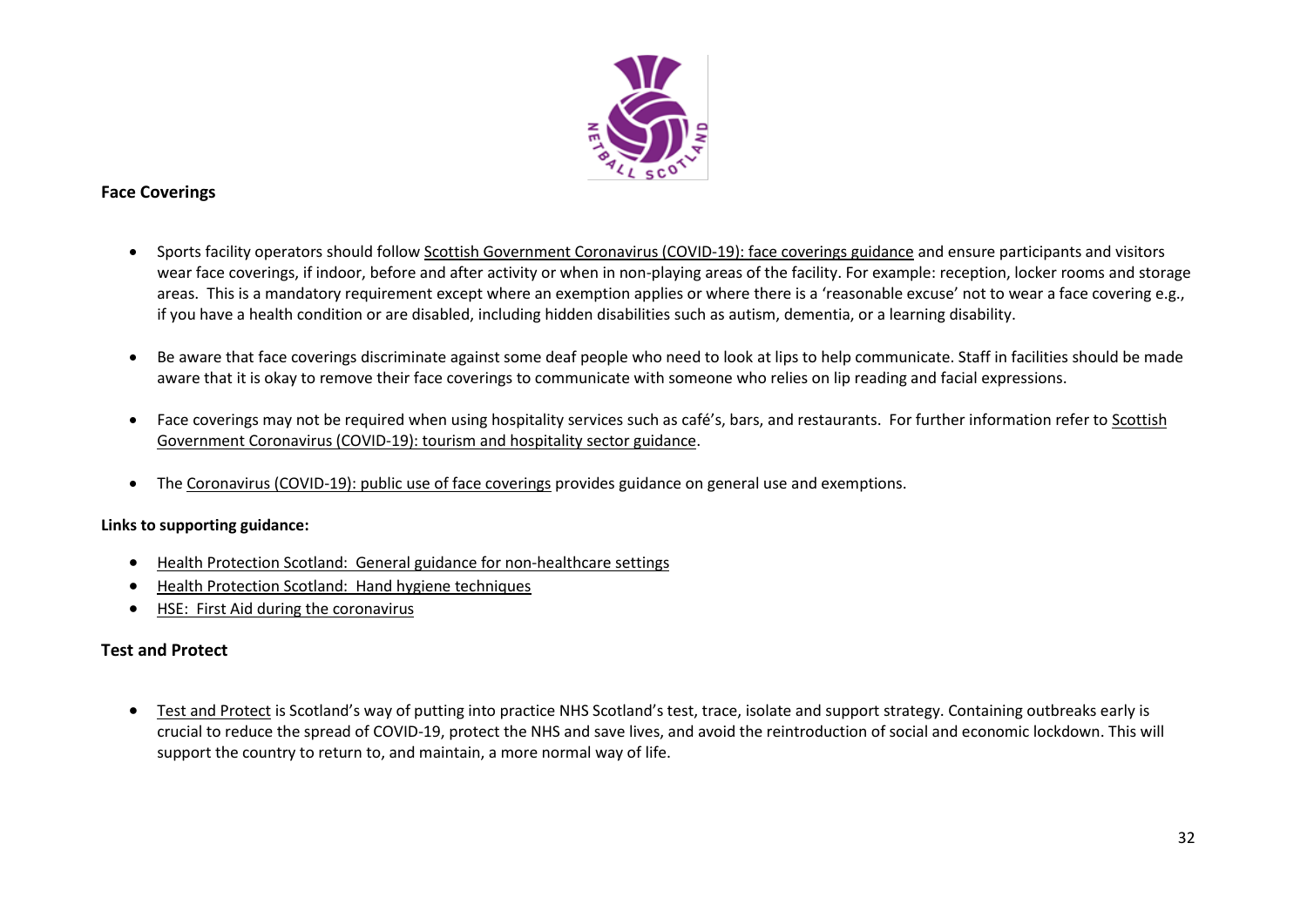

- People who are symptomatic or identified as close contacts should follow Scottish Government and NHS guidance on self-isolation available at [Scottish](https://www.gov.scot/publications/coronavirus-covid-19-test-and-protect/)  [Government: Test & Protect.](https://www.gov.scot/publications/coronavirus-covid-19-test-and-protect/) No one who is self-isolating should attend a sports facility or activity.
- **Effective from midnight 5 January 2022**
	- **Isolation –**
		- o **Positive cases** are advised to self-isolate for 10 days. However, if the individual returns two consecutive negative LFD tests taken at least 24 hours apart with the first test no earlier than day 6 they may end isolation before the end of the 10-day period if they have no fever.
		- o **Close contacts** who are fully vaccinated, having received 3 doses of the vaccination (plus 14 days) or are aged under 18 years and 4 months, can take daily LFD tests for 7 days instead of isolation - provided the tests are negative and they remain without symptoms. If someone has not received 3 doses of the vaccination, they will need to book a PCR test and even if this is a negative result, they will need to isolate for 10 days.
	- **Testing –**
		- o **Where Covid-19 symptoms** are present individuals should continue to seek a PCR test as is currently the case.
		- o **Where no covid-19 symptoms** are present, but individuals test positive via a lateral flow device (LFD) test they are now not advised to get a PCR test to confirm infection but to follow isolation advice as it applies to them as a positive case and to report their test so that contact tracing can be implemented. Further information is available at [Report your coronavirus \(COVID-19\) test result | NHS inform](https://www.nhsinform.scot/campaigns/coronavirus-covid-19-report-your-test-result).

*There is an exception for people who may be eligible for the Self-Isolation Support Grant who are advised to take a PCR test to ensure they can confirm their infection to be potentially eligible for financial support.*

- Operators should where possible collect the name, contact number, date of visit, time of arrival, and the departure time of all those attending facilities or activities. Where attending as a small household group, the contact details for one member – a 'lead member' – will be sufficient.
- Operators should store information for 21 days and share it when requested to do so by public health officers.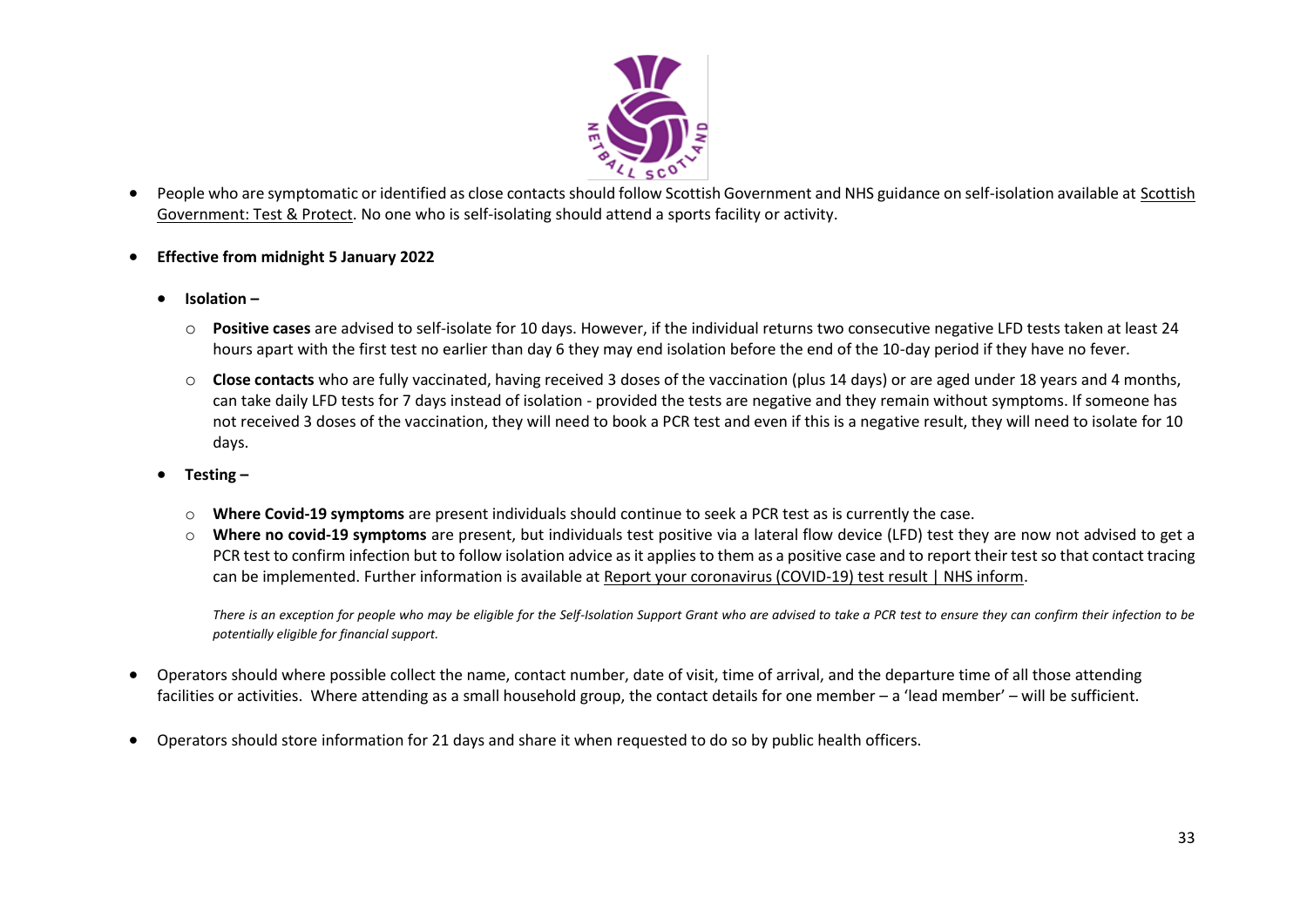

#### **Registration with the Information Commissioner's Office**

- In order to gather and store customer information securely, operators may need to be registered with the Information Commissioner's Office (ICO). This will be the case if you are using an electronic system to gather and store data.
- If you are unsure whether you need to register, please contact the ICO via their helpline on 0303 123 1113 or visit www.ico.org.uk.

#### **Protect Scotland App**

- NHS Scotland has launched a free mobile app designed to help with contact tracing efforts and slow the spread of COVID-19. The app will alert users if they have been in close contact with another app user who tests positive for coronavirus.
- Supported by a dedicated Protect Scotland website, the app is an extra tool complementing existing person-to-person contact tracing which remains the main component of NHS Scotland's Test and Protect system.
- Further information on the Protect Scotland app is available a[t www.protect.scot.](https://www.protect.scot/)

#### **What should someone do if they have coronavirus symptoms?**

• If a person has a continuous cough, high temperature, or loss or change in taste or smell, they should self-isolate and request a coronavirus test right away. Further information is available a[t NHS inform: Get a Test](https://www.nhsinform.scot/illnesses-and-conditions/infections-and-poisoning/coronavirus-covid-19/test-and-protect/coronavirus-covid-19-get-a-test-if-you-have-symptoms) or by calling 0800 028 2816 if they cannot get online.

#### **Local Outbreaks or Clusters of Coronavirus Cases**

• Where a local outbreak has been reported, sports facility operators and deliverers within this locality should review Scottish Government local protection measures guidance, their facility/operational risk assessment and consider if additional mitigating actions should be put in place to reduce risk. This may, for example, include suspending activity, enhancing hygiene and physical distancing measures, or introducing additional activity restrictions.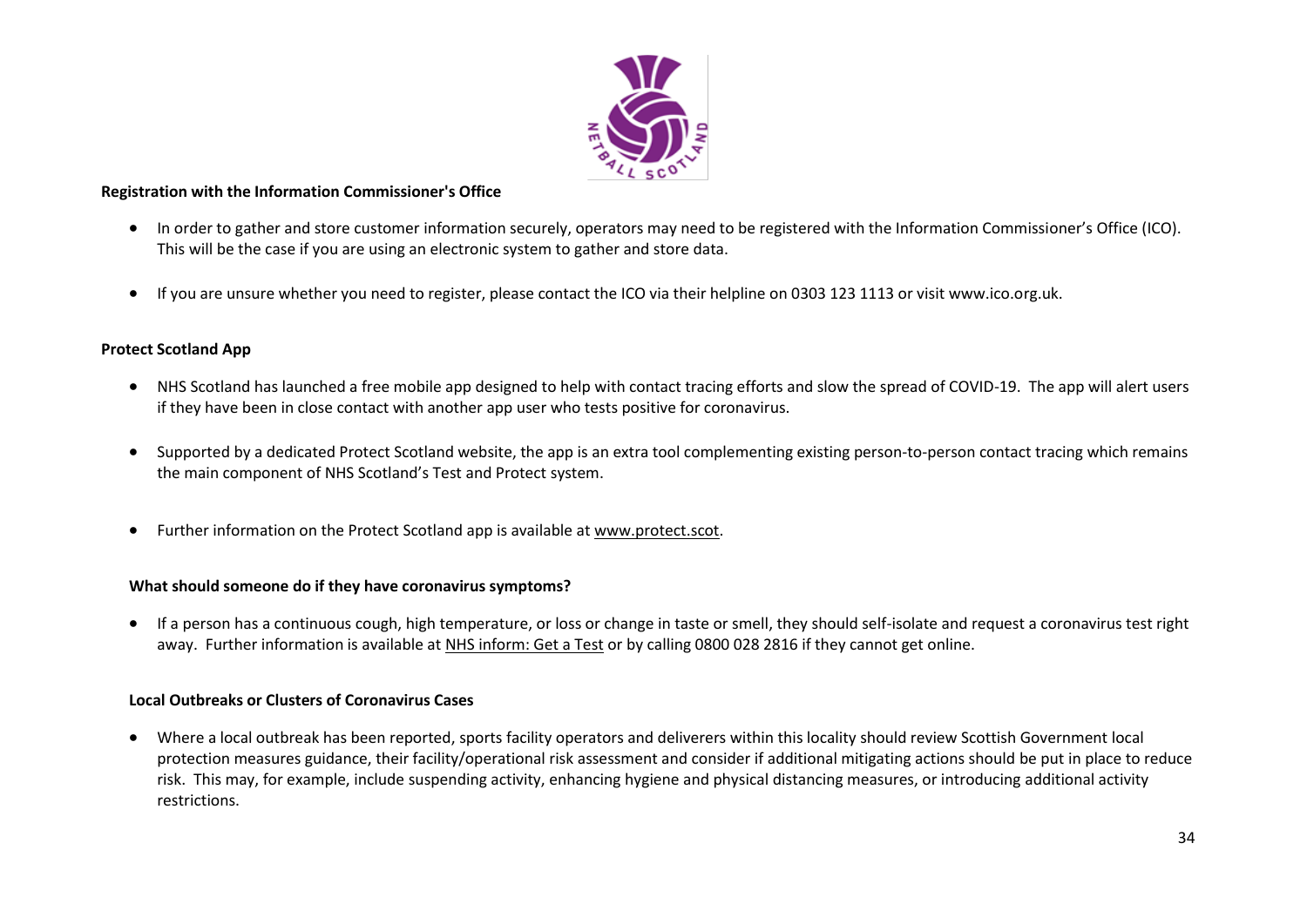

# <span id="page-34-0"></span>**APPENDIX 1: 'Beyond Level 0' Guidance**

#### **Introduction**

To ensure that it is safe to progress 'Beyond Level 0', guidance is being linked to the 'Gateway condition'. This relates the amount of vaccine coverage to the Scottish Government's new strategic intent to 'suppress the virus at a level consistent with alleviating its harms'.

Most legal restrictions relating to Covid-19 were lifted on the 9th of August 2021 when Scotland moved to 'Beyond Level 0'. This included restrictions on physical distancing and the size of social gatherings. Additionally, no businesses must legally remain closed due to Covid-19.

However, as of 17th December 2021, businesses and service providers are now legally required to take reasonably practical measures to minimise spread of coronavirus on their premises, for example measures which limit close face-to-face interaction, such as supporting working from home, making adjustments to the premises and putting in place protective measures such as signage, screens and other mitigations.

In determining these measures, consideration must be given to the Scottish Government guidance available at [Scottish Government: Safer Businesses](https://www.gov.scot/publications/coronavirus-covid-19-general-guidance-for-safer-workplaces/)  [and Workplaces.](https://www.gov.scot/publications/coronavirus-covid-19-general-guidance-for-safer-workplaces/)

The information outlined below summarises the key areas which will change as we move 'Beyond Level 0' and should be read in conjunction with Return to sport and physical activity guidance to inform the development of sport specific information which will be shared with participants, clubs, local authorities/trusts, third sector and other sports facility operators.

It is the responsibility of each club committee, sports facility operator and/or deliverer (herein referred to as the operator) to ensure that full risk assessments, processes and mitigating actions continue to be applied before any sport or leisure activity takes place and to check if the activity is in an area which is subject to additional Scottish Government localised measures and restrictions.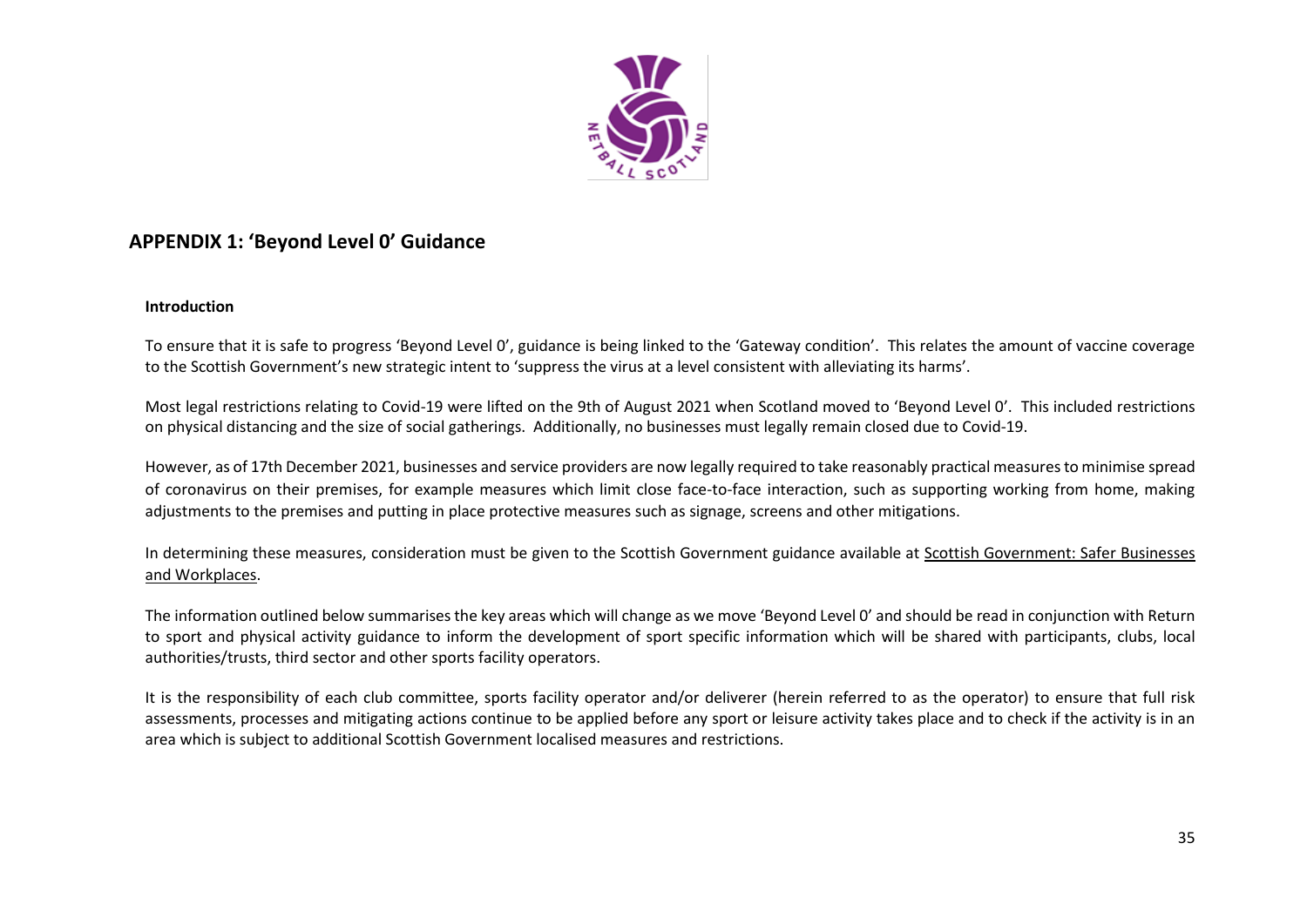

Where a local outbreak has been reported sport and physical activity operators, in all settings, should review their risk assessment and consider if additional mitigating actions should be put in place to reduce risk. This may, for example, include suspending activity, enhancing hygiene and physical distancing measures, or introducing additional activity restrictions.

Scottish Government may update or change Levels and restrictions at any time, including local areas subject to them. Therefore, COVID officers should regularly check the [Coronavirus in Scotland](https://www.gov.scot/coronavirus-covid-19/) section of the Scottish Government website for updates.

#### **Travel Restrictions**

'Beyond Level 0' no travel restrictions will be applicable, within or between areas in Scotland, which are not categorised under the protection level system. Please refer t[o Travel Guidance](https://www.gov.scot/publications/coronavirus-covid-19-guidance-on-travel-and-transport/) within the Return to Sport document for further information on where restrictions will apply should a local area move into protection levels.

Scottish Government are also continuing to monitor the UK wide and International Covid-19 position. Further information on restrictions applicable between Scotland and other parts of the UK and internationally is available on the Scottish Government website at [Coronavirus \(COVID-19\): travel and](https://www.gov.scot/publications/coronavirus-covid-19-guidance-on-travel-and-transport/)  [transport.](https://www.gov.scot/publications/coronavirus-covid-19-guidance-on-travel-and-transport/)

#### **Health, Safety & Hygiene**

High levels of personal hygiene and respiratory etiquette will remain essential as we move Beyond Level 0.

Operators should continue to follow Scottish Government guidance on health, safety and hygiene measures including face covering advice. Please refer to the Health, Safety and Hygiene section of the Return to Sport guidance for further information including relevant links.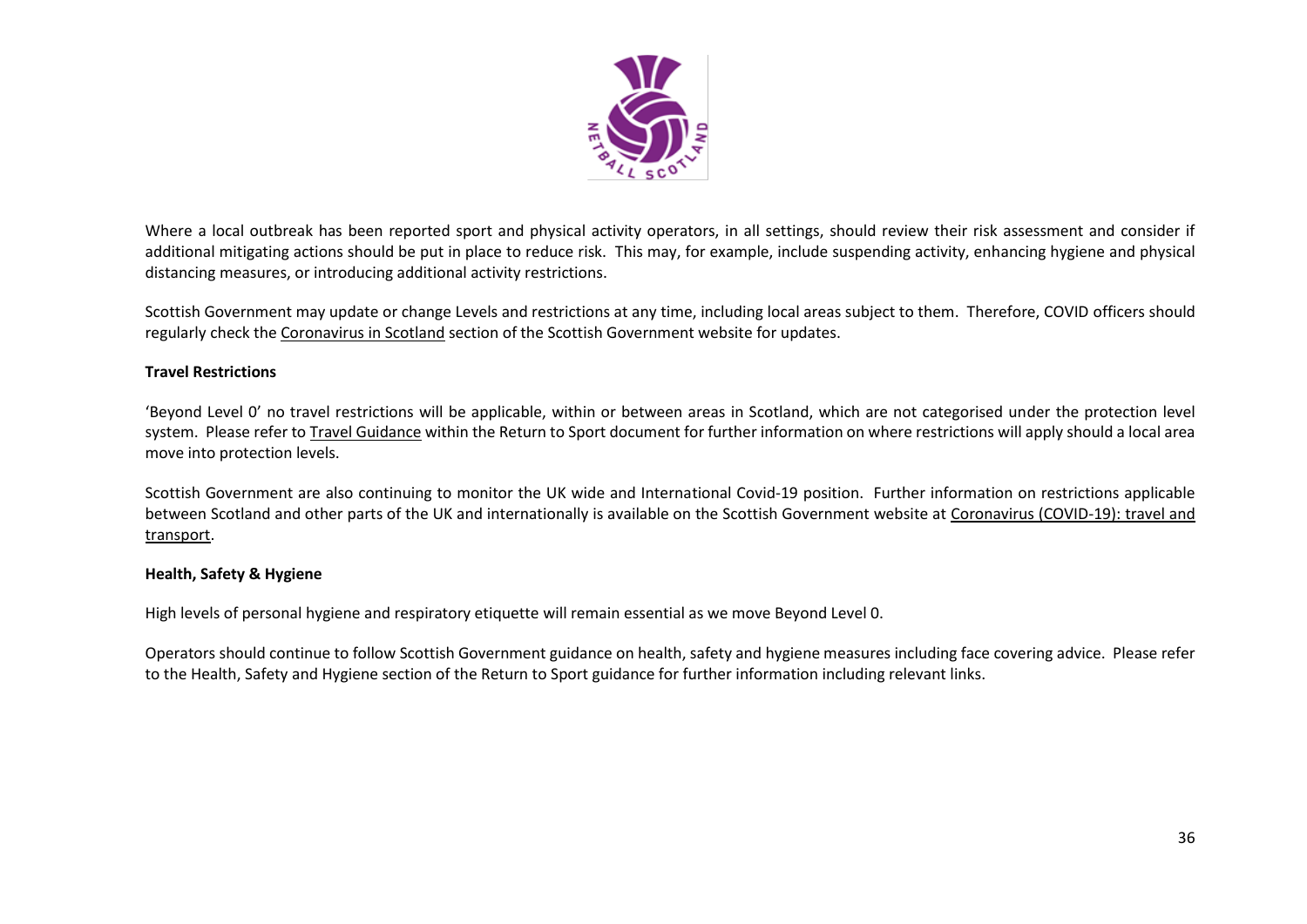

#### **Test & Protect**

Contact tracing and testing of close contacts will continue as we move forward through the pandemic, including 'Beyond Level 0'. Test & Protect will change as the population becomes more protected by vaccination but will still play a role in mitigating clusters and outbreaks where they arise.

Operators should continue to maintain customer records and follow applicable guidance available in the Test & Protect section of Return to Sport guidance.

#### **Competition & Events**

Organised sporting competition and events can take place 'Beyond Level 0' but should continue to follow guidance outlined in the Sports Events & Competition section within Return to Sport guidance.

At 'Beyond Level 0' there are no limits on spectator numbers, subject to organisers obtaining relevant permissions, where they normally would be required to do so. However, operators/ organisers should follow Scottish Government's [Coronavirus \(COVID-19\): Certification Scheme -](https://www.gov.scot/publications/coronavirus-covid-19-certification-scheme-businesses-event-organisers/) Information for [Businesses and Event Organisers](https://www.gov.scot/publications/coronavirus-covid-19-certification-scheme-businesses-event-organisers/) where attendance thresholds are met. A COVID vaccine certificates or a record of a recent negative COVID-19 test result (from either a Lateral Flow Device or PCR) is needed for:

- indoor events (unseated) with 500 or more people
- outdoor events (unseated) with 4,000 or more people
- any event with 10,000 or more people

Professional football and rugby stadium operators should follow Scottish Government's [Coronavirus \(COVID-19\): Stadium Sector Guidance for](https://www.gov.scot/publications/coronavirus-covid-19-stadium-sector-guidance-for-professional-football-and-rugby/)  [Professional Football and Rugby.](https://www.gov.scot/publications/coronavirus-covid-19-stadium-sector-guidance-for-professional-football-and-rugby/)

Other bodies depending on the type, location, and scale of the event, may include the landowner, Community Council, the transport police, or other body responsible for the safety of the public.

Where a competition/event requires a licence from a Local Authority under existing Civic Government legislation, this must include agreement from local Environmental Health Officers.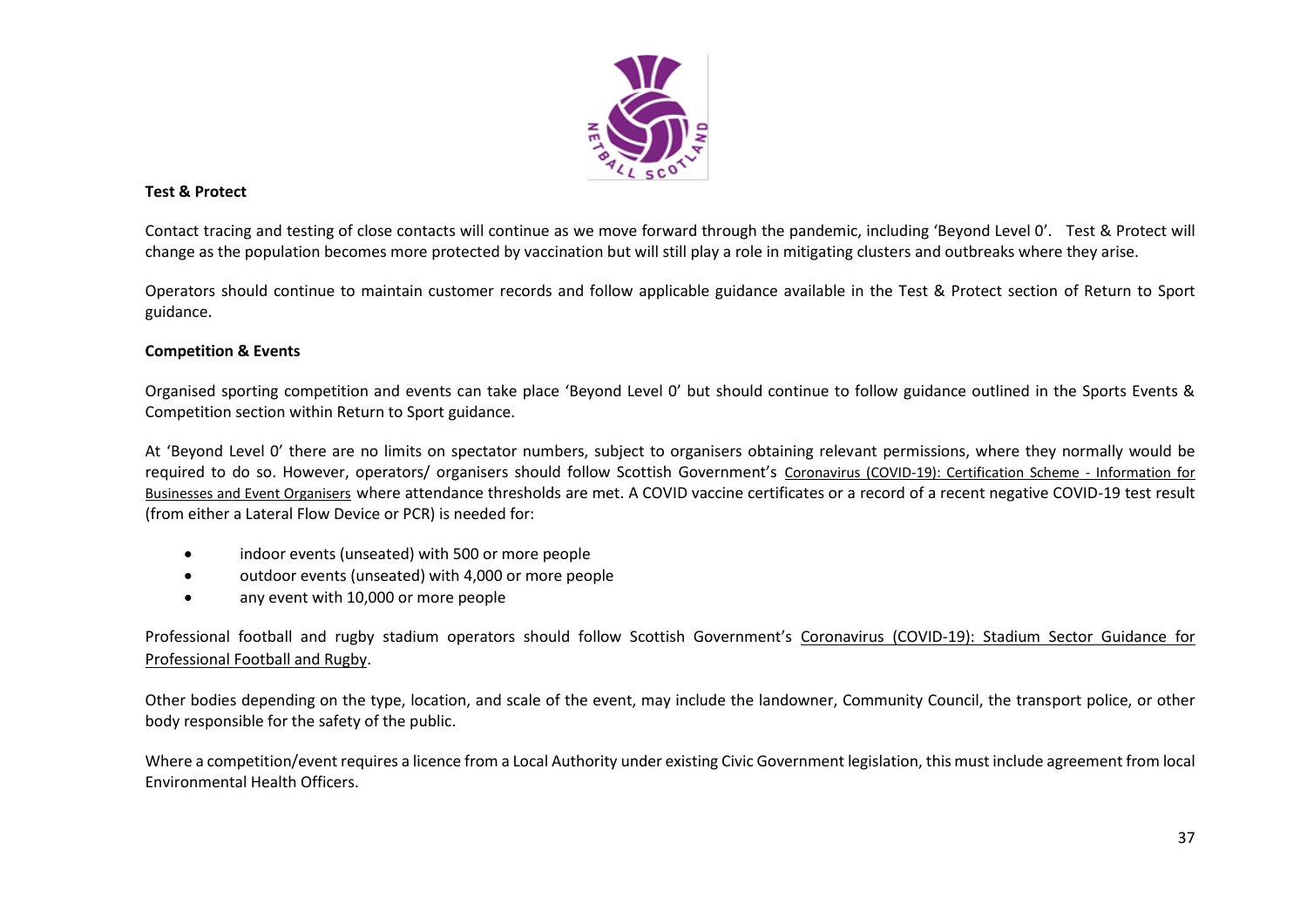

### **Hospitality**

Sports facility operators providing catering or bar services should refer to Scottish Government guidance for applicable guidance including takeaway services. [Coronavirus \(COVID-19\): tourism and hospitality sector guidance.](https://www.gov.scot/publications/coronavirus-covid-19-tourism-and-hospitality-sector-guidance/)

### **Retail**

Retail units operated by sports facility operators should follow [Scottish Government Retail Sector Guidance.](https://www.gov.scot/publications/coronavirus-covid-19-general-guidance-for-safer-workplaces/)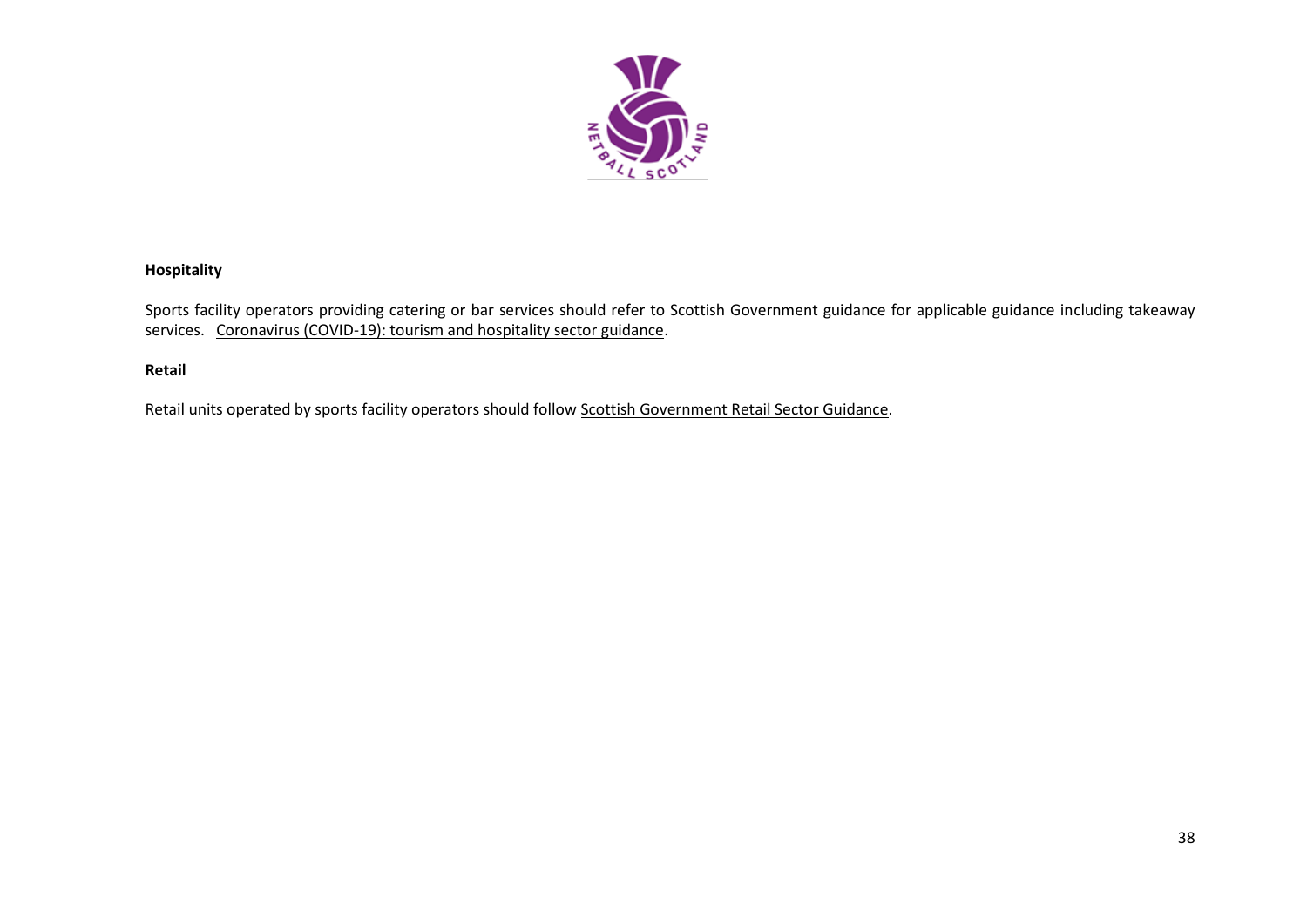

# **APPENDIX 2: Level 4 Guidance**

#### **Introduction**

The guidance within this appendix is applicable to sport and physical activity facilities and activities where Scottish Government have identified the requirement for Level 4 restrictions to be applied.

This guidance is not applicable to professional or performance sports activity which is approved through the [Resumption of Performance Sport](https://sportscotland.org.uk/covid-19/resumption-of-performance-sport-guidance/) process by Scottish Government or sportscotland.

The information outlined below should be used in conjunction with, and where appropriate supersede, the '[Return to sport and physical activity](#page-2-0)  [guidance](#page-2-0)' to inform the development of sport specific information which will be shared with participants, clubs, local authorities/trusts, third sector and other sports facility operators within Level 4 areas.

It is the responsibility of the relevant facility operator/COVID officer to ensure that full risk assessments, processes and mitigating actions are in place before any sport or leisure activity takes place and to check if the activity is in an area which is subject to additional Scottish Government localised measures and restrictions.

Where a local outbreak has been reported, sports facility operators and deliverers should review their facility/operational risk assessment and consider if additional mitigating actions should be put in place to reduce risk. This may, for example, include suspending activity, enhancing hygiene and physical distancing measures, or introducing additional activity restrictions.

Scottish Government may reintroduce, update, or change protection Levels and restrictions at any time, including the local areas subject to them. Therefore, COVID officers should regularly check the [Coronavirus in Scotland](https://www.gov.scot/coronavirus-covid-19/) section of the Scottish Government website for updates.

#### **Travel Restrictions in Level 4 areas**

Those living in a Level 4 local authority area can travel out with that area to undertake informal outdoor exercise and recreation including walking, cycling, golf or running if they abide by the rules on meeting other households.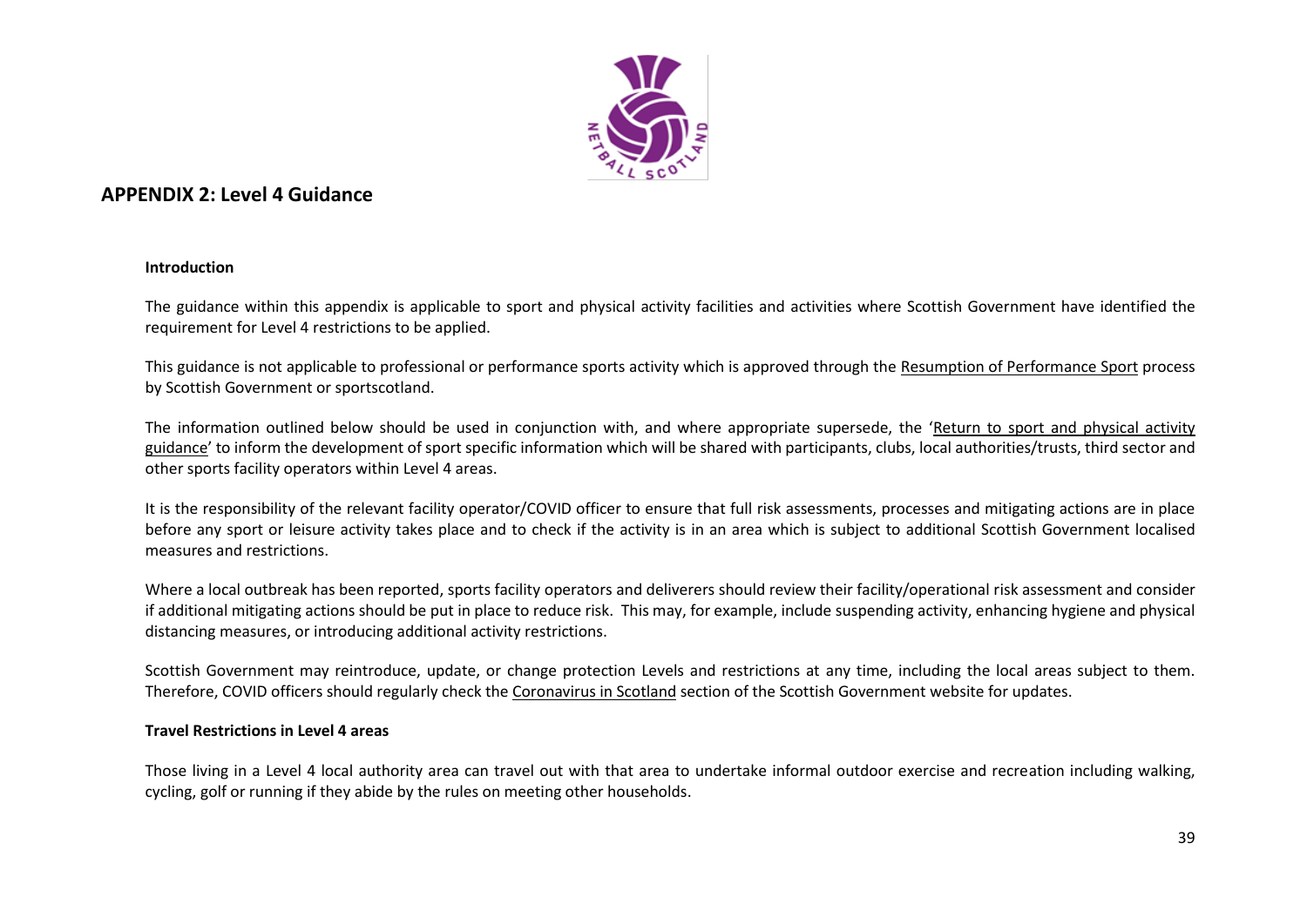

Children and young people may travel to and from a Level 4 area, if for example, they belong to a club which is outside their own local government area.

This flexibility is to allow children and young people to take part in sport or organised activity, but they should travel no further than they need to.

If attending a sport/activity in a Level 3 area or below, Level 4 guidance will apply to the whole activity e.g., 12 to 17-year-old outdoor activity should be restricted to non-contact and include a maximum of 15 participants.

Adults living in a Level 4 local authority area may travel within, but not outwith, that area to take part in non-contact organised sport.

Travel exemptions are applicable for essential animal welfare reasons, such as exercising or feeding a horse or going to a vet.

When taking part in informal exercise or recreation participants should always follow relevant Scottish Government guidance available at the time.

#### **Outdoor Sport & Leisure Activity**

Operators in Level 4 areas may continue to open outdoor sports areas, courts, pitches and facilities (with the exception of ski centres/resorts) if documented risk assessments are undertaken and all appropriate mitigating actions including the guidance herein is put in place to ensure the safety of participants, staff and volunteers. Please also refer to additional guidance produced by sportscotland at: [Keeping Your Facilities Fit for Sport.](https://sportscotland.org.uk/covid-19/archive/getting-your-facilities-fit-for-sport/)

Restrictions on participants taking part in outdoor organised sport, exercise and recreation in Level 4 is as follows.

Children (aged up to 11 years)

- o Children can take part in outdoor contact and non-contact organised sport including training, group exercise and competition within their usual club or facility environment. Inter club competition should not take place.
- o An outdoor sporting 'field of play bubble' can consist of up to 30 children, coaches, and officials at any one time.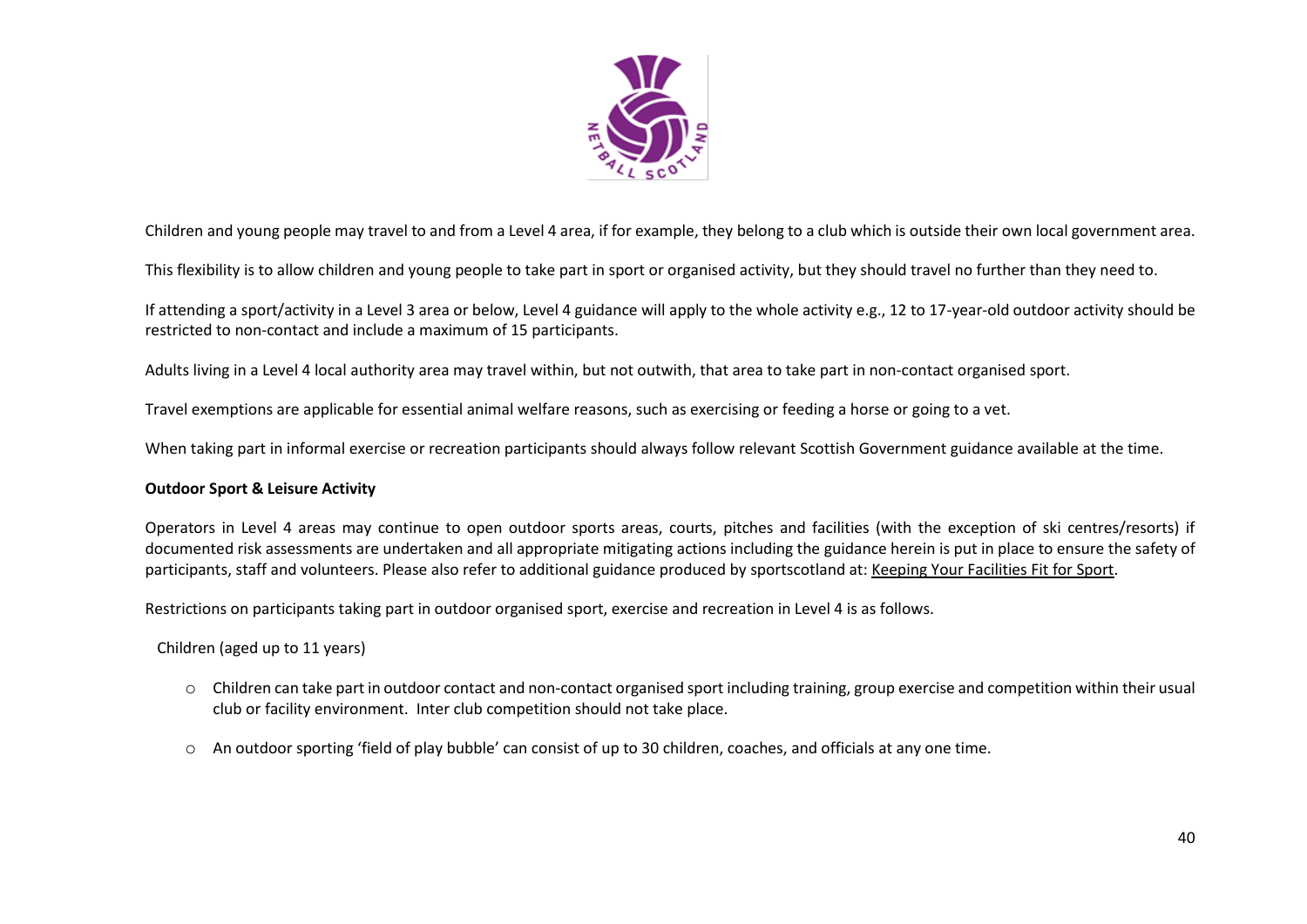

Young People (aged 12-17 years)

- o Young people can take part in outdoor non-contact organised sport and physical activity including training, group exercise and competition within their usual club or facility environment. Inter club competition should not take place.
- o An outdoor sporting 'field of play bubble' can consist of up to 15 young people, coaches, and officials at any one time.

#### Adults (aged 18 years or over)

- o Adults can take part in outdoor non-contact organised sport including training, group exercise, aerobics, fitness classes and competition within their normal club or facility environment.
- o An outdoor sporting 'field of play bubble' for adults can consist of up to 15 people, including coaches, and officials at any one time. Physical distancing should always be maintained.
- o Where there are multiple bubbles operating at the same venue these must be risk assessed to ensure there can be no mixing of participants before, during or after the activity. Specific mitigations could include staggered start times, limiting car parking or controlling access / egress points.

#### **Indoor Sport & Leisure Facilities**

Indoor sport and leisure facilities including club houses, changing rooms and activity areas should remain closed at Level 4. Exemptions are noted below.

#### **Public Toilets**

Operators may open indoor toilets for public use if they follow Scottish Government [Opening Public Toilets Guidelines.](https://protect-eu.mimecast.com/s/aBXuCNx63fxoygsmfSPz?domain=gov.scot/)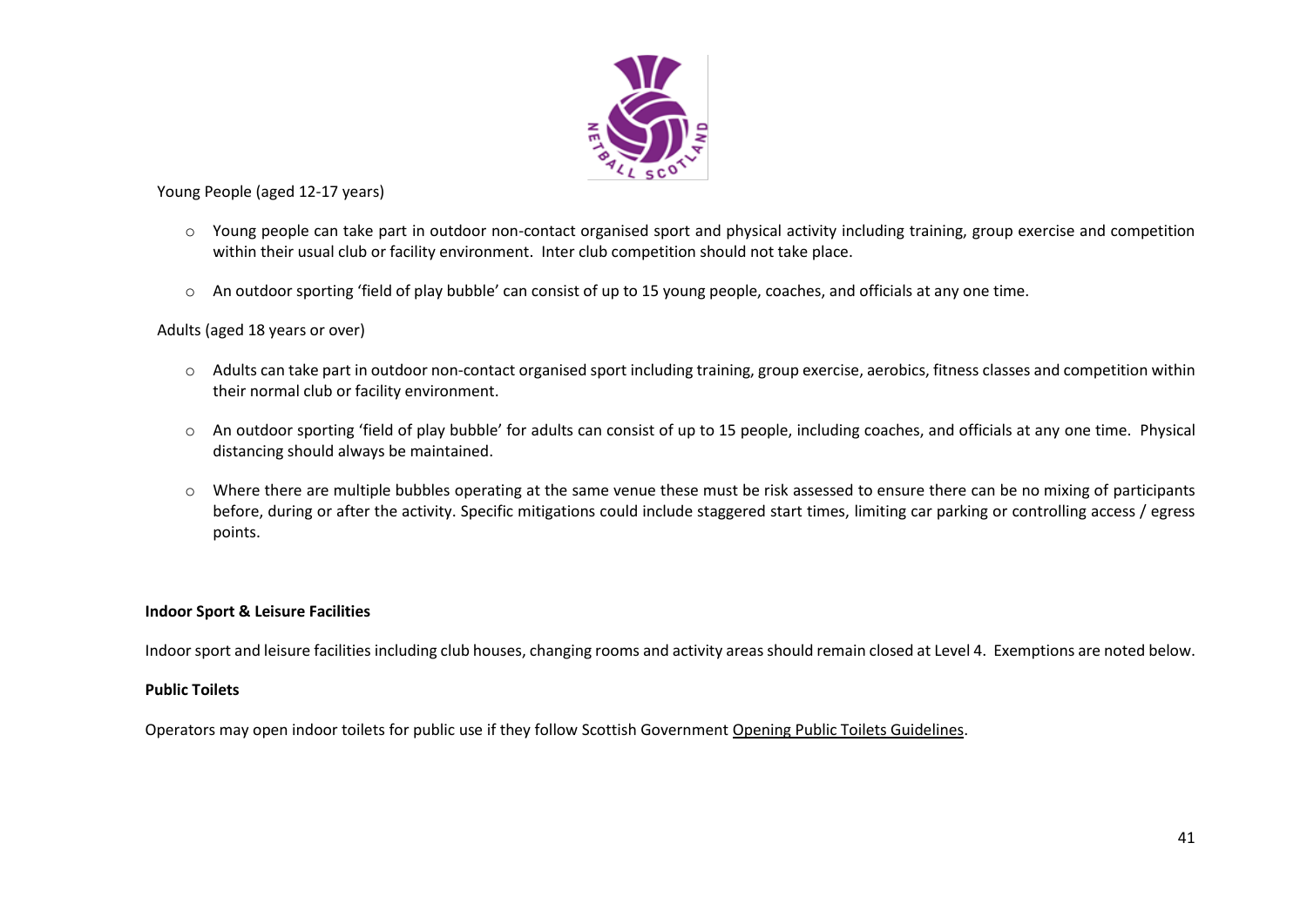

#### **Storage Areas & Lockers**

One off access to storage areas and locker rooms is permitted to retrieve personal equipment which is essential for an activity to be undertaken. Personal equipment should not be returned to these areas.

Where equipment cannot reasonably be taken home and is stored on site, such as kayaks, boats etc, access to retrieve and return such equipment to storage areas is allowed if appropriate risk assessments are undertaken.

Risk assessments should include mitigating actions to reduce the risk of virus transmission such as individual access, booking slots and cleaning/hygiene protocols.

#### **Access to outdoor facilities**

Where external access to outdoor sports facilities is not possible, access through an indoor area can be provided if suitable risk assessments and safety measures are put in place. These should include restricting access to one person at a time, ideally with a one-way system in operation, and no contact with hard surfaces such as door handles. Persons moving through the area should not stop or congregate at any time.

#### **Hospitality**

Additional restrictions may be in place for hospitality businesses within Level 4 areas including bar and café closures. Sports facility operators providing catering, bar or takeaway services should refer to Scottish Government [Coronavirus \(COVID-19\): tourism and hospitality sector guidance..](http://www.gov.scot/publications/coronavirus-covid-19-tourism-and-hospitality-sector-guidance/pages/hospitality-statutory-guidance/)

#### **Retail**

Retail units operated by sports facility operators in Level 4 areas should follow Scottish Government [Retail Sector Guidance.](http://www.gov.scot/publications/coronavirus-covid-19-retail-sector-guidance/)